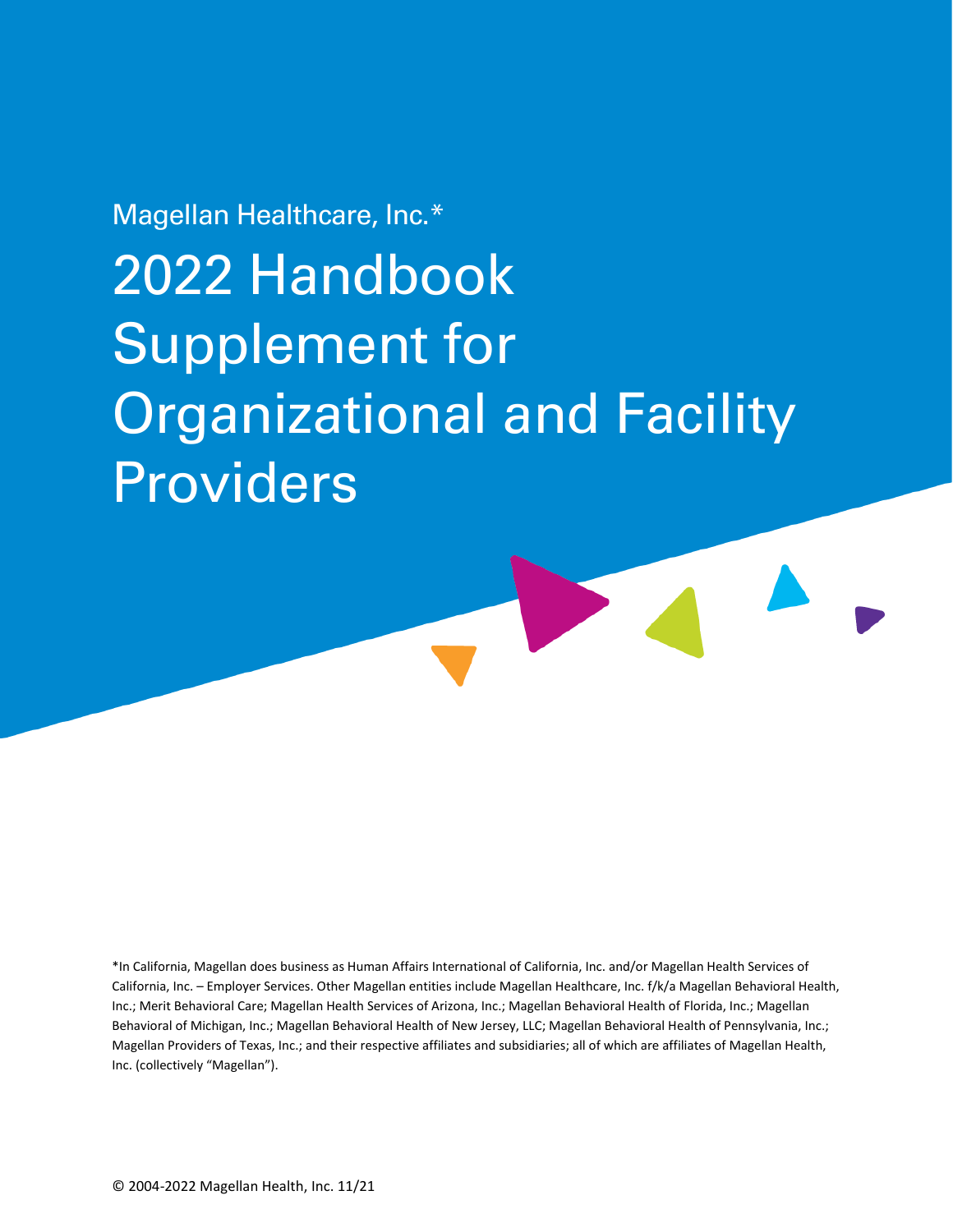# **Table of Contents**

| SECTION 2: ORGANIZATIONAL AND FACILITY BEHAVIORAL HEALTHCARE NETWORK5     |
|---------------------------------------------------------------------------|
|                                                                           |
|                                                                           |
|                                                                           |
|                                                                           |
|                                                                           |
|                                                                           |
|                                                                           |
|                                                                           |
|                                                                           |
|                                                                           |
|                                                                           |
|                                                                           |
|                                                                           |
|                                                                           |
|                                                                           |
|                                                                           |
|                                                                           |
|                                                                           |
| What You Need to Know About Organization Credentialing and Contracting 27 |
|                                                                           |
|                                                                           |
|                                                                           |
|                                                                           |
|                                                                           |
|                                                                           |
|                                                                           |
|                                                                           |
|                                                                           |
|                                                                           |

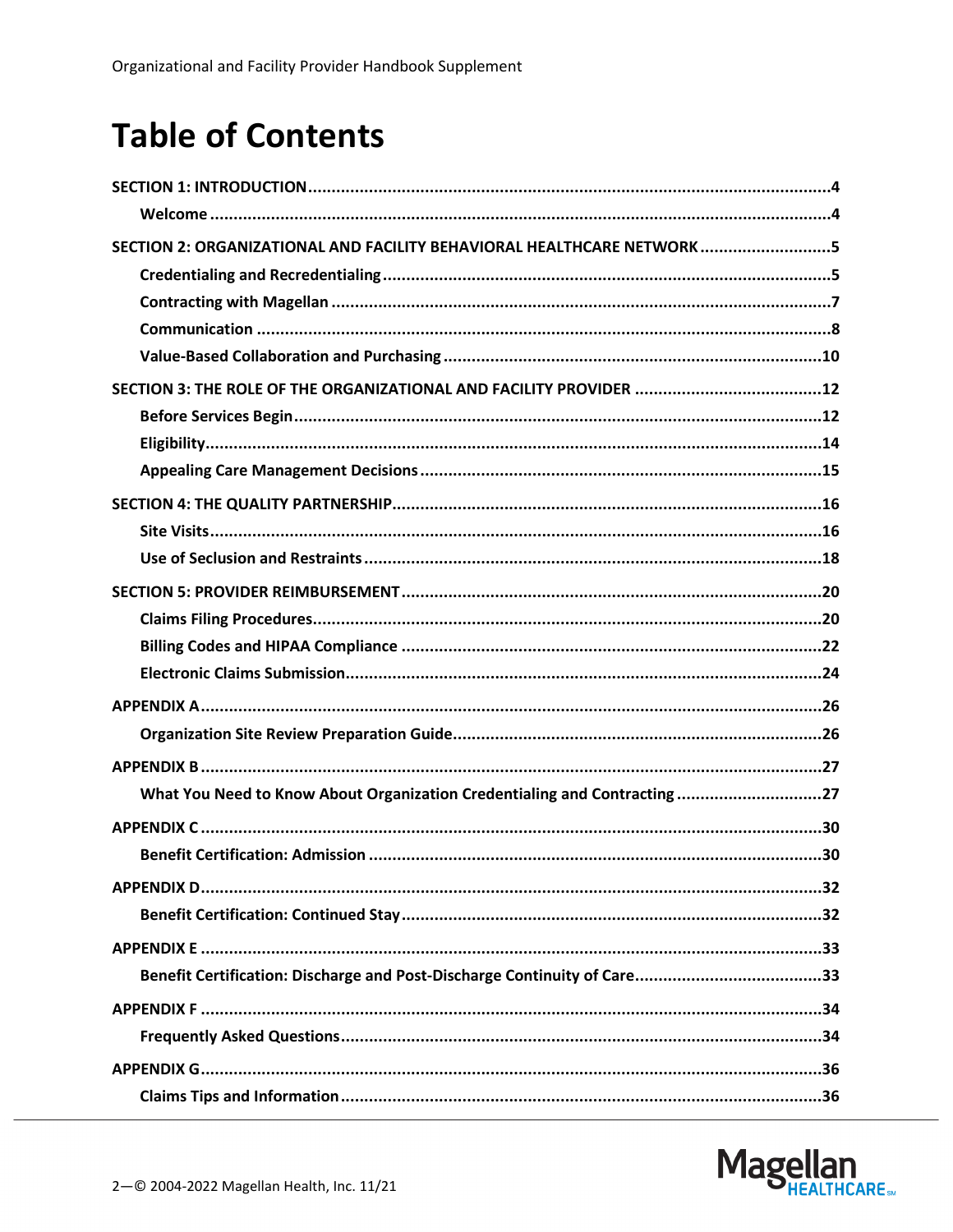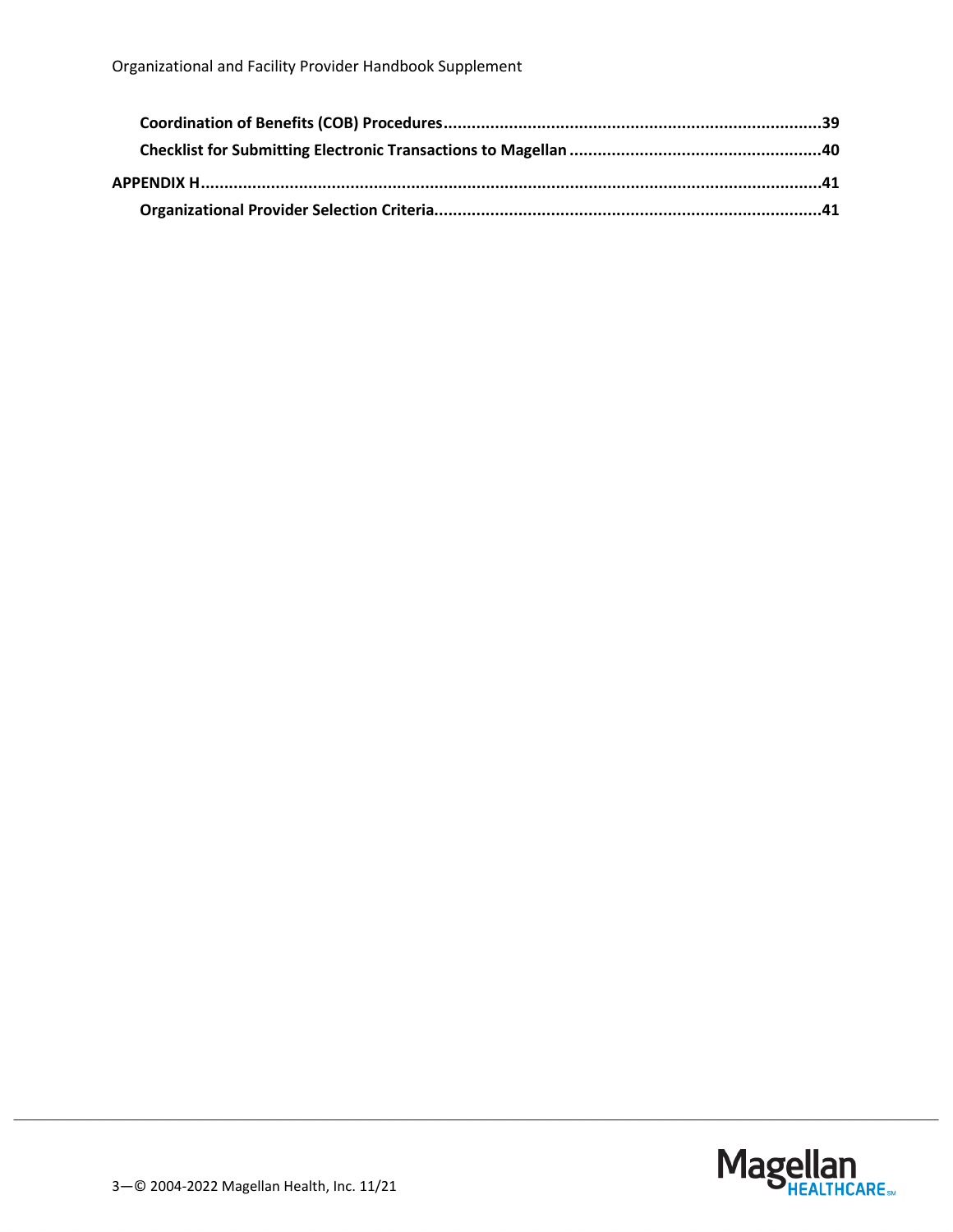### <span id="page-3-0"></span>SECTION 1: INTRODUCTION

# <span id="page-3-1"></span>**Welcome**

Welcome to the Organizational and Facility Provider Handbook Supplement. This document supplements the Magellan National Provider Handbook, addressing policies and procedures specific for the organizations in our provider network, including facilities, agencies and community mental health centers (CMHCs).

Use this provider handbook supplement in conjunction with the [Magellan National Provider Handbook,](https://www.magellanprovider.com/news-publications/handbooks.aspx?leftmenu=1&sub=none) as applicable. When information in this supplement conflicts with the national handbook, or when specific information does not appear in the national handbook, the policies and procedures in the organizational and facility supplement prevail.

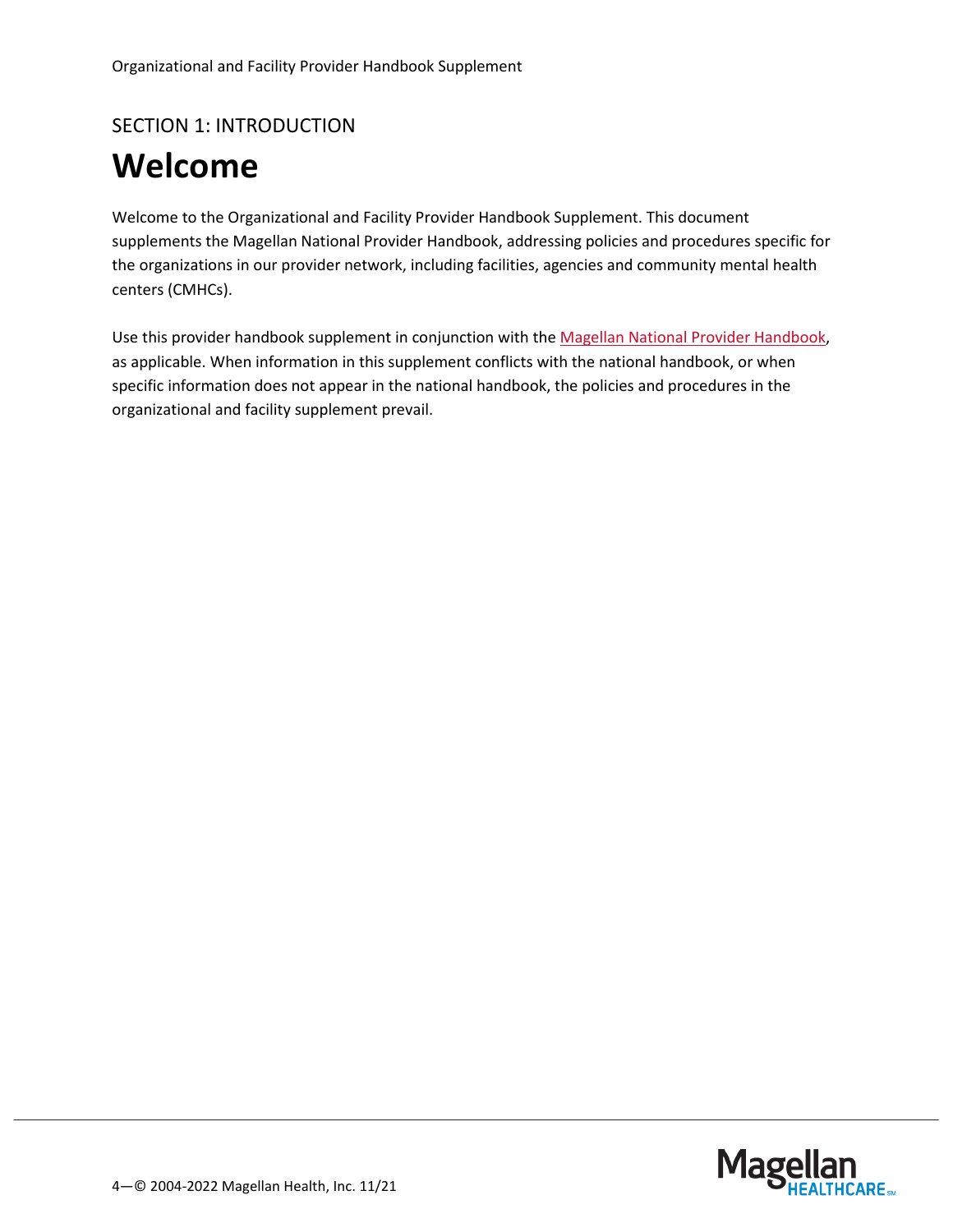# <span id="page-4-0"></span>SECTION 2: ORGANIZATIONAL AND FACILITY BEHAVIORAL HEALTHCARE **NETWORK**

# <span id="page-4-1"></span>**Credentialing and Recredentialing**

| <b>Our Philosophy</b> | Magellan is committed to promoting quality care for its members. In<br>support of this commitment, organizational providers must meet and<br>maintain a minimum set of credentials in order to provide services to<br>members.                                                                                                                                                                                                                         |
|-----------------------|--------------------------------------------------------------------------------------------------------------------------------------------------------------------------------------------------------------------------------------------------------------------------------------------------------------------------------------------------------------------------------------------------------------------------------------------------------|
| <b>Our Policy</b>     | Magellan employs credentialing criteria and decision-making processes in<br>the review and selection of behavioral healthcare organizational providers<br>prior to their acceptance as a Magellan network provider. Magellan<br>credentials providers in accordance with established credentialing criteria<br>(see Appendix H: organizational credentialing criteria) and ensures<br>compliance with applicable regulatory and customer requirements. |
| <b>What You Need</b>  | Your responsibility is to:                                                                                                                                                                                                                                                                                                                                                                                                                             |
| to Do                 | Complete and submit all required application materials and related<br>$\bullet$<br>documents.                                                                                                                                                                                                                                                                                                                                                          |
|                       | Be in good standing with state and federal regulatory entities, as<br>$\bullet$<br>applicable.                                                                                                                                                                                                                                                                                                                                                         |
|                       | Hold current licensure or certification without contingencies or<br>$\bullet$                                                                                                                                                                                                                                                                                                                                                                          |
|                       | provisions in accordance with applicable state and federal laws.                                                                                                                                                                                                                                                                                                                                                                                       |
|                       | Hold appropriate current accreditation from a Magellan-accepted<br>$\bullet$<br>accreditation agency, or                                                                                                                                                                                                                                                                                                                                               |
|                       | If not accredited, participate in a Magellan-performed site visit upon<br>$\bullet$<br>request, or                                                                                                                                                                                                                                                                                                                                                     |
|                       | If Magellan has approved the state licensure or Centers for Medicare &<br>$\bullet$                                                                                                                                                                                                                                                                                                                                                                    |
|                       | Medicaid Services (CMS) criteria as meeting our standards, we may                                                                                                                                                                                                                                                                                                                                                                                      |
|                       | substitute a CMS or state licensing / certification site review in lieu of                                                                                                                                                                                                                                                                                                                                                                             |
|                       | our Magellan site visit when:                                                                                                                                                                                                                                                                                                                                                                                                                          |
|                       | 1. The CMS or state review is not greater than three years old at                                                                                                                                                                                                                                                                                                                                                                                      |
|                       | the time of verification; and                                                                                                                                                                                                                                                                                                                                                                                                                          |
|                       | The site visit report is submitted to verify that the review was<br>2.                                                                                                                                                                                                                                                                                                                                                                                 |
|                       | performed and has met Magellan standards, or a letter from                                                                                                                                                                                                                                                                                                                                                                                             |
|                       | CMS or the state agency may be submitted that shows that your                                                                                                                                                                                                                                                                                                                                                                                          |
|                       | organization was reviewed, and inspection passed. We may                                                                                                                                                                                                                                                                                                                                                                                               |
|                       | request supplemental information from your organization in                                                                                                                                                                                                                                                                                                                                                                                             |
|                       | addition to verification of the state or CMS site visit.                                                                                                                                                                                                                                                                                                                                                                                               |

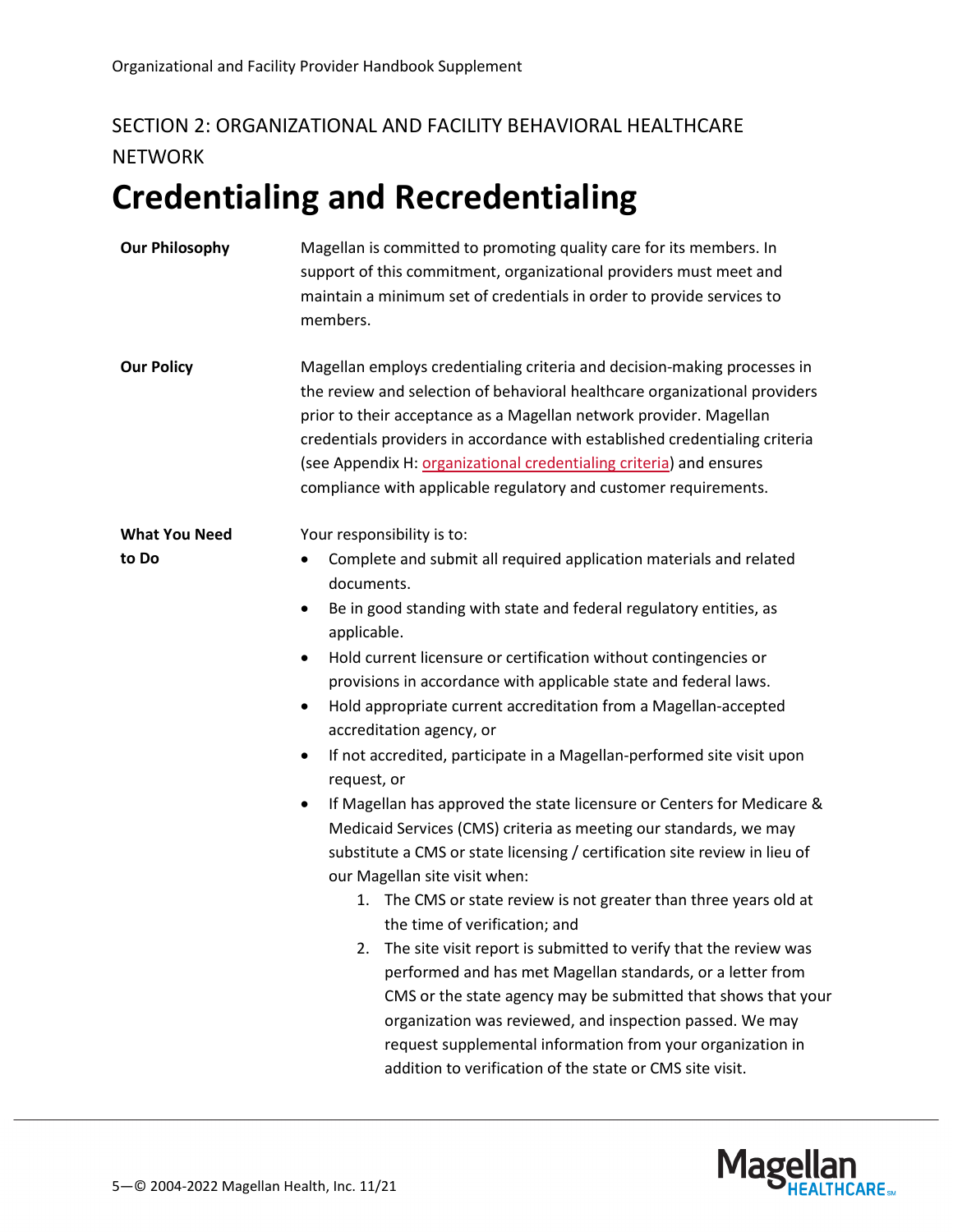|                                        | If requested, provide verification of professional licenses of your<br>medical and clinical staff members. This means contacting state<br>licensing boards to verify that professionals hold a current license,<br>education and training to practice without restrictions, sanctions, terms<br>or conditions. Additional required queries include the National<br>Practitioner Data Bank (NPDB) and the Office of Inspector<br>General/General Services Administration (OIG/GSA) databases for<br>Medicare/Medicaid sanctions, and state-specific Medicaid exclusions<br>databases, as applicable. For physicians and other prescribing                                                                                                                                                                            |
|----------------------------------------|---------------------------------------------------------------------------------------------------------------------------------------------------------------------------------------------------------------------------------------------------------------------------------------------------------------------------------------------------------------------------------------------------------------------------------------------------------------------------------------------------------------------------------------------------------------------------------------------------------------------------------------------------------------------------------------------------------------------------------------------------------------------------------------------------------------------|
|                                        | practitioners, verification of Board Certification, and current Drug<br>Enforcement Agency (DEA) registration and, if applicable, state<br>Controlled Dangerous Substance (CDS) registration may also be<br>required.<br>If requested, fulfill Magellan requirements for malpractice claims<br>$\bullet$<br>history review.                                                                                                                                                                                                                                                                                                                                                                                                                                                                                         |
|                                        | Meet Magellan's minimum requirements for professional and general<br>$\bullet$<br>liability insurance coverage, as outlined in your Provider Participation<br>Agreement.<br>Participate in a site visit upon request.<br>$\bullet$<br>Participate in recredentialing no less than every three years or in<br>٠                                                                                                                                                                                                                                                                                                                                                                                                                                                                                                      |
| <b>What Magellan</b><br><b>Will Do</b> | compliance with stricter regulatory and/or customer requirements.<br>Magellan's responsibility is to:<br>Provide you with initial application and recredentialing materials with<br>٠<br>instructions for completion.<br>Complete the credentialing and recredentialing process in a timely<br>$\bullet$<br>manner that is, at a minimum, within industry, state- or customer-<br>established timeframes.<br>Have your credentialing or recredentialing application reviewed by a<br>Magellan Regional Network and Credentialing Committee (RNCC).<br>Notify you in writing upon completion of the credentialing process.<br>٠<br>While Magellan may notify you of successful recredentialing, if no<br>notification is received, successful recredentialing can be assumed.<br>Perform site visits as needed.<br>٠ |

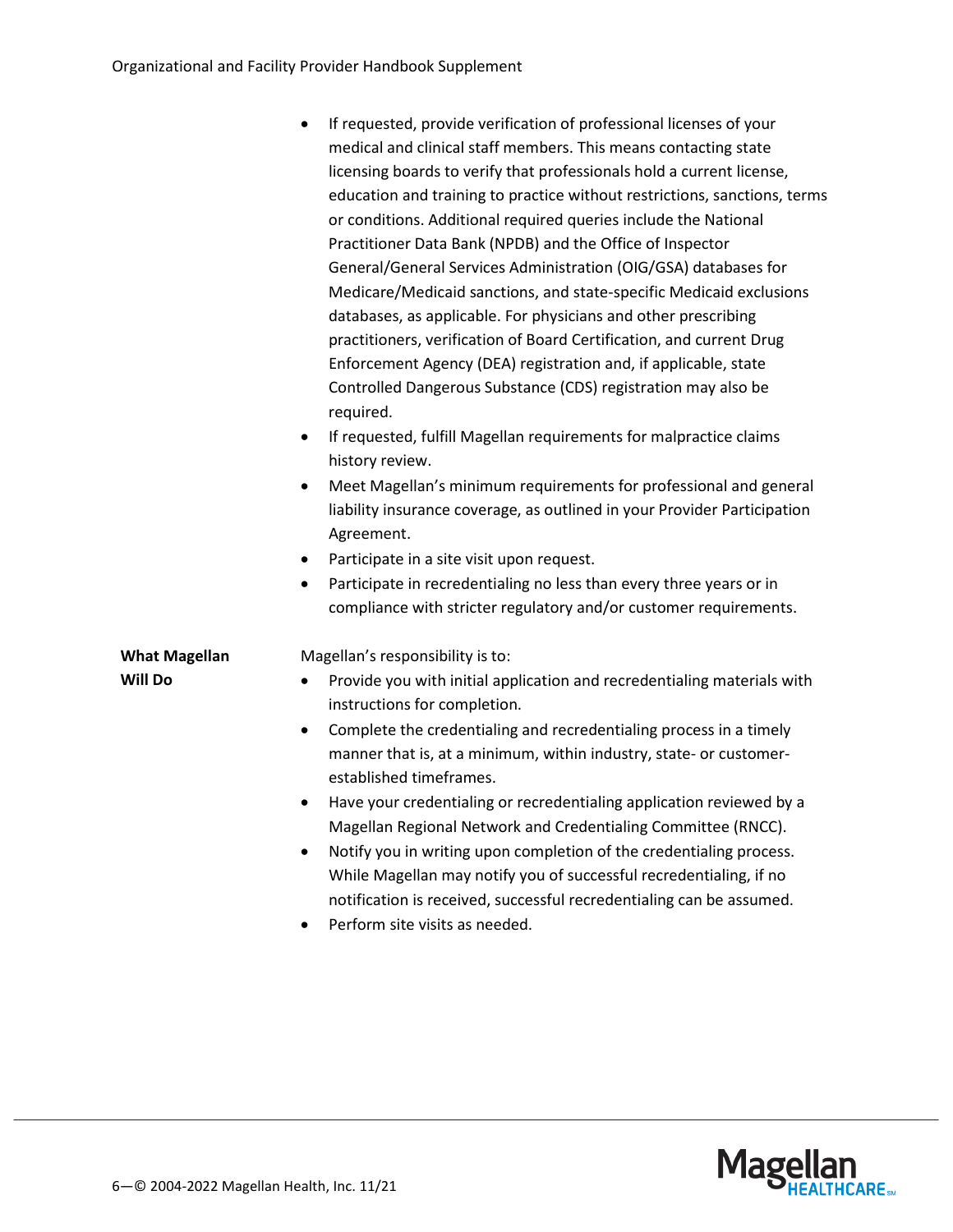# <span id="page-6-0"></span>SECTION 2: ORGANIZATION AND FACILITY BEHAVIORAL HEALTHCARE NETWORK **Contracting with Magellan**

| <b>Our Philosophy</b> | A legally binding agreement between Magellan and its network providers<br>serves to clearly outline each party's responsibilities.                                                                                                                                                                                               |
|-----------------------|----------------------------------------------------------------------------------------------------------------------------------------------------------------------------------------------------------------------------------------------------------------------------------------------------------------------------------|
| <b>Our Policy</b>     | Participating organizations must have an executed agreement with<br>Magellan. The agreement sets out expectations on Magellan's policies and<br>procedures, provider reimbursement, and terms and conditions of<br>participation as a network provider.                                                                          |
| <b>What You Need</b>  | Your responsibility is to:                                                                                                                                                                                                                                                                                                       |
| to Do                 | Review, understand and comply with your obligations under your<br>participation agreement with Magellan, including participation in the<br>credentialing process.                                                                                                                                                                |
|                       | Be familiar with and abide by the policies and procedures contained<br>$\bullet$<br>within the Magellan National Provider Handbook, this organizational<br>supplement and the applicable state- and plan-specific supplements.<br>See www.MagellanProvider.com. Click on News & Publications and<br>select the appropriate link. |
| <b>What Magellan</b>  | Magellan's responsibility is to:                                                                                                                                                                                                                                                                                                 |
| <b>Will Do</b>        | Provide a Magellan provider agreement to organizations identified for<br>$\bullet$<br>participation in the Magellan provider network.                                                                                                                                                                                            |
|                       | Execute the agreement after you have signed and returned it to<br>$\bullet$<br>Magellan and your organization has successfully met contractual<br>requirements (for all locations listed on the agreement).<br>Provide the fully executed agreement, signed by both parties, for your<br>$\bullet$<br>records.                   |
|                       | Comply with the terms of the agreement, including reimbursement for<br>covered services rendered.                                                                                                                                                                                                                                |

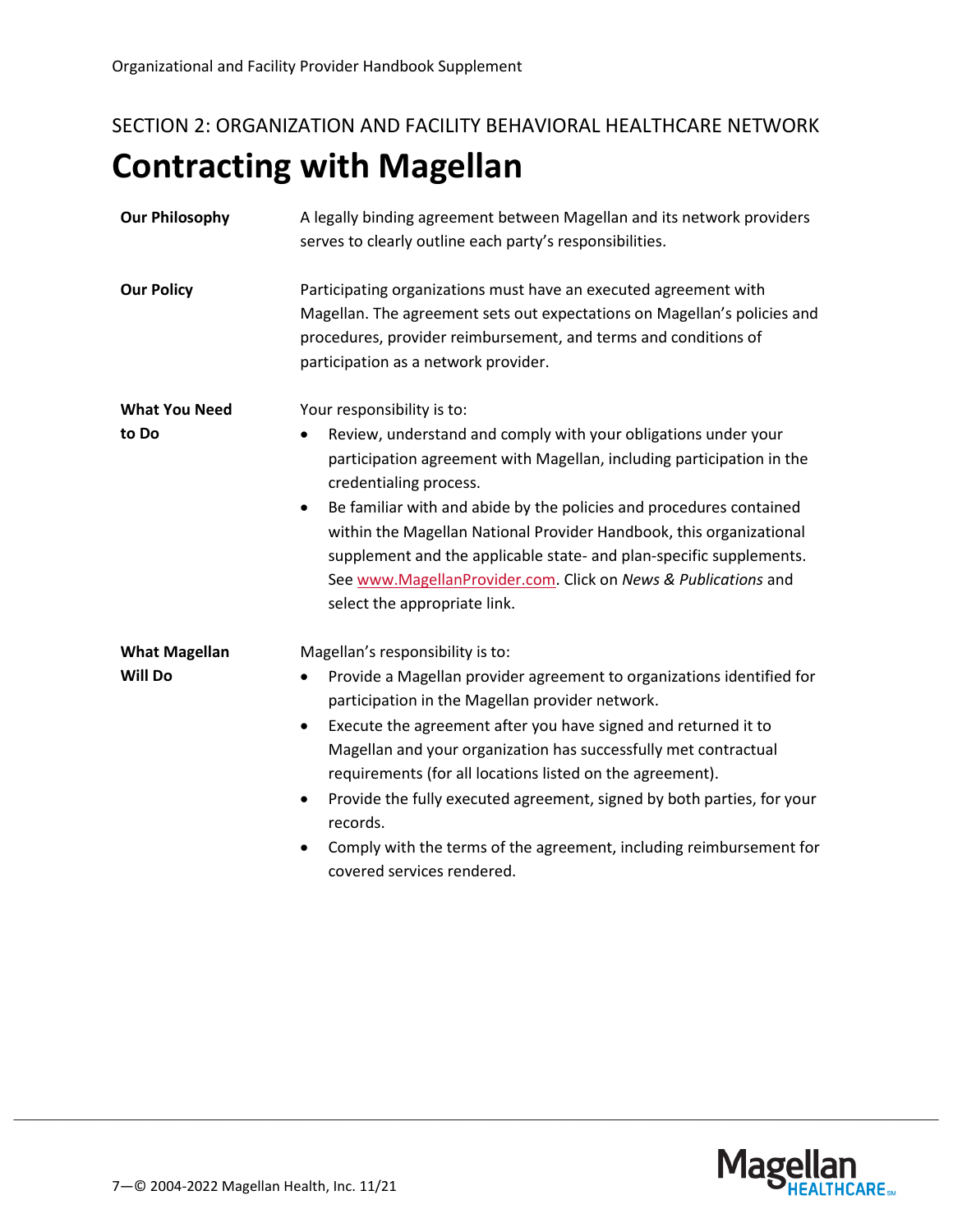# <span id="page-7-0"></span>SECTION 2: ORGANIZATION AND FACILITY BEHAVIORAL HEALTHCARE NETWORK **Communication**

| Magellan believes that in order to serve our members effectively providers<br>should have access to key information. Providers' use of our self-service<br>provider portal (or the sites of Magellan's contracted vendors, as directed)<br>will positively impact healthcare system efficiency and costs.<br>Further, information about our providers must be kept up to date to<br>facilitate referrals, attain capability for prior authorization online, and pay<br>claims using the most efficient and effective process, e.g., using our online<br>provider portal.                                                                                                                                                                                                                                            |
|---------------------------------------------------------------------------------------------------------------------------------------------------------------------------------------------------------------------------------------------------------------------------------------------------------------------------------------------------------------------------------------------------------------------------------------------------------------------------------------------------------------------------------------------------------------------------------------------------------------------------------------------------------------------------------------------------------------------------------------------------------------------------------------------------------------------|
| Magellan uses a variety of media to communicate with providers about<br>policies, procedures and expectations, including but not limited to our<br>provider portal, Magellan National Provider Handbook and handbook<br>supplements. The day-to-day relationship between Magellan and our<br>providers is managed through our Network, contact center and Clinical<br>Management staff.<br>Magellan strives to maintain accurate information about providers in our IT                                                                                                                                                                                                                                                                                                                                              |
| systems. Providers are required to notify Magellan of changes in<br>administrative practice information using our provider portal. Providers that<br>do not update their data, or do not attest to data accuracy as required, may<br>incur disruptions in referrals and service until review and attestation of data<br>accuracy is completed.                                                                                                                                                                                                                                                                                                                                                                                                                                                                      |
| Your responsibility is to:<br>Become familiar with the information in your participation agreement,<br>٠<br>the Magellan National Provider Handbook, this organizational/facility<br>handbook supplement, and the applicable state-specific and plan-<br>specific handbook supplements.<br>Visit our provider portal regularly to remain up to date on news,<br>information and policies relating to network participation and serving<br>Magellan members.<br>Sign in, become familiar with and use the extensive self-service features<br>٠<br>available to you on the provider portal (or the sites of Magellan's<br>contracted vendors, as directed).<br>Use our provider portal (or the sites of Magellan's contracted vendors,<br>٠<br>as directed) to obtain member benefits and eligibility. If needed, you |
|                                                                                                                                                                                                                                                                                                                                                                                                                                                                                                                                                                                                                                                                                                                                                                                                                     |

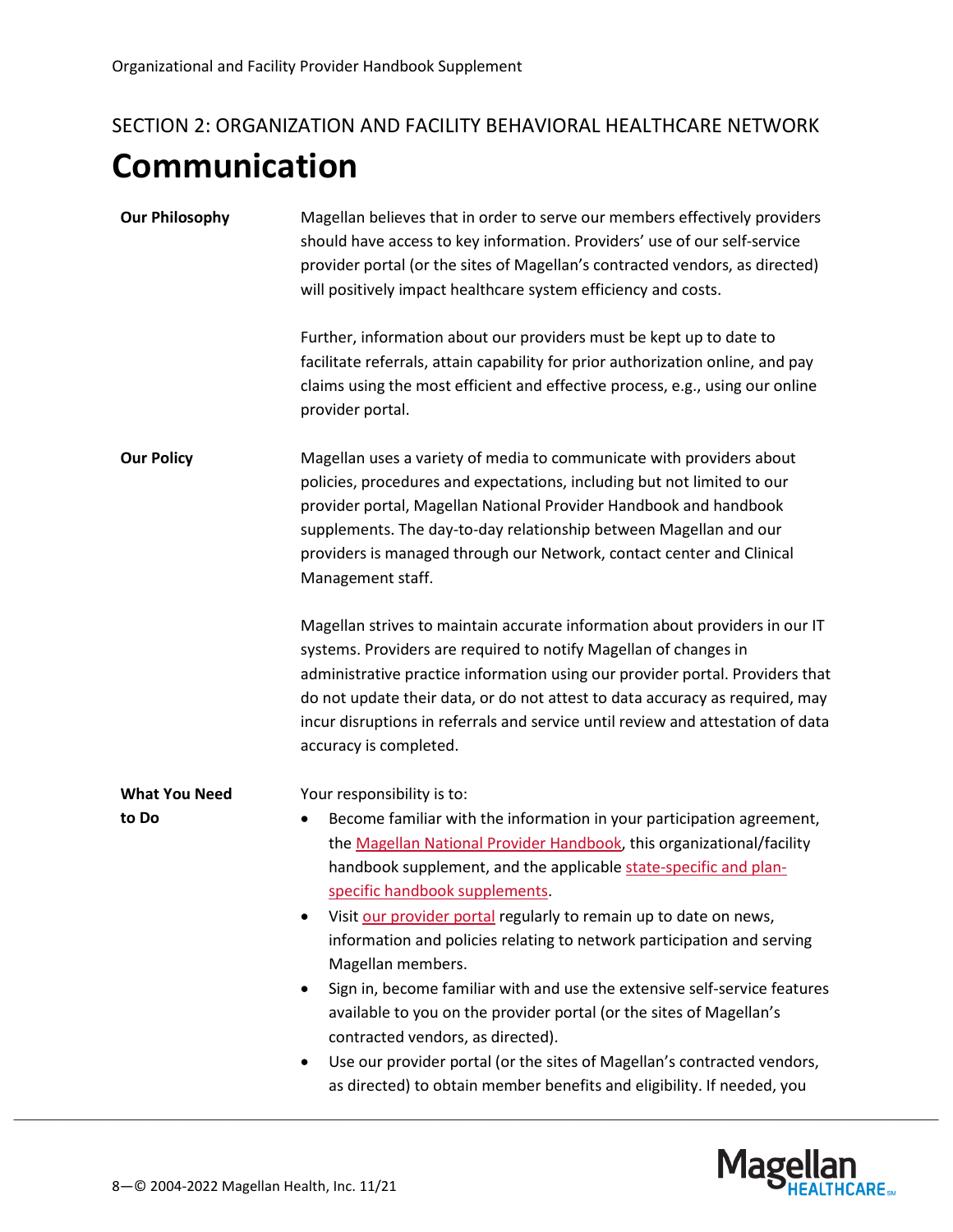|                      | may contact Magellan for assistance by calling the number on the back<br>of the member's health benefit card.                                                                                                                                                                                                                                                                                                                                                                                                                                                                                                                                                                                                                                                                                                                                                                                                                                                                        |
|----------------------|--------------------------------------------------------------------------------------------------------------------------------------------------------------------------------------------------------------------------------------------------------------------------------------------------------------------------------------------------------------------------------------------------------------------------------------------------------------------------------------------------------------------------------------------------------------------------------------------------------------------------------------------------------------------------------------------------------------------------------------------------------------------------------------------------------------------------------------------------------------------------------------------------------------------------------------------------------------------------------------|
|                      | Get to know your Magellan area contract manager and other field<br>$\bullet$<br>network staff.                                                                                                                                                                                                                                                                                                                                                                                                                                                                                                                                                                                                                                                                                                                                                                                                                                                                                       |
|                      | Respond to contacts from Magellan's care management and transition<br>$\bullet$<br>of care team members with specialized skill sets, to coordinate member<br>care (e.g., outreach and member engagement, transitions of care).<br>Notify Magellan of changes in your service or program information,<br>$\bullet$<br>including but not limited to, changes of name, address, telephone<br>number, Taxpayer Identification Number, National Provider Identifier<br>(NPI) and ability to accept referrals, including any program closure.<br>Note: some changes may require additional verification and/or a<br>contract amendment.<br>Submit changes to your organization's administrative information using<br>٠<br>the online provider portal or contact your area contract manager. Keep<br>this information up to date by reviewing it quarterly and updating your<br>organization's record as changes occur, to facilitate timely and accurate<br>claims payment and processing. |
| <b>What Magellan</b> | Magellan's responsibility is to:                                                                                                                                                                                                                                                                                                                                                                                                                                                                                                                                                                                                                                                                                                                                                                                                                                                                                                                                                     |
| <b>Will Do</b>       | Communicate information about policies, procedures and expectations<br>in a timely manner.                                                                                                                                                                                                                                                                                                                                                                                                                                                                                                                                                                                                                                                                                                                                                                                                                                                                                           |
|                      | Offer assistance regarding benefit eligibility 24 hours a day, seven days<br>٠<br>a week.                                                                                                                                                                                                                                                                                                                                                                                                                                                                                                                                                                                                                                                                                                                                                                                                                                                                                            |
|                      | Offer collaboration and partnership with clinicians and discharge<br>$\bullet$<br>planners to coordinate the transition in care from acute care settings.<br>Offer assistance with claims payment questions through national and<br>٠<br>local customer service lines during business hours.<br>Offer assistance regarding credentialing and contracting through<br>national and local provider services lines during business hours.<br>Offer assistance with using the features and functionality of the<br>$\bullet$<br>Magellan provider portal.<br>Offer the online provider portal application for you to enter changes in<br>$\bullet$<br>administrative information about your organization, resulting in real-<br>time changes that do not require verification.                                                                                                                                                                                                            |

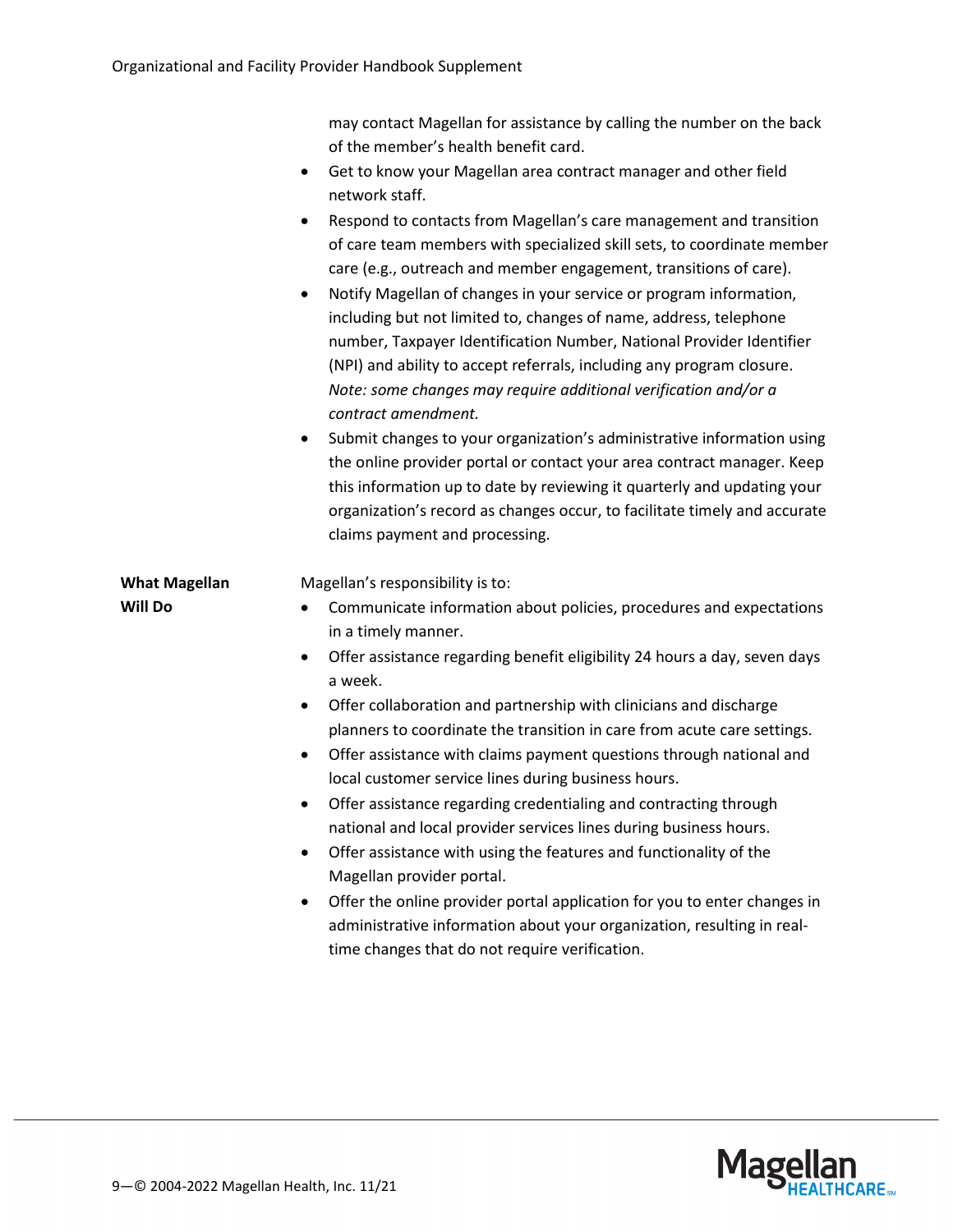# <span id="page-9-0"></span>SECTION 2: ORGANIZATION AND FACILITY BEHAVIORAL HEALTHCARE NETWORK **Value-Based Collaboration and Purchasing**

| <b>Our Philosophy</b>                                                                          | Magellan is committed to collaborating with our providers to bridge the gap<br>between cost and quality in our provider network. In order to do so, we<br>have developed reimbursement models that align incentives and<br>reimbursement with value-based care.                                                                                                                                                                                                                                                                                                                                                                                                                                                                                                                                                                                                                                                                                                                                                                                                                                                                                                                                                                                                                                                                                                                                                                                                                                                                                                                                                  |
|------------------------------------------------------------------------------------------------|------------------------------------------------------------------------------------------------------------------------------------------------------------------------------------------------------------------------------------------------------------------------------------------------------------------------------------------------------------------------------------------------------------------------------------------------------------------------------------------------------------------------------------------------------------------------------------------------------------------------------------------------------------------------------------------------------------------------------------------------------------------------------------------------------------------------------------------------------------------------------------------------------------------------------------------------------------------------------------------------------------------------------------------------------------------------------------------------------------------------------------------------------------------------------------------------------------------------------------------------------------------------------------------------------------------------------------------------------------------------------------------------------------------------------------------------------------------------------------------------------------------------------------------------------------------------------------------------------------------|
| <b>Our Policy</b>                                                                              | Magellan employs key quality, cost metrics, outcome performance, and<br>decision-making processes in the development of our high-performing<br>behavioral health networks. High-performing providers may be rewarded<br>with improved reputations through public reporting, decreased<br>administrative oversight, and the potential for increased referrals.                                                                                                                                                                                                                                                                                                                                                                                                                                                                                                                                                                                                                                                                                                                                                                                                                                                                                                                                                                                                                                                                                                                                                                                                                                                    |
| <b>What You Need</b><br>to Do<br>$\bullet$<br>$\bullet$<br>$\bullet$<br>$\bullet$<br>$\bullet$ | Your responsibility is to:<br>Collaborate with Magellan to improve the care and outcomes for our<br>members. This includes, but is not limited to: utilizing provider<br>dashboards for trend monitoring, using outcomes tools, and<br>participating in reviews of your facility or organization performance,<br>where applicable.<br>Use Magellan's online provider tools, which are designed to decrease<br>administrative burden, increase efficiencies, and reallocate resources to<br>enhance the experience and outcomes of our members. Find these<br>web-based tools at www.MagellanProvider.com (or the sites of<br>Magellan's contracted vendors, as directed).<br>Utilize evidence-based practices or best practices.<br>Encourage members to complete clinical assessments at the time of<br>intake and periodically during the course of treatment, as well as<br>involve them in discussions about findings, as applicable.<br>Actively support coordination of care efforts with Magellan, other<br>behavioral health providers, and physical health providers involved in a<br>member's care.<br>Review all dashboards and performance scorecards that Magellan<br>shares with you, to understand your practice patterns with Magellan<br>members. Take action to improve measures based on the information<br>presented.<br>Understand that data about your efficiency and effectiveness may be<br>included in the information we share publicly, and may impact the<br>reimbursement rates you receive from us and your ability to participate<br>in any quality/incentives that we may offer. |

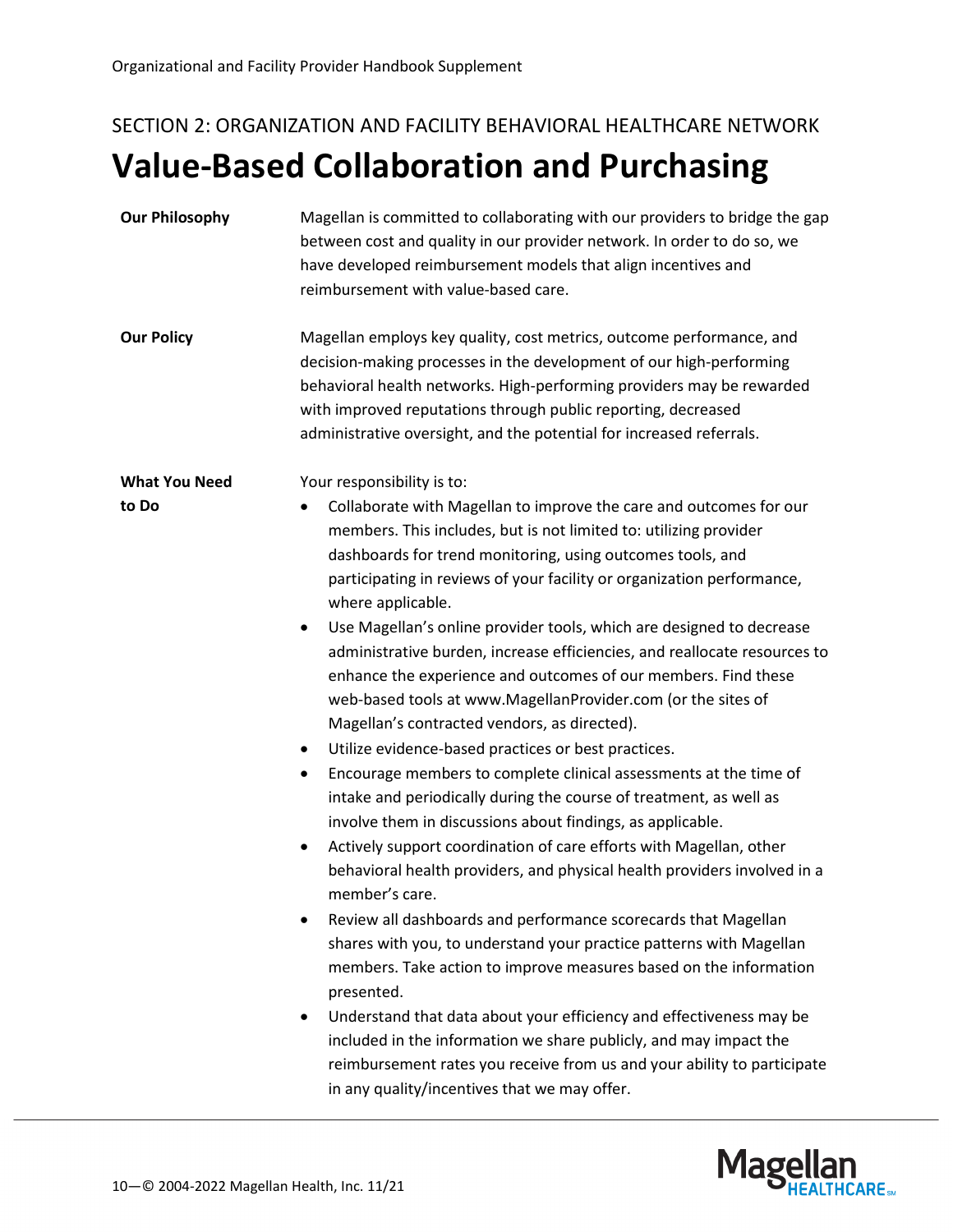| <b>What Magellan</b> | Magellan's responsibility is to:                                                                                                                                                                                                                                                                                                                                                                                                                                                                                                                                                                                                                                                                                                                                                                                                                                                                                                                                                                                                                                                                                                                                                                                                                                                                                                                                                    |
|----------------------|-------------------------------------------------------------------------------------------------------------------------------------------------------------------------------------------------------------------------------------------------------------------------------------------------------------------------------------------------------------------------------------------------------------------------------------------------------------------------------------------------------------------------------------------------------------------------------------------------------------------------------------------------------------------------------------------------------------------------------------------------------------------------------------------------------------------------------------------------------------------------------------------------------------------------------------------------------------------------------------------------------------------------------------------------------------------------------------------------------------------------------------------------------------------------------------------------------------------------------------------------------------------------------------------------------------------------------------------------------------------------------------|
| <b>Will Do</b>       | Collaborate with you to increase quality, improve efficiencies and lower<br>the overall cost of care by engaging you in a transparent relationship<br>built upon timely, accurate and actionable data about your facility or<br>organization's provision of quality care, where applicable.<br>Focus our value-based conversations, interventions and network<br>$\bullet$<br>requirements on the total cost of care and your organization's<br>operational performance in terms of quality and cost.<br>Provide you with performance improvement insights that are based<br>$\bullet$<br>upon pre-defined performance measures.<br>Clearly define the requirements to be designated as a high-performing<br>٠<br>provider within specific networks.<br>Provide scientifically sound outcome measurement tools.<br>٠<br>Offer online tools for you to update your information and provider<br>$\bullet$<br>profile (enables you to enhance your profile, which members see in<br>online provider searches, by uploading photos, a mission statement,<br>professional awards, etc.).<br>Share your performance data, if available, via dashboards, performance<br>$\bullet$<br>scorecards or electronic delivery/access.<br>Develop reimbursement methods that reflect your use of evidence-<br>$\bullet$<br>based practice and the achievement of efficient and effective outcomes. |
|                      |                                                                                                                                                                                                                                                                                                                                                                                                                                                                                                                                                                                                                                                                                                                                                                                                                                                                                                                                                                                                                                                                                                                                                                                                                                                                                                                                                                                     |

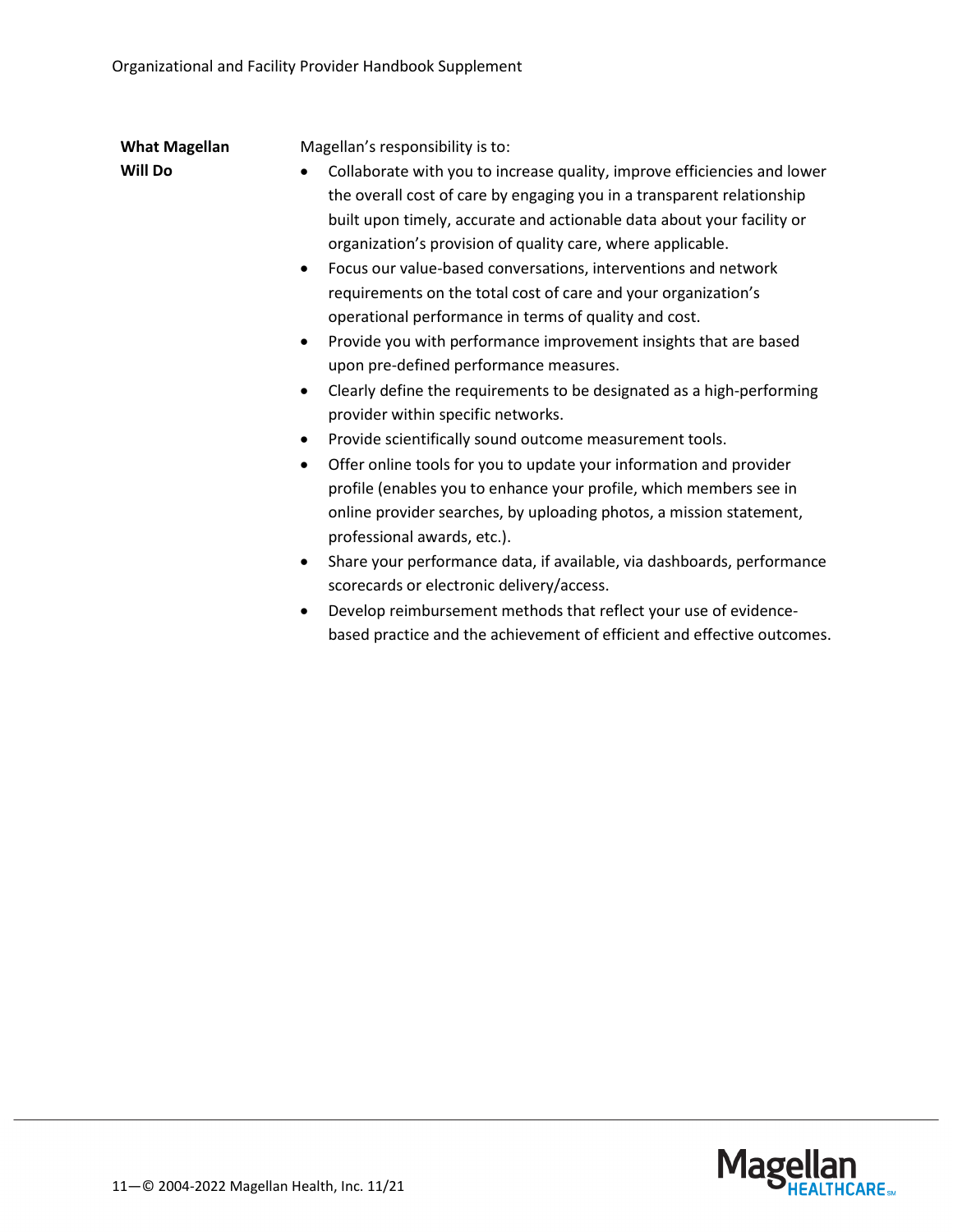# <span id="page-11-1"></span><span id="page-11-0"></span>SECTION 3: THE ROLE OF THE ORGANIZATIONAL AND FACILITY PROVIDER **Before Services Begin**

- **Our Philosophy** We are committed to promoting treatment at the most clinically appropriate setting, to provide safe and effective treatment while addressing the member's biopsychosocial needs. **Our Policy** Certification (synonymous with authorization) of benefits is based on clinical information relevant to the type and level of service requested, using the [Magellan Care Guidelines](https://www.magellanprovider.com/providing-care/clinical-guidelines/medical-necessity-criteria.aspx) or other state-specific or customer-specific clinical criteria for benefit certification. Facilities must contact Magellan to request benefit certification for admission and for continued stay beyond certified days. An exception is made in situations where patients are seeking emergency services and those services are needed to evaluate or stabilize the emergency situation. We may utilize methods of certification other than a clinical review. For many higher levels of care, a Notice of Admission based solely upon member eligibility and coverage for requested service may be allowed at the discretion of Magellan and not to be expected by the provider. **What You Need to Do** Your responsibility is to: • Become familiar with Magellan's clinical review documentation guidelines to prepare benefit certification/authorization information required for: o Admission (se[e Appendix C\)](#page-29-0). o Continued stay or additional services (see [Appendix D\)](#page-31-1).
	- o Discharge plan and post-discharge services for continuity of care (Se[e Appendix E\)](#page-32-0).
	- Contact Magellan for initial benefit certification/authorization prior to admitting. Failure to comply may result in denial.
	- Facilitate the benefit certification/authorization process when necessary for the Magellan Physician Advisor to have a "peer-to-peer" discussion with the attending psychiatrist or someone at the facility designated by the attending psychiatrist who is directly involved in the care of the member and can adequately represent the attending psychiatrist for a peer-to-peer discussion. Make pertinent medical records available prior to the discussion.
	- When requesting an authorization by provider portal or by telephone call, provide Magellan with a thorough assessment of the member so

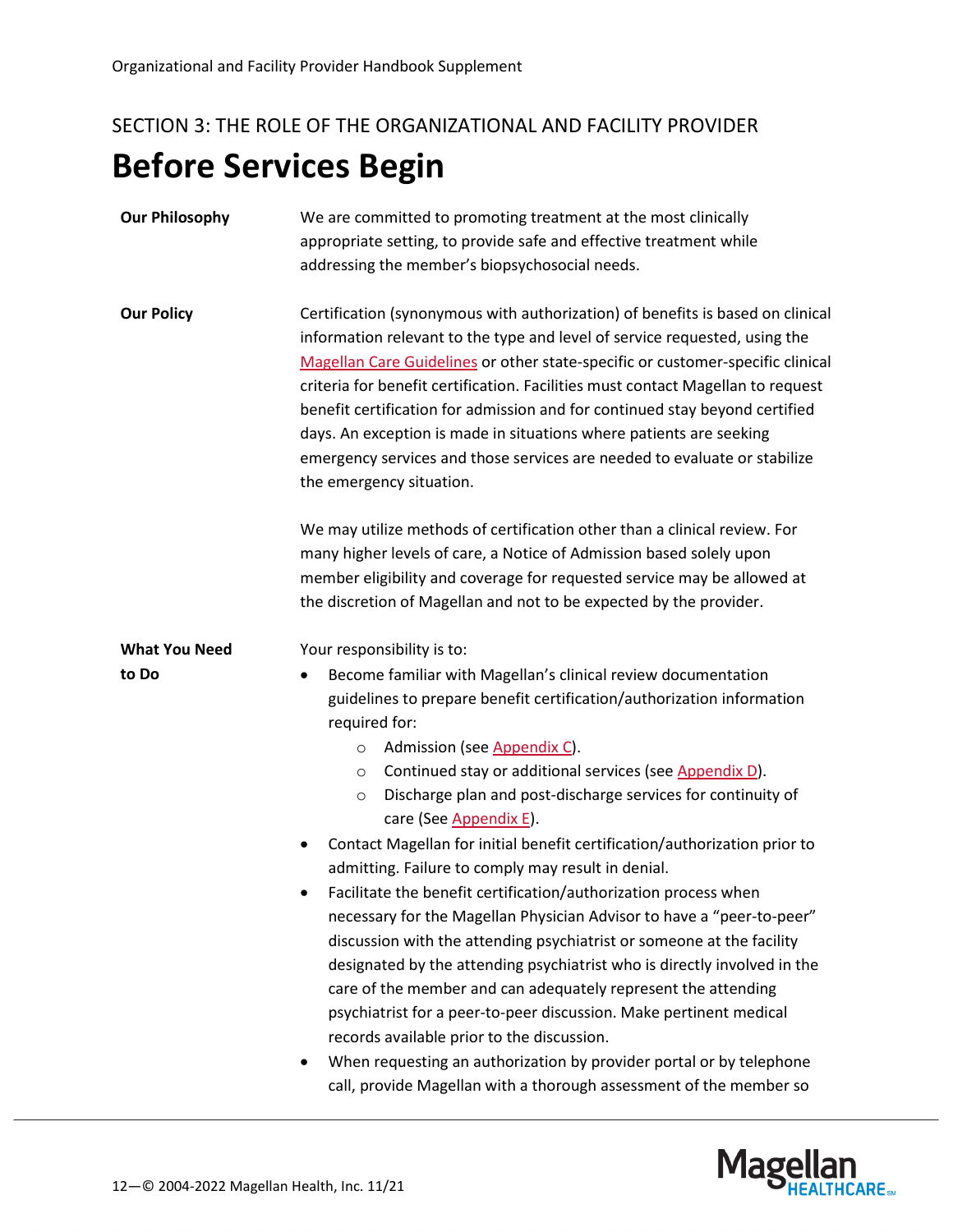that an appropriate certification/authorization determination can be made.

- Be familiar with the [Magellan Care](https://www.magellanprovider.com/providing-care/clinical-guidelines/medical-necessity-criteria.aspx) Guidelines, or other approved clinical criteria for medical necessity if not Magellan-specific.
- View care authorizations on Magellan's provider portal (or the sites of Magellan's contracted vendors, as directed). Securely sign in to your password-protected account. Follow website instructions to submit or view your authorization request.

*Note: Magellan only sends certification/authorization information by U.S. Mail by exception or when required contractually or by regulation.*

- Collaborate with the Magellan care representatives to assist you with developing a solid discharge plan shortly after a member's admission to an inpatient setting or to extend an initial authorization.
- Contact Magellan for additional or other types of behavioral health benefits if needed prior to expiration of the current certification/authorization. Note that as Magellan expands its website capabilities, this contact may be available online.
- Contact Magellan before referring a member in care to another provider, including other Magellan network providers.
- Facilitate collaboration between your facility and Magellan's care managers and transition of care specialists shortly after admission as part of the discharge planning process, and encourage members to agree to participate in care management and transition of care services.
- Members being discharged from an inpatient setting must have a postdischarge appointment scheduled and in place prior to the actual discharge. See [Appendix F](#page-33-0) for a Q & A with additional details.
- Not bill a member for services that have not been certified/authorized by Magellan.

**What Magellan Will Do**

Magellan's responsibility is to:

- Provide prompt, fair review of the information received.
- Notify you promptly of the decision electronically online at www.MagellanProvider.com (or the sites of Magellan's contracted vendors, as directed).
- Facilitate your referrals to other providers and coordinate member changes in levels of care.
- Inform you of your appeal rights and process.

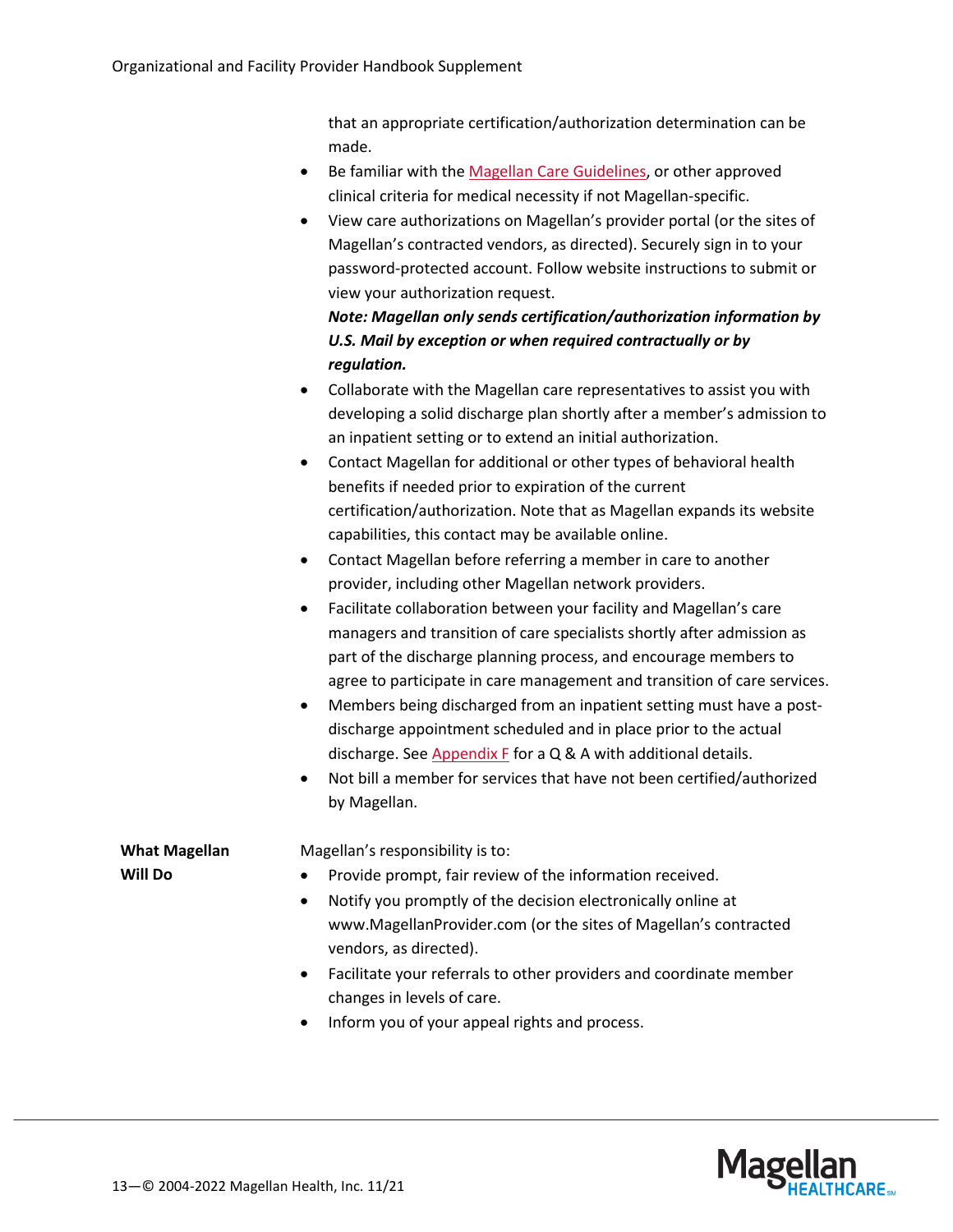# SECTION 3: THE ROLE OF THE ORGANIZATIONAL OR FACILITY PROVIDER AND MAGELLAN

# <span id="page-13-0"></span>**Eligibility**

| <b>Our Philosophy</b>           | Our philosophy is to work with our customers to provide a benefit structure<br>designed to meet the needs of the customer's eligible members. We rely on<br>our customers to notify us of member eligibility.                                                                                                                                                                                                                                                                                                                                                                                                                                                                       |
|---------------------------------|-------------------------------------------------------------------------------------------------------------------------------------------------------------------------------------------------------------------------------------------------------------------------------------------------------------------------------------------------------------------------------------------------------------------------------------------------------------------------------------------------------------------------------------------------------------------------------------------------------------------------------------------------------------------------------------|
| <b>Our Policy</b>               | Based on the member's benefit plan and eligibility information provided by<br>our customers, we assist providers in determining member eligibility.                                                                                                                                                                                                                                                                                                                                                                                                                                                                                                                                 |
| <b>What You Need</b>            | Your responsibility is to:                                                                                                                                                                                                                                                                                                                                                                                                                                                                                                                                                                                                                                                          |
| to Do                           | Obtain the member's health benefit plan card at the time of admission<br>and copy both sides of the card for the member's file.<br>Call the number listed on the member's health benefit plan card to<br>$\bullet$<br>check eligibility, benefits, copayment and claim submission<br>information.*<br>Document the phone number you called, the date, and time of day and<br>$\bullet$<br>name of person with whom you spoke.<br>Provide Magellan with your name and professional credentials for our<br>records.<br>Provide Magellan with the member's current demographic information,<br>٠<br>e.g., email address and phone number.<br>See the section on Before Services Begin. |
| <b>What Magellan</b><br>Will Do | Magellan's responsibility is to inform you of the member's eligibility based<br>on the information provided to Magellan by the customer.*                                                                                                                                                                                                                                                                                                                                                                                                                                                                                                                                           |
|                                 | *Checking eligibility does not guarantee claims payment. Claims payment<br>depends on a variety of factors including but not limited to whether the<br>service is covered, whether any applicable deductibles have been met,<br>whether the member has benefits available or whether the insurer is the<br>primary or secondary payer.                                                                                                                                                                                                                                                                                                                                              |

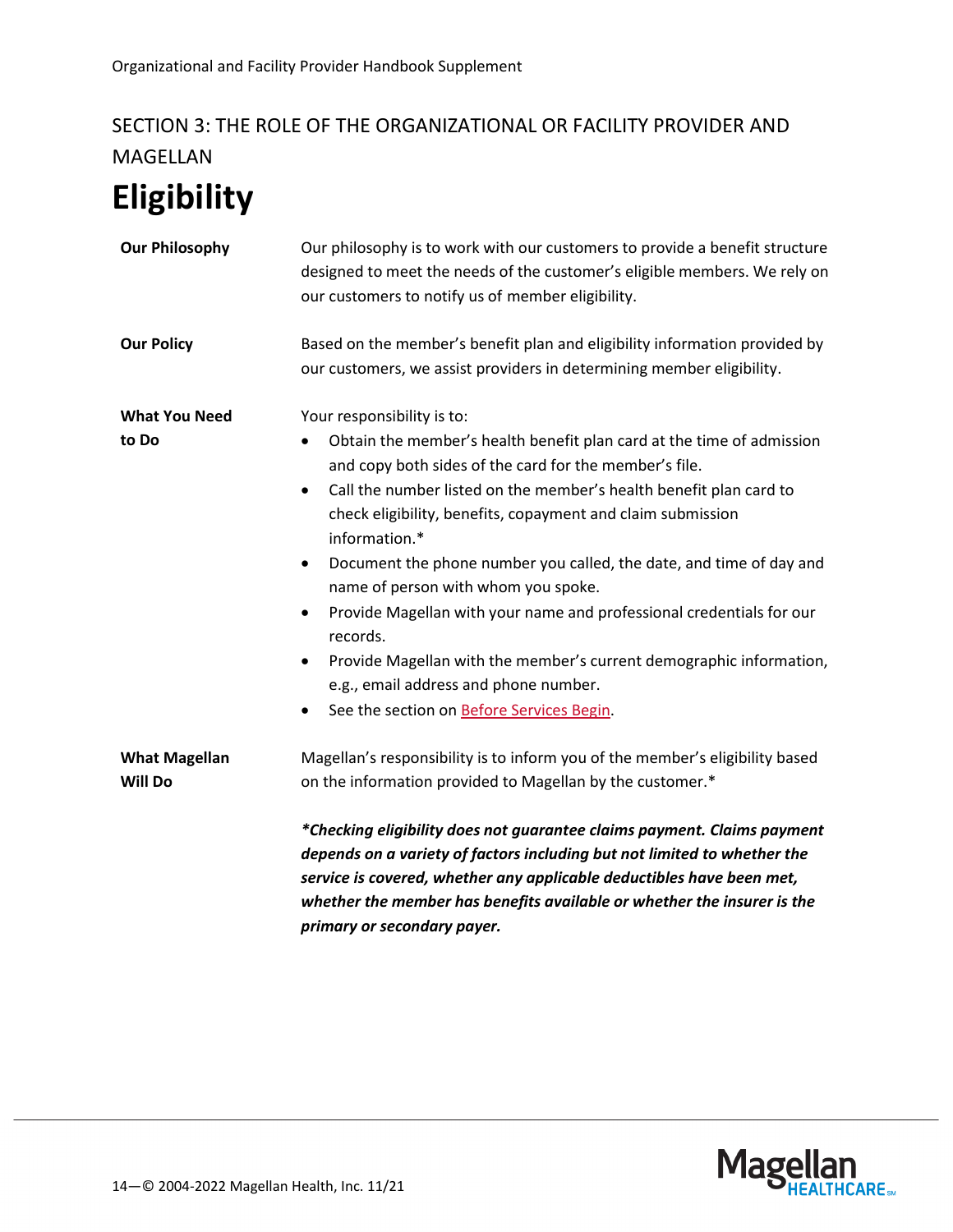# SECTION 3: THE ROLE OF THE ORGANIZATIONAL OR FACILITY PROVIDER AND MAGELLAN

# <span id="page-14-0"></span>**Appealing Care Management Decisions**

| <b>Our Philosophy</b>                  | We support the right of members or their providers to appeal or dispute<br>adverse benefit determinations.                                                                                                                                                                                                                                                                                                                                                                                                                                                                                                                                                                                                                                                                                                                                                                                                                                                            |
|----------------------------------------|-----------------------------------------------------------------------------------------------------------------------------------------------------------------------------------------------------------------------------------------------------------------------------------------------------------------------------------------------------------------------------------------------------------------------------------------------------------------------------------------------------------------------------------------------------------------------------------------------------------------------------------------------------------------------------------------------------------------------------------------------------------------------------------------------------------------------------------------------------------------------------------------------------------------------------------------------------------------------|
| <b>Our Policy</b>                      | Applicable state and federal laws and accreditation standards govern<br>Magellan's appeal and dispute policies.                                                                                                                                                                                                                                                                                                                                                                                                                                                                                                                                                                                                                                                                                                                                                                                                                                                       |
| <b>What You Need</b><br>to Do          | Your responsibility is to:<br>Review the adverse benefit determination notice (non-<br>٠<br>certification/non-authorization letter) or explanation of benefit<br>(EOB)/explanation of payment (EOP) notification for:<br>the specific reason(s) for the adverse determination,<br>$\circ$<br>appeal and dispute options available to you,<br>$\circ$<br>procedures and submission timeframe, and<br>$\circ$<br>specific documents required for submission in order to<br>$\circ$<br>complete an appeal or dispute review.<br>Inform the patient/subscriber/legal guardian directly about the reason<br>٠<br>for the adverse determination, as well as the medically necessary level<br>of care that Magellan is willing to authorize.<br>Follow the process described in the non-certification/non-authorization<br>٠<br>letter or EOB/EOP determination notice to submit an appeal.<br>Submit all the appeal or dispute information in a timely manner.<br>$\bullet$ |
| <b>What Magellan</b><br><b>Will Do</b> | Magellan's responsibility is to:<br>Inform you in writing, in a clear and understandable manner, of the<br>$\bullet$<br>specific reasons for the adverse determination.<br>Identify specific information, documents, records, etc., needed to assist<br>$\bullet$<br>in a favorable dispute or appeal decision.<br>Thoroughly review all information submitted for an appeal or dispute.<br>٠<br>Respond to appeals and disputes in a timely manner.<br>$\bullet$<br>Notify you of any additional appeal or dispute options that may be<br>available when an unfavorable appeal or dispute determination is<br>rendered.                                                                                                                                                                                                                                                                                                                                              |

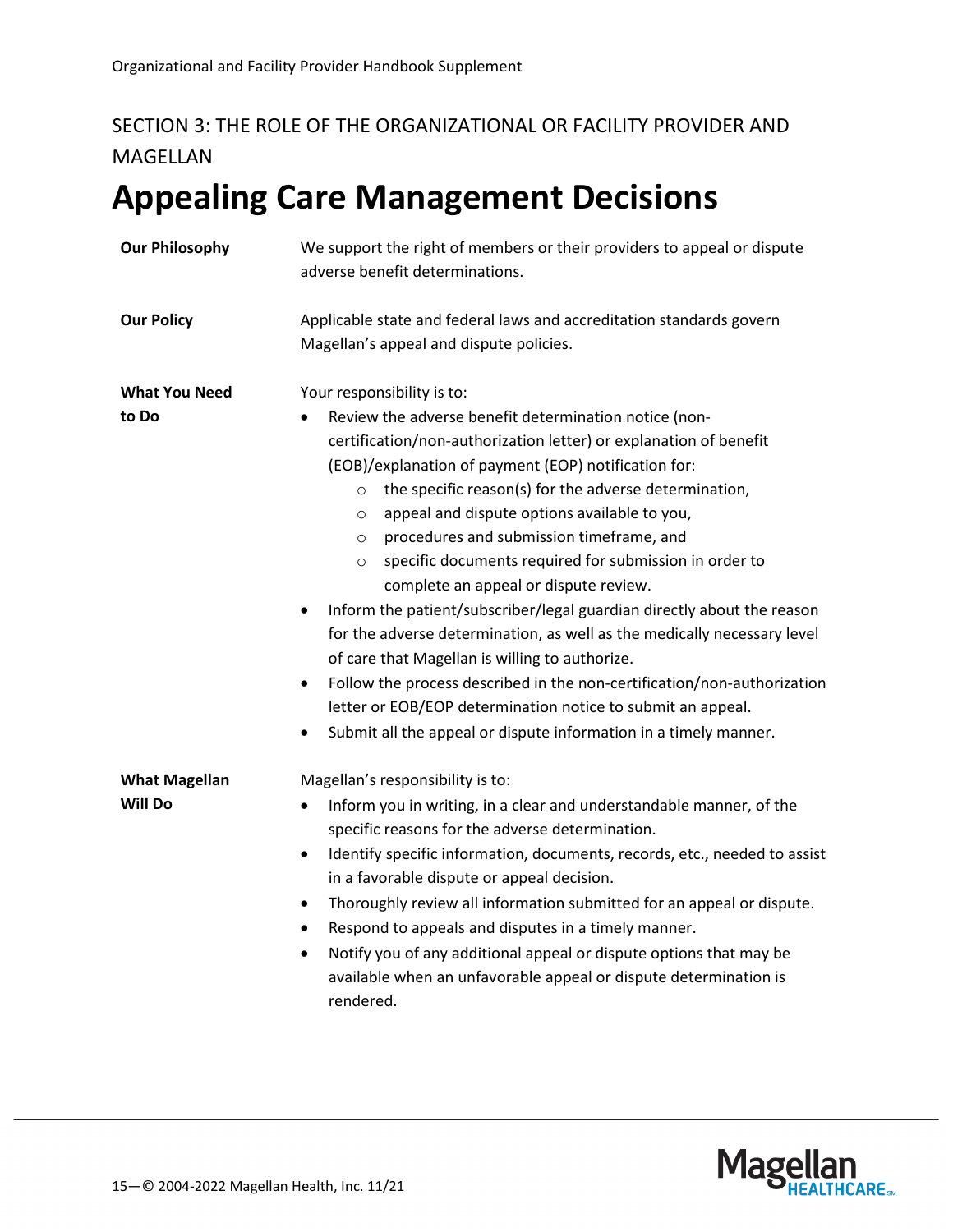# <span id="page-15-0"></span>SECTION 4: THE QUALITY PARTNERSHIP

# <span id="page-15-1"></span>**Site Visits**

| <b>Our Philosophy</b>         | Magellan believes that site visits are an important part of our quality<br>improvement program. Magellan performs site visits:<br>As a quality measure in selecting providers for our network,<br>To communicate performance expectations and standards to providers,<br>٠<br>As an assessment of non-accredited organizations prior to initial<br>$\bullet$<br>credentialing and at recredentialing,<br>As a component of a quality review, and<br>٠<br>To promote compliance with standards of regulatory entities and<br>٠<br>accrediting organizations.                                                                                                                                                                                                                                                                                                                                                                                                                                                                                                                                                                                                                                                                          |
|-------------------------------|--------------------------------------------------------------------------------------------------------------------------------------------------------------------------------------------------------------------------------------------------------------------------------------------------------------------------------------------------------------------------------------------------------------------------------------------------------------------------------------------------------------------------------------------------------------------------------------------------------------------------------------------------------------------------------------------------------------------------------------------------------------------------------------------------------------------------------------------------------------------------------------------------------------------------------------------------------------------------------------------------------------------------------------------------------------------------------------------------------------------------------------------------------------------------------------------------------------------------------------|
| <b>Our Policy</b>             | Magellan conducts site visits of organizational providers:<br>That are not currently accredited by a recognized accrediting agency*,<br>To evaluate programmatic services, staffing, facilities, documentation,<br>٠<br>etc., or<br>For further review of quality of care and service concerns.<br>*Acceptable recognized accreditation for organizational providers includes:<br>The Joint Commission (TJC), American Osteopathic Association Healthcare<br>Facilities Accreditation Program (HFAP), CARF International (CARF) [formerly<br>Commission on Accreditation of Rehabilitation Facilities], Council on<br>Accreditation (COA), Accreditation Association for Ambulatory Healthcare<br>(AAAHC), National Integrated Accreditation for Healthcare Organizations (of<br>DNV-GL) (NIAHO <sup>®</sup> ), Center for Improvement in Healthcare Quality (CIHQ),<br>Accreditation Commission for Healthcare, Inc. (ACHC) - Behavioral Health,<br>and Community Health Accreditation Program (CHAP).<br>Site visit requirements for initial credentialing and recredentialing may be<br>satisfied by a CMS site visit or a state licensure site visit when these<br>requirements are equivalent to Magellan assessment standards. |
| <b>What You Need</b><br>to Do | Your responsibility is to:<br>Cooperate with the quality reviewer's requests.<br>$\bullet$<br>Provide all necessary documents.<br>$\bullet$<br>Facilitate an on-site review, if requested.<br>٠<br>Collect your policy and procedure materials and forms, and have them<br>$\bullet$<br>in one location for ready access.                                                                                                                                                                                                                                                                                                                                                                                                                                                                                                                                                                                                                                                                                                                                                                                                                                                                                                            |

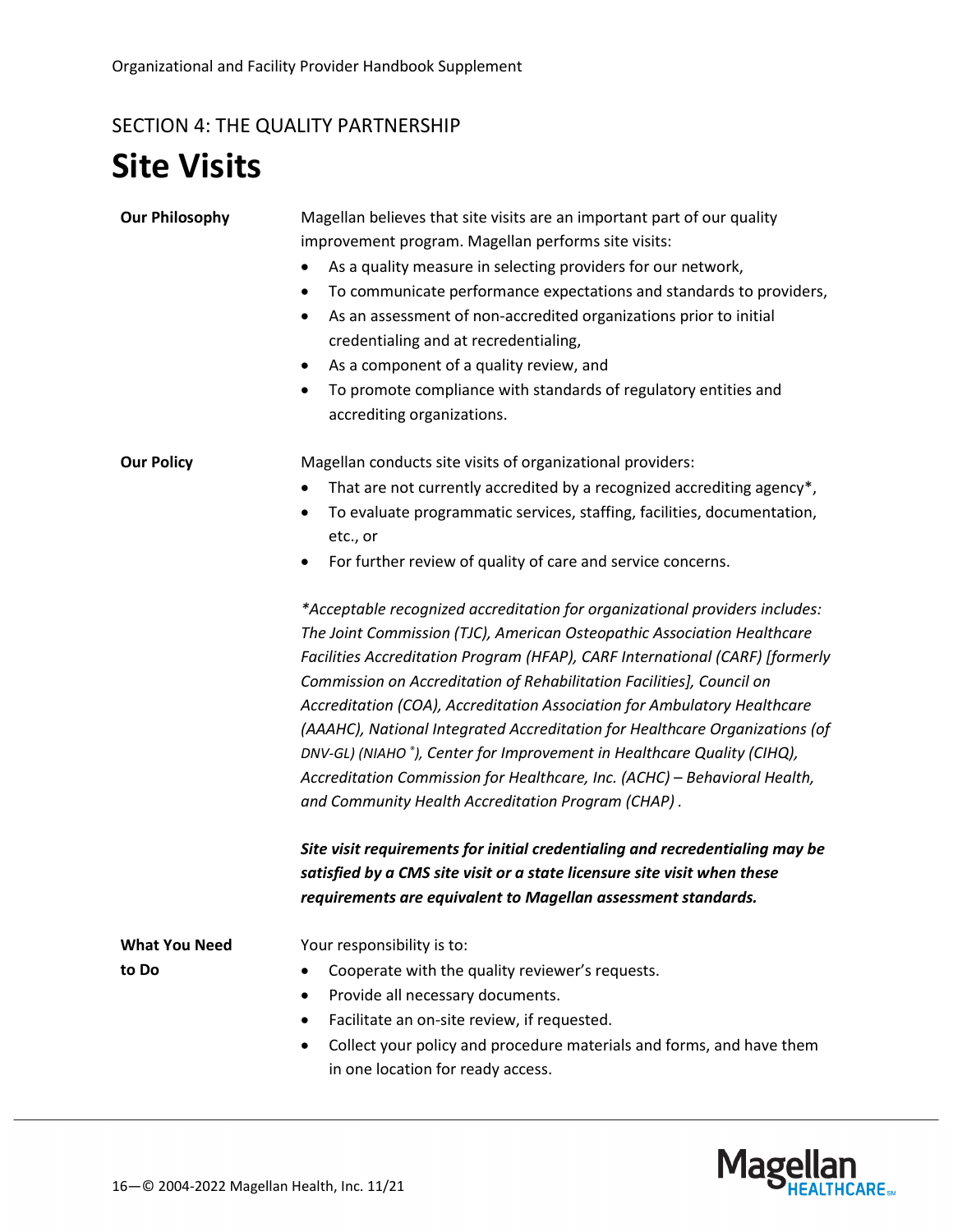|                      | Have a sample of blinded charts available for the reviewer to<br>$\bullet$         |
|----------------------|------------------------------------------------------------------------------------|
|                      | demonstrate that record-keeping practices are consistent with                      |
|                      | Magellan requirements.                                                             |
|                      | Have evidence of credentialing and primary source verification of<br>$\bullet$     |
|                      | clinical staff available for the reviewer.                                         |
|                      | Make training logs and other evidence of required training available.<br>$\bullet$ |
|                      | Make available any specific treatment records or other documents<br>$\bullet$      |
|                      | requested by Magellan clinical staff. See the Organization Site Review             |
|                      | Guide in Appendix A for additional information.                                    |
| <b>What Magellan</b> | Magellan's responsibility is to:                                                   |
| <b>Will Do</b>       | Conduct site visits for organization credentialing of non-accredited<br>$\bullet$  |
|                      | organizational providers and other organizations, as appropriate.                  |
|                      | Conduct site visits for quality of care issues, as appropriate.<br>$\bullet$       |
|                      | Provide timely, written communication regarding site visit results,<br>$\bullet$   |
|                      | including a description of strengths and opportunities for improvement             |
|                      | noted by the reviewer.                                                             |

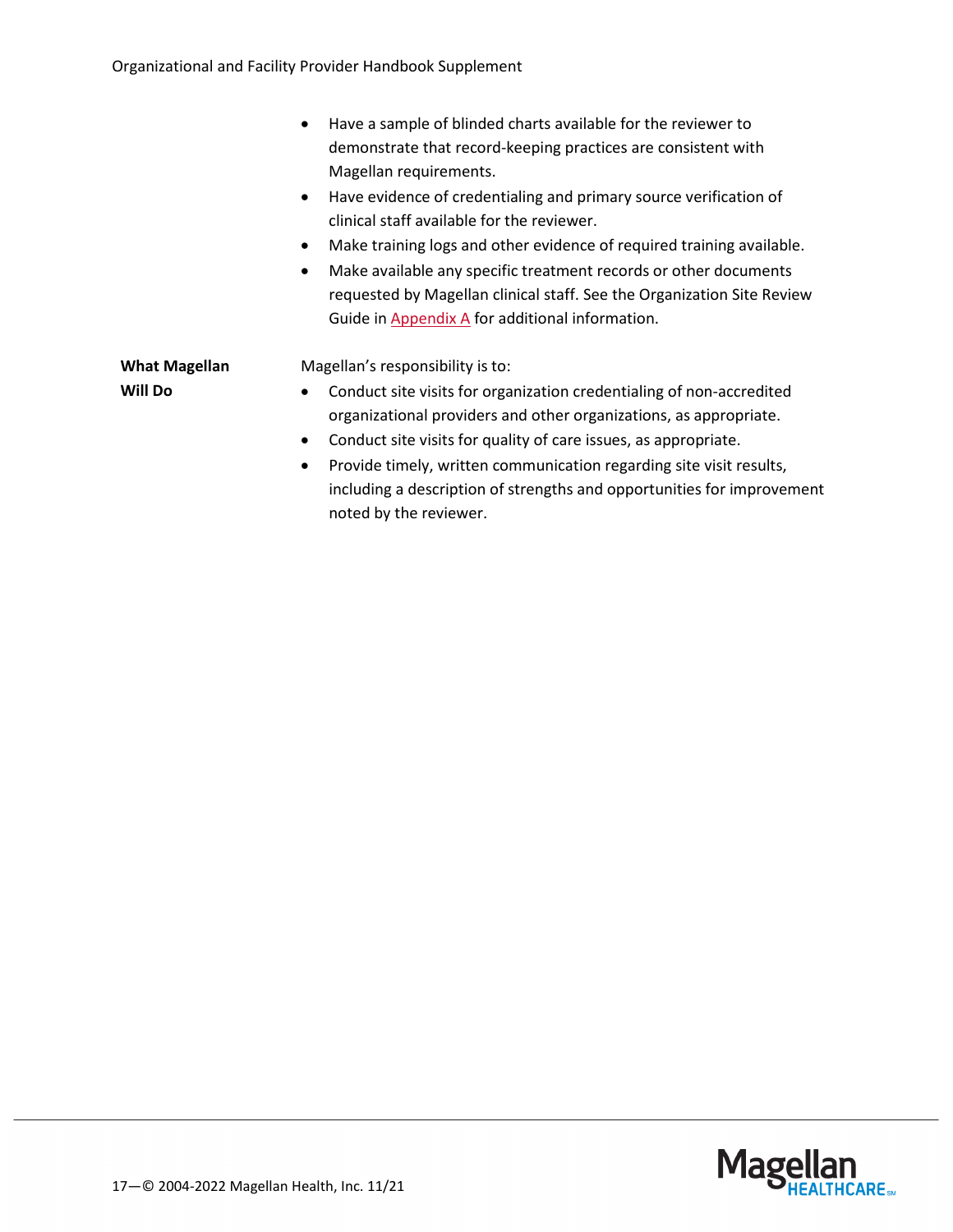## SECTION 4: THE QUALITY PARTNERSHIP

# <span id="page-17-0"></span>**Use of Seclusion and Restraints**

| <b>Our Philosophy</b>         | Magellan believes the use of seclusion and restraints, both physical and<br>chemical, is a last resort for maintaining the safety of patients, visitors, and<br>treatment personnel, and should be utilized only in an emergency and when<br>clearly indicated by a policy detailing specific criteria. Magellan supports the<br>Centers for Medicare & Medicaid Services' manual on day-to-day operating<br>instructions, policies, and procedures based on statutes and regulations,<br>guidelines, models, and directives which include a section on the use of<br>seclusion and restraints entitled (CMS) Standard: Seclusion and Restraint for<br>Behavior Management <b>D</b> . (Standard 482.13(e) & (f)).                                                                                                                                                                                                                |  |
|-------------------------------|----------------------------------------------------------------------------------------------------------------------------------------------------------------------------------------------------------------------------------------------------------------------------------------------------------------------------------------------------------------------------------------------------------------------------------------------------------------------------------------------------------------------------------------------------------------------------------------------------------------------------------------------------------------------------------------------------------------------------------------------------------------------------------------------------------------------------------------------------------------------------------------------------------------------------------|--|
| <b>Our Policy</b>             | Magellan's contracted facilities must have written policies that include last<br>resort indications for the use of seclusion or restraints, and specific<br>monitoring parameters during the period of seclusion or restraint. Such<br>measures are to be implemented when medically necessary, in the least<br>restrictive manner by personnel specifically trained in safe and appropriate<br>techniques, and discontinued at the earliest possible time. Seclusion and<br>restraints are not to be used for disciplinary purposes or as a standing<br>order. When there is a need to utilize seclusion or restraints, facilities will<br>treat patients with the utmost dignity and respect and protect them from<br>humiliation.                                                                                                                                                                                             |  |
| <b>What You Need</b><br>to Do | Your responsibility is to:<br>Annually review and revise a policy or policies that include:<br>A mission statement and values for the safe and proper use of<br>$\circ$<br>seclusion and restraints,<br>General and patient-specific prevention initiatives for reducing<br>$\circ$<br>the use of seclusion and restraints,<br>Fostering appropriate staff knowledge, expertise and skills<br>$\circ$<br>concerning the use of seclusion and restraints, and prescribing<br>multiple measures to avoid inappropriate use, e.g., staff<br>debriefing and education following each use of seclusion and<br>restraints.<br>Adhere to state and federal regulations regarding the use of restraint<br>and seclusion.<br>Review and consider utilizing Guiding Principles on Restraint and<br>Seclusion, a joint document developed by the American Hospital<br>Association and the National Association for Behavioral Healthcare to |  |

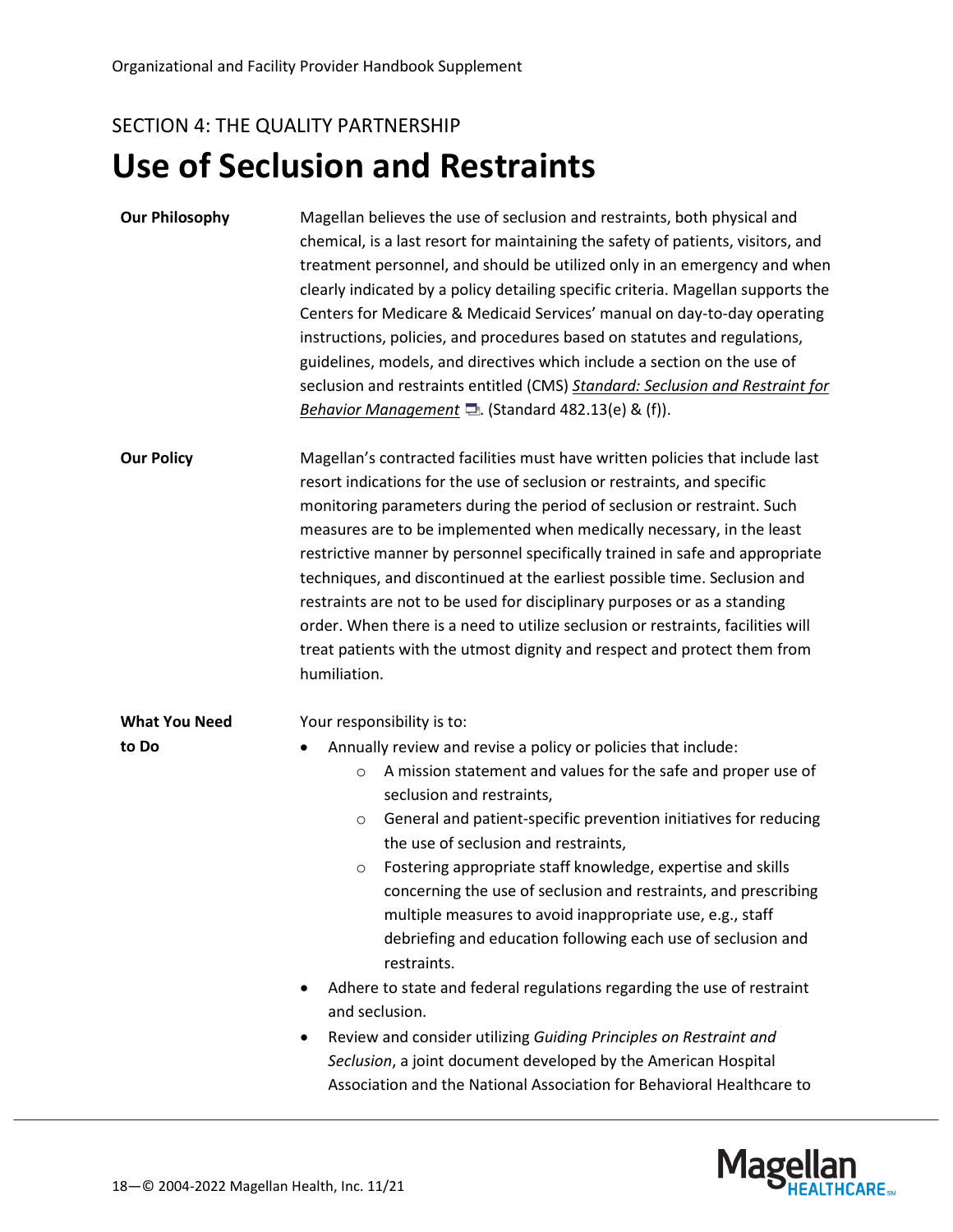help member organizations review their policies and procedures related to restraint and seclusion. (Click on [https://www.nabh.org/nabh](https://www.nabh.org/nabh-resources/)[resources/](https://www.nabh.org/nabh-resources/) and scroll down to Publications.)

| <b>What Magellan</b> |  |  |
|----------------------|--|--|
| Will Do              |  |  |

Magellan's responsibility is to:

- Inform you of patient safety issues and quality of care concerns.
- Support you with better practices information related to patient safety and the use of seclusion and restraints.
- Monitor your safety program.
- Provide guidance and collaborate with you in your efforts to address specific safety measures such as the use of seclusion and restraints.

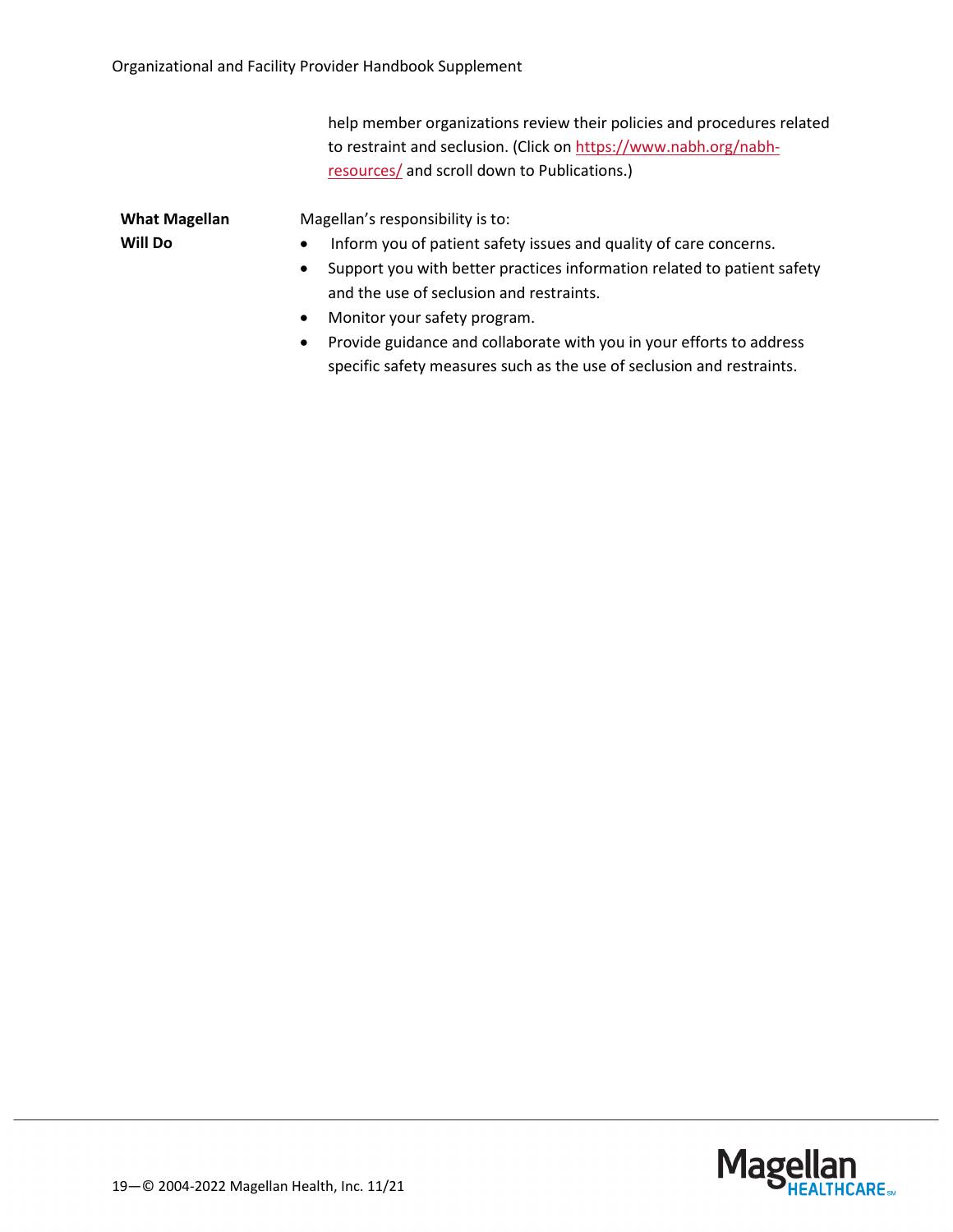# <span id="page-19-1"></span><span id="page-19-0"></span>SECTION 5: PROVIDER REIMBURSEMENT **Claims Filing Procedures**

| <b>Our Philosophy</b>         | Magellan is committed to reimbursing our providers promptly and<br>accurately in accordance with our contractual agreements. We strive to<br>inform providers of claims processing requirements in order to facilitate<br>prompt processing of their claims.<br>Magellan strongly encourages providers to submit claims electronically<br>either through the Direct Submit process, through<br>www.MagellanProvider.com (or the sites of Magellan's contracted vendors,<br>if directed) or through a clearinghouse. Electronic claims filing improves<br>efficiency and accuracy, and is less costly than submitting paper claims. You<br>can find detailed information on electronic claims submission in Appendix G<br>- Claims Tips and Information.                                                                                                                                                                                                                                                                                                                                                                                                                                       |  |
|-------------------------------|-----------------------------------------------------------------------------------------------------------------------------------------------------------------------------------------------------------------------------------------------------------------------------------------------------------------------------------------------------------------------------------------------------------------------------------------------------------------------------------------------------------------------------------------------------------------------------------------------------------------------------------------------------------------------------------------------------------------------------------------------------------------------------------------------------------------------------------------------------------------------------------------------------------------------------------------------------------------------------------------------------------------------------------------------------------------------------------------------------------------------------------------------------------------------------------------------|--|
| <b>Our Policy</b>             | Magellan reimburses organizational providers within prompt payment<br>standards for inpatient and program services, according to member<br>eligibility and benefit plans, contracted rates and reimbursement schedules.                                                                                                                                                                                                                                                                                                                                                                                                                                                                                                                                                                                                                                                                                                                                                                                                                                                                                                                                                                       |  |
| <b>What You Need</b><br>to Do | Your responsibility is to:<br>Contact Magellan prior to rendering care if the member's benefit plan<br>requires certification/authorization for the service.<br>Complete all required fields on the UB-04 or CMS-1500 claim form<br>٠<br>accurately.<br>Collect applicable copayments or coinsurance from members.<br>$\bullet$<br>Follow the detailed claim form completion standards found in the<br>$\bullet$<br>Magellan National Provider Handbook Appendix.<br>Submit claims for professional services delivered in conjunction with<br>$\bullet$<br>inpatient per diems as inclusive or exclusive, in accordance with the<br>terms of your agreement with Magellan.<br>Use standard code sets as established by the Centers for Medicare &<br>Medicaid Services (CMS) for the specific claim form (UB-04 or CMS-<br>1500) you are using. (You can find additional information under Billing<br>Codes and HIPAA Compliance.)<br>Submit claims within 60 days of the provision of covered services or as<br>$\bullet$<br>set forth in your agreement with Magellan.<br>Submit claims only for services rendered within the time span of the<br>٠<br>benefit certification/authorization. |  |

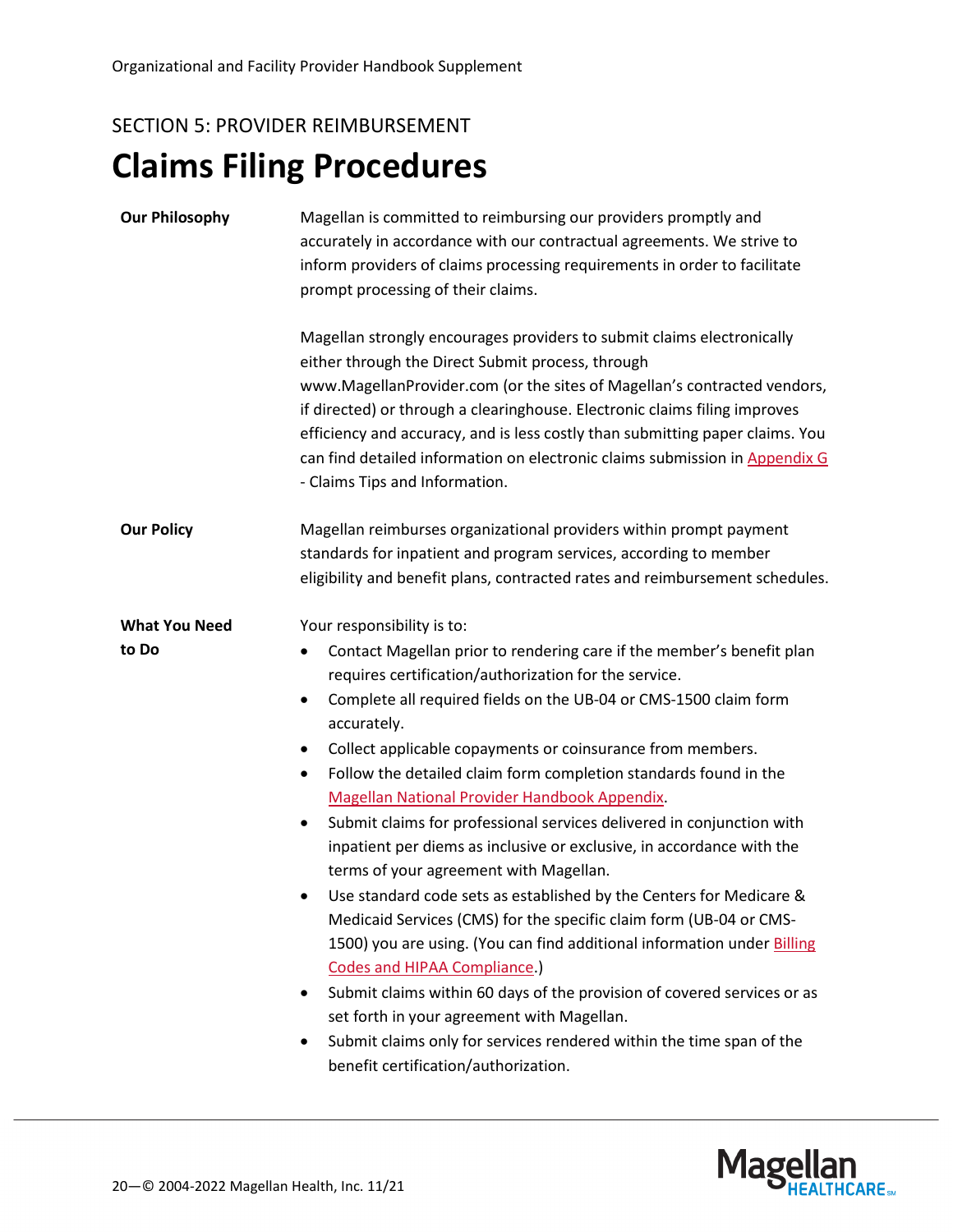|                                        | Submit claims with your non-discounted billed charge even if it is lower<br>than the Magellan contracted rate.<br>Contact Magellan for direction if authorized services need to be used<br>٠<br>after the certification/authorization has expired.<br>Not bill the member for any difference between your Magellan<br>$\bullet$<br>contracted reimbursement rate and your standard rate. This practice is<br>called balance billing and is not permitted by Magellan.<br>Call your field network contact if you are not certain which<br>$\bullet$<br>reimbursement rate applies to the member in your care.<br>Call the customer service number indicated on the member's health<br>$\bullet$<br>benefit plan card for assistance if you are unsure of the Magellan Care |
|----------------------------------------|---------------------------------------------------------------------------------------------------------------------------------------------------------------------------------------------------------------------------------------------------------------------------------------------------------------------------------------------------------------------------------------------------------------------------------------------------------------------------------------------------------------------------------------------------------------------------------------------------------------------------------------------------------------------------------------------------------------------------------------------------------------------------|
|                                        | Management Center managing the member's care.<br>Review Appendix G - Claims Tips and Information.<br>٠                                                                                                                                                                                                                                                                                                                                                                                                                                                                                                                                                                                                                                                                    |
| <b>What Magellan</b><br><b>Will Do</b> | Magellan's responsibility is to:<br>Provide verbal notice, send a benefit certification/authorization letter,<br>٠<br>and/or provide electronic authorization when we authorize services.                                                                                                                                                                                                                                                                                                                                                                                                                                                                                                                                                                                 |
|                                        | Process your claim promptly upon receipt and complete all transactions<br>$\bullet$<br>within regulatory and contractual standards.                                                                                                                                                                                                                                                                                                                                                                                                                                                                                                                                                                                                                                       |
|                                        | Inform you of any reasons for administrative denials and action steps<br>$\bullet$<br>required to resolve the administrative denial.                                                                                                                                                                                                                                                                                                                                                                                                                                                                                                                                                                                                                                      |
|                                        | Send you or make available online an explanation of payment (EOP) or<br>other notification for each claim submitted, including procedures for<br>filing an appeal.                                                                                                                                                                                                                                                                                                                                                                                                                                                                                                                                                                                                        |
|                                        | Provide appropriate notice regarding corrective action or information<br>$\bullet$<br>required if a claim is denied and reconsider the claim upon receipt of<br>requested information.                                                                                                                                                                                                                                                                                                                                                                                                                                                                                                                                                                                    |
|                                        | Adjudicate claims based on information available. The claim may deny<br>$\bullet$<br>for insufficient information, subject to applicable state and federal law.<br>Regularly update the Universal Services List and HIPAA-compliant billing<br>٠<br>codes for behavioral services, posted on www.MagellanProvider.com<br>(Choose Getting Paid in the top menu, then HIPAA Coding.).                                                                                                                                                                                                                                                                                                                                                                                       |
|                                        | Review our reimbursement schedules periodically in consideration of<br>$\bullet$<br>industry-standard reimbursement rates and revise them when<br>indicated.                                                                                                                                                                                                                                                                                                                                                                                                                                                                                                                                                                                                              |
|                                        | Include all applicable reimbursement schedules as exhibits to your<br>$\bullet$<br>contract.                                                                                                                                                                                                                                                                                                                                                                                                                                                                                                                                                                                                                                                                              |
|                                        | Comply with applicable state and federal regulatory requirements<br>٠<br>regarding claims payment.                                                                                                                                                                                                                                                                                                                                                                                                                                                                                                                                                                                                                                                                        |
|                                        | Communicate changes to claims filing requirements and reimbursement<br>rates in writing prior to the effective date.                                                                                                                                                                                                                                                                                                                                                                                                                                                                                                                                                                                                                                                      |

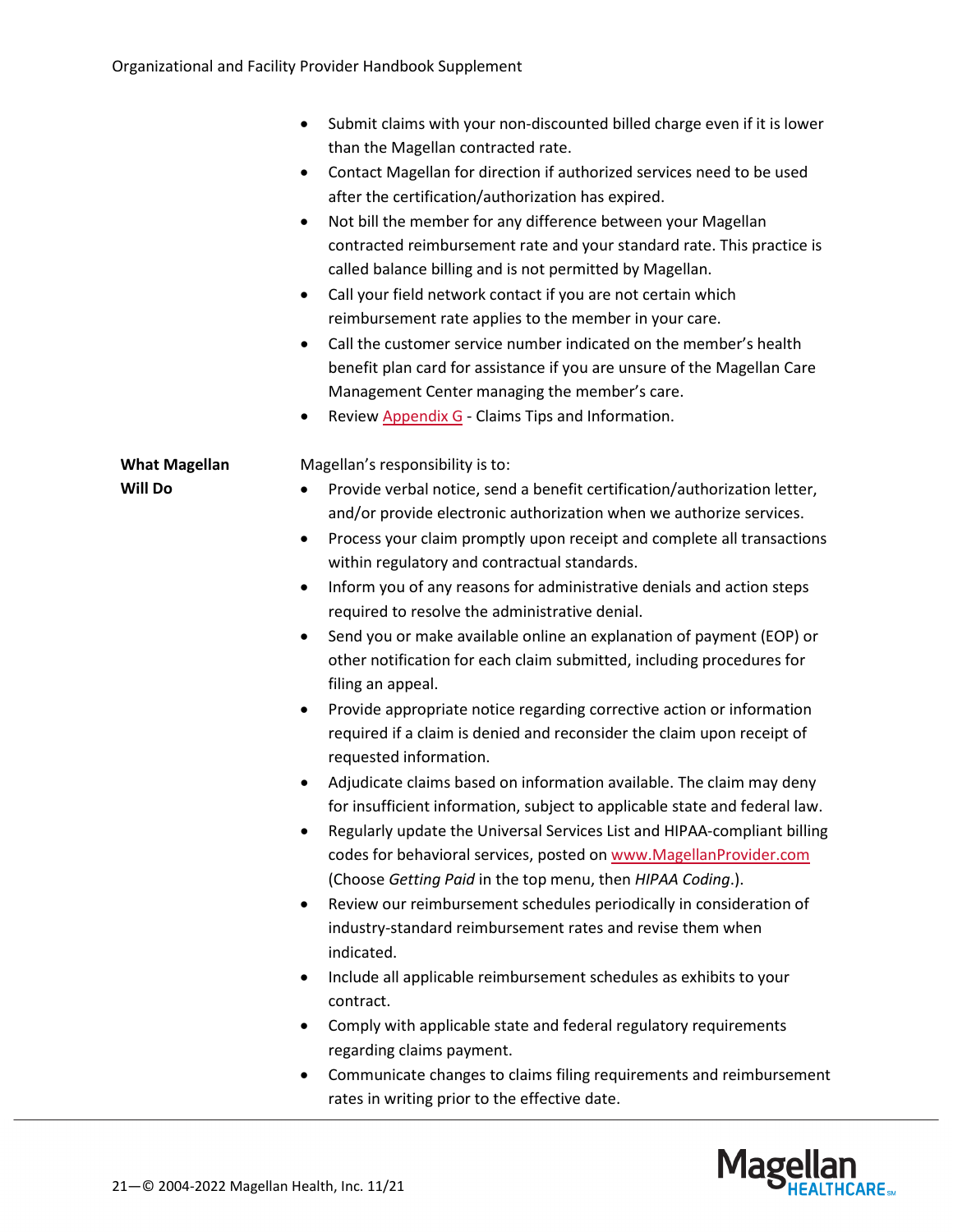### SECTION 5: PROVIDER REIMBURSEMENT

# <span id="page-21-0"></span>**Billing Codes and HIPAA Compliance**

| <b>Our Philosophy</b> | We offer support to our providers by supplying recommended HIPAA-<br>compliant billing codes. Using these codes for both paper and electronic<br>transactions benefits Magellan and our providers, resulting in prompt and<br>accurate claims payment.                                                                                                                                                                                                                                                                                                                                                                                                                                                                                                                                                                                                                                                                                                                                                                                                                                                                                                                                                                                                                                                                                                                                                                                                                                                                 |
|-----------------------|------------------------------------------------------------------------------------------------------------------------------------------------------------------------------------------------------------------------------------------------------------------------------------------------------------------------------------------------------------------------------------------------------------------------------------------------------------------------------------------------------------------------------------------------------------------------------------------------------------------------------------------------------------------------------------------------------------------------------------------------------------------------------------------------------------------------------------------------------------------------------------------------------------------------------------------------------------------------------------------------------------------------------------------------------------------------------------------------------------------------------------------------------------------------------------------------------------------------------------------------------------------------------------------------------------------------------------------------------------------------------------------------------------------------------------------------------------------------------------------------------------------------|
| <b>Our Policy</b>     | Providers must use standard code sets approved by the Centers for<br>Medicare & Medicaid Services (CMS) for HIPAA compliance on both paper<br>and electronic claims. Standard code sets include ICD-10-CM diagnosis<br>codes, Current Procedural Terminology (CPT®) Fourth Edition codes and<br>modifiers, HCPCS procedural codes with modifiers, revenue, Type of Bill,<br>discharge status codes and Place of Service codes.                                                                                                                                                                                                                                                                                                                                                                                                                                                                                                                                                                                                                                                                                                                                                                                                                                                                                                                                                                                                                                                                                         |
| <b>What You Need</b>  | Your responsibility is to:                                                                                                                                                                                                                                                                                                                                                                                                                                                                                                                                                                                                                                                                                                                                                                                                                                                                                                                                                                                                                                                                                                                                                                                                                                                                                                                                                                                                                                                                                             |
| to Do                 | Use the current version of ICD-10-CM codes (not DSM-5) on claim<br>submissions. (See the CMS ICD-10 website at www.cms.gov/icd10 for<br>additional information about ICD-10-CM.)<br>Order ICD-10-CM manuals from the American Medical Association<br>$\bullet$<br>(AMA) website or by calling 1-800-621-8335, or order from Channel<br>Publishing at 1-800-248-2882. You may order a CD-ROM of the<br>complete listing from the United States Government Printing Office at:<br>U.S. Government Printing Office, P.O. Box 371954, Pittsburgh, PA<br>15250-7594, or by calling the Ordering Office at 1-866-512-1800. See<br>the CMS ICD-10 website at www.cms.gov/icd10 for information about<br>obtaining ICD-10-CM codes.<br>Use current CPT <sup>®</sup> Fourth Edition codes and modifiers to bill for<br>$\bullet$<br>professional services.<br>Obtain copyrighted CPT <sup>®</sup> Fourth Edition codes and modifiers from the<br>$\bullet$<br><b>American Medical Association.</b><br>Obtain HCPCS codes from CMS at www.cms.hhs.gov.<br>Use the industry-standard HIPAA-compliant code recommendations<br>from the Magellan Universal Services list when billing for organization<br>services. These codes are posted on www.MagellanProvider.com.<br>Choose Getting Paid in the top menu, then HIPAA Coding.<br>Submit a license level modifier for the clinical professional rendering<br>outpatient behavioral health service on behalf of an organization listed<br>in Appendix G Billing Tips, number 14. |

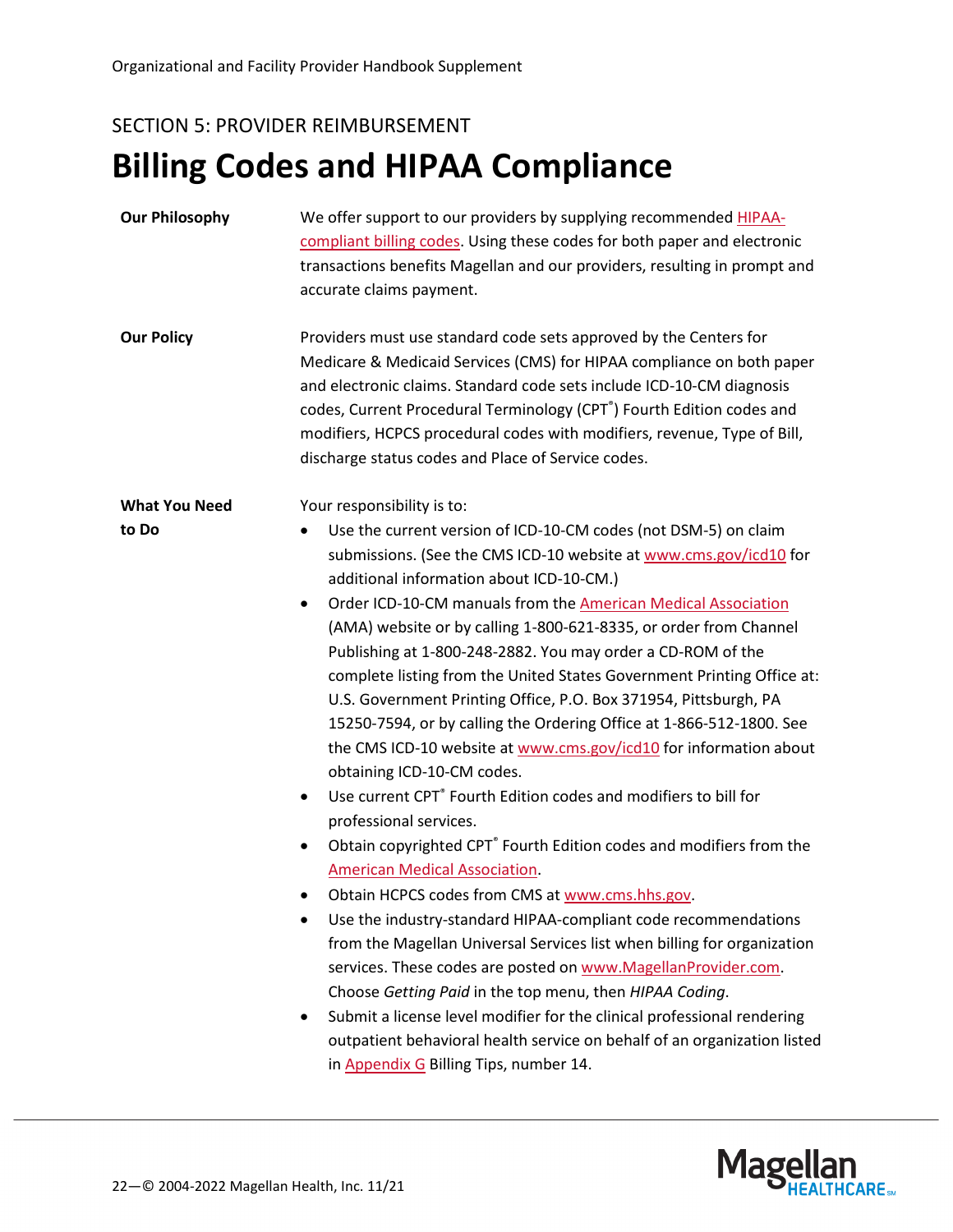|                      | Obtain your National Provider Identifier (NPI) for use in submitting<br>HIPAA-standard electronic transactions or paper claim forms to<br>Magellan, and submit on all claims. To ensure accurate claims payment,<br>we strongly encourage organizations to enumerate subparts at the site<br>address level. Review the NPI FAQs on our provider website for more<br>information.<br>Review the reimbursement information section in this supplement and<br>٠<br>in the Magellan National Provider Handbook for additional claims<br>submission information. |
|----------------------|-------------------------------------------------------------------------------------------------------------------------------------------------------------------------------------------------------------------------------------------------------------------------------------------------------------------------------------------------------------------------------------------------------------------------------------------------------------------------------------------------------------------------------------------------------------|
| <b>What Magellan</b> | Magellan's responsibility is to:                                                                                                                                                                                                                                                                                                                                                                                                                                                                                                                            |
| <b>Will Do</b>       | Post HIPAA-compliant codes on our provider website for standard<br>services as they are approved and assigned by CMS and industry code-                                                                                                                                                                                                                                                                                                                                                                                                                     |
|                      | set owners.                                                                                                                                                                                                                                                                                                                                                                                                                                                                                                                                                 |
|                      | Inform you of how to find the current HIPAA-compliant code sets<br>$\bullet$<br>through CMS and the AMA.                                                                                                                                                                                                                                                                                                                                                                                                                                                    |
|                      | Identify coding gaps for services required by our customers, in<br>$\bullet$<br>conjunction with other behavioral health industry leaders, including<br>National Association of State Mental Health Program Directors<br>(NASMHPD) and the National Association of State Alcohol and Drug<br>Abuse Directors (NASADAD).                                                                                                                                                                                                                                     |
|                      | Request from CMS, and/or the code-set owners, assignment of<br>٠<br>appropriate coding for standard and public sector services, when gaps<br>are identified.                                                                                                                                                                                                                                                                                                                                                                                                |
|                      | Share your NPI with health plans with which we coordinate your HIPAA-<br>٠<br>standard transactions.                                                                                                                                                                                                                                                                                                                                                                                                                                                        |

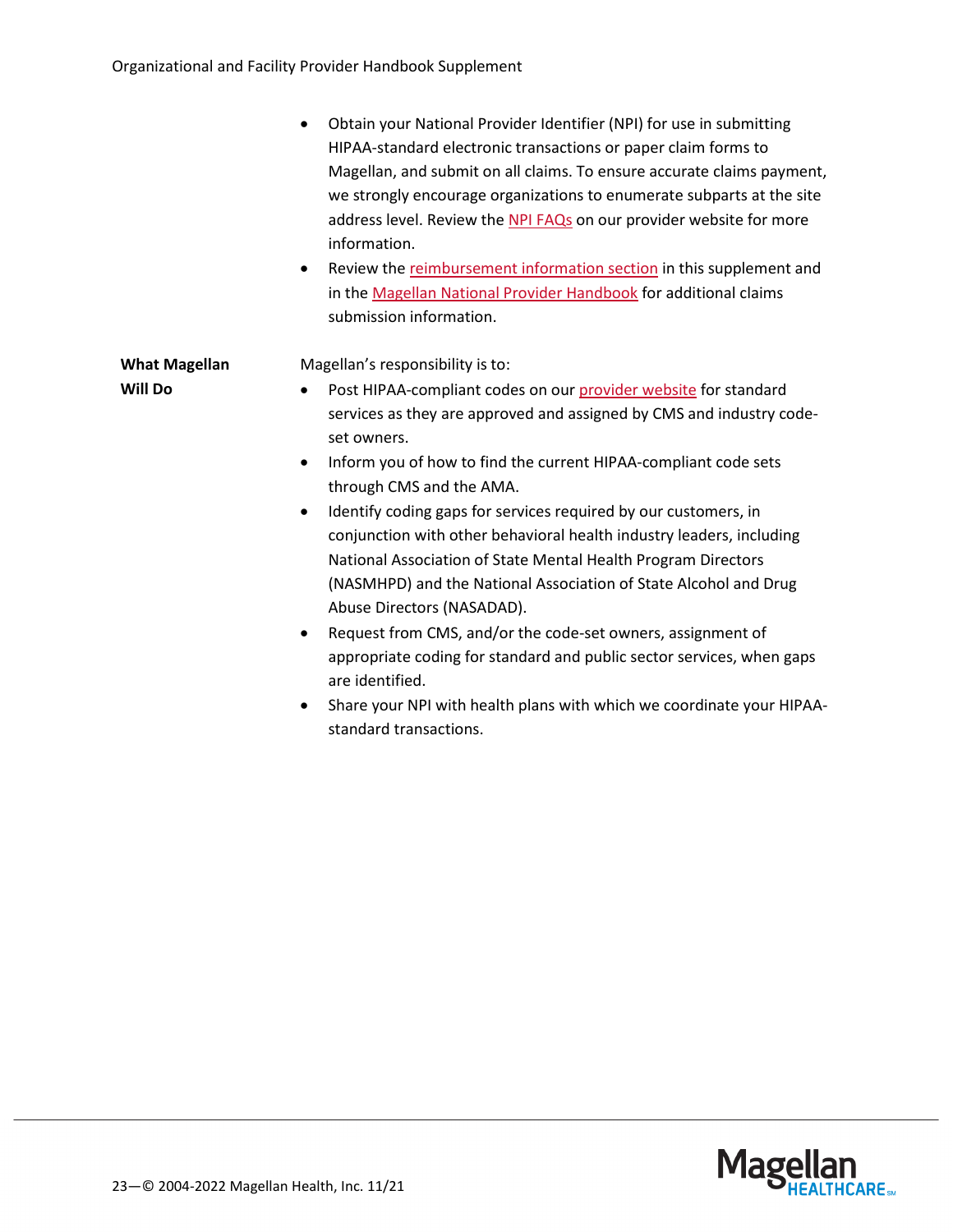# <span id="page-23-0"></span>SECTION 5: PROVIDER REIMBURSEMENT **Electronic Claims Submission**

| <b>Our Philosophy</b> | We offer a variety of methods through which providers can submit claims<br>electronically to support our providers' submission preferences. This<br>enhances our ability to pay providers in a timely and accurate manner.                                                                                                                                                                                                                                                                                                                                                                                                                                                                                                                                                                                                                                                                                                                                                                                                                                                                                                                                                                                                                                                                                                                                                                                                                                                                                                                          |
|-----------------------|-----------------------------------------------------------------------------------------------------------------------------------------------------------------------------------------------------------------------------------------------------------------------------------------------------------------------------------------------------------------------------------------------------------------------------------------------------------------------------------------------------------------------------------------------------------------------------------------------------------------------------------------------------------------------------------------------------------------------------------------------------------------------------------------------------------------------------------------------------------------------------------------------------------------------------------------------------------------------------------------------------------------------------------------------------------------------------------------------------------------------------------------------------------------------------------------------------------------------------------------------------------------------------------------------------------------------------------------------------------------------------------------------------------------------------------------------------------------------------------------------------------------------------------------------------|
| <b>Our Policy</b>     | Magellan is committed to meeting the Centers for Medicare & Medicaid<br>Services (CMS) and HIPAA compliance standards. Magellan offers an online<br>claim submission tool for professional claims and a direct-submit option for<br>providers able to transmit data in a HIPAA-compliant 837 format. We<br>provide both of these options on Magellan's website (or the sites of<br>Magellan's contracted vendors, as directed) at no cost to our providers. In<br>addition, we have several contracted clearinghouses through which both<br>facility-based claims and professional claims can be submitted.                                                                                                                                                                                                                                                                                                                                                                                                                                                                                                                                                                                                                                                                                                                                                                                                                                                                                                                                         |
| <b>What You Need</b>  | Your responsibility is to:                                                                                                                                                                                                                                                                                                                                                                                                                                                                                                                                                                                                                                                                                                                                                                                                                                                                                                                                                                                                                                                                                                                                                                                                                                                                                                                                                                                                                                                                                                                          |
| to Do                 | Submit claims to Magellan, including those submitted on a UB-04 or a<br>CMS-1500, through a direct-submit upload process if you are able to<br>transmit data in a HIPAA-compliant 837 format. To establish this<br>process, go to our <b>EDI Testing Center</b> (at<br>www.edi.MagellanProvider.com), create a unique username/password,<br>download the Abbreviated Companion Guide, and upload a test file to<br>run through HIPAA validation. You will need to repeat this test<br>successfully twice. Once HIPAA validation has been successfully<br>completed using this automated tool, Magellan will contact you to<br>transition the process to production status so that you can submit<br>actual claim files. If you have any questions or need assistance, feel free<br>to contact EDI Support by email at <b>EDISupport@MagellanHealth.com</b> .<br>If you do not have the ability to transmit data in a HIPAA-compliant 837<br>$\bullet$<br>format and you need to electronically submit claims completed on a<br>CMS-1500, evaluate the Claims Courier application on Magellan's<br>website (also referred to as Submit a Claim Online after provider<br>website sign-in). This application allows you to efficiently submit a new<br>claim, view the status of a claim, use previously submitted claims to<br>create a new claim, edit a claim submitted earlier the same day, and<br>resubmit a claim for correction of place of service, units and/or charge<br>amount. For more information, view our Claims Courier online demo. |

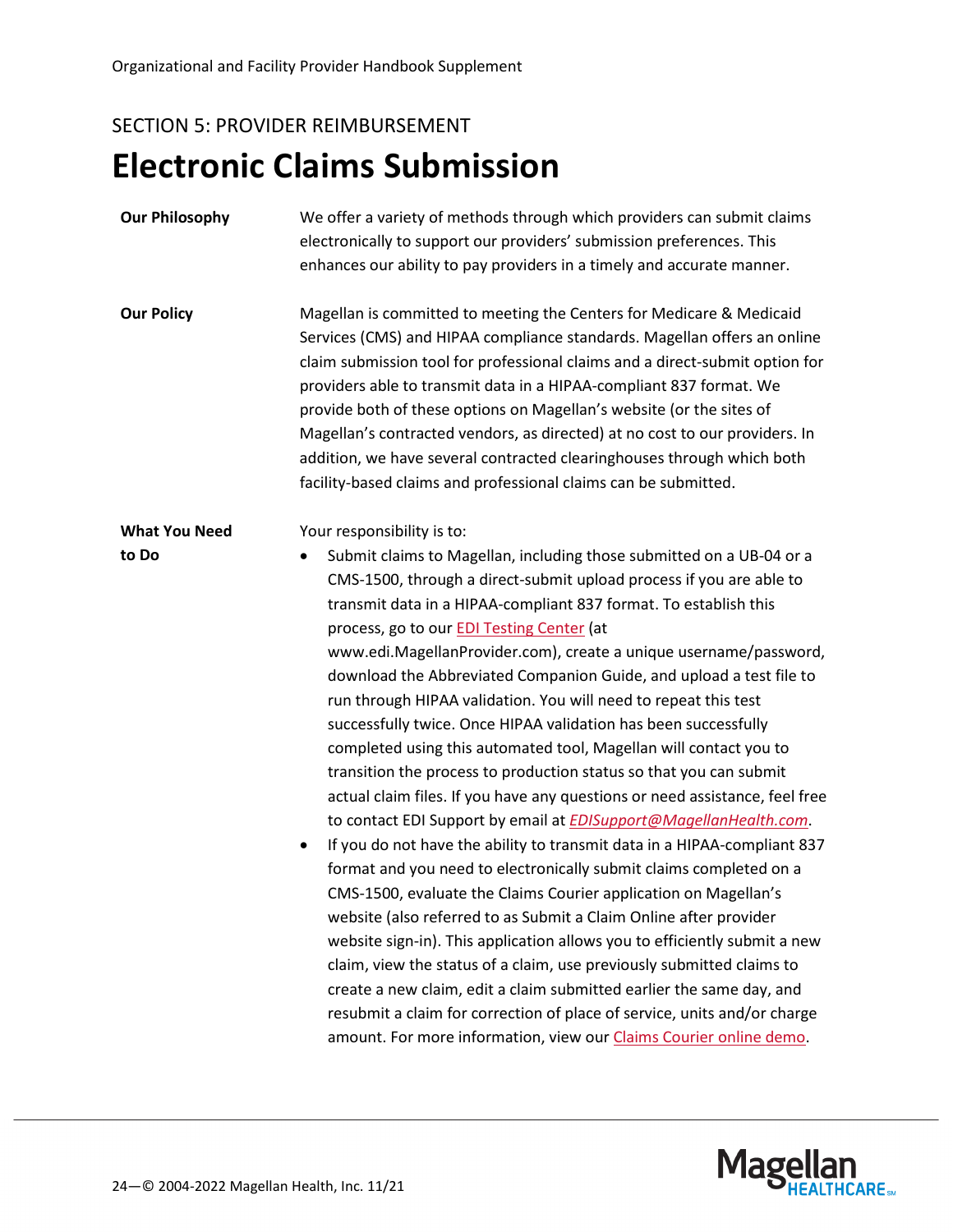• Consider using the services of one of ou[r contracted clearinghouses](https://www.magellanprovider.com/MHS/MGL/getpaid/exations/clearinghouse_info.asp?leftmenu=5&sub=child5_4) listed on [www.MagellanProvider.com.](http://www.magellanprovider.com/) From *Getting Paid,* select *Electronic Transactions*.

*Note: You also can submit electronic claims to a non-approved clearinghouse, as long as your clearinghouse contacts one of the Magellan-approved clearinghouses to arrange to transmit the claims.*

**What Magellan Will Do**

Magellan's responsibility is to:

- Continue to maintain online claims applications and relationships with clearinghouses to assure flexibility in the claims submission process.
- Provide Electronic Funds Transfer (EFT) and Electronic Remittance Advice (835) for electronic claims.

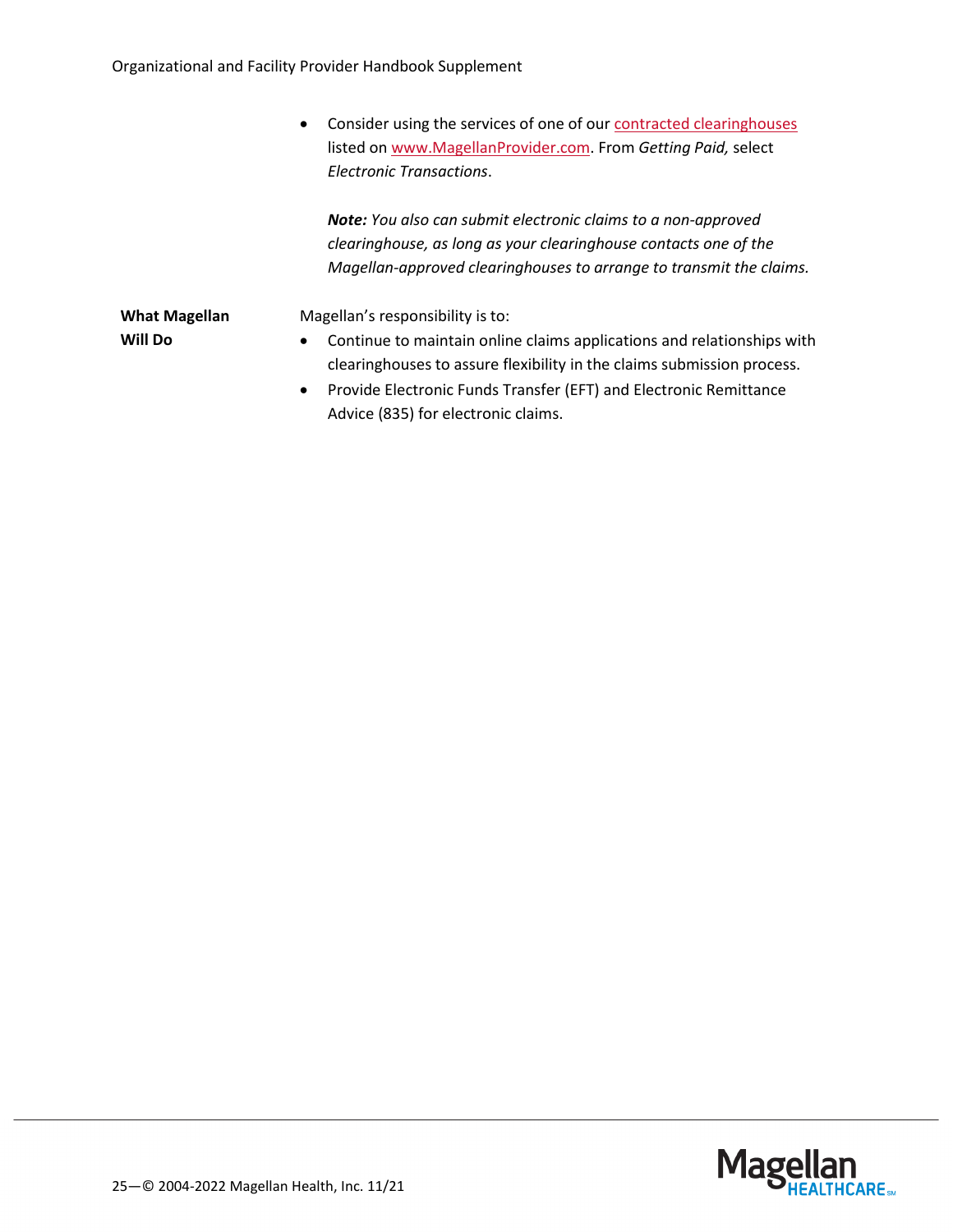### <span id="page-25-0"></span>APPENDIX A

# <span id="page-25-1"></span>**Organization Site Review Preparation Guide**

| Please have the documentation listed below available for the Magellan reviewer on the day of your review. |  |
|-----------------------------------------------------------------------------------------------------------|--|
|-----------------------------------------------------------------------------------------------------------|--|

| <b>DOCUMENTS WE NEED COPIES OF</b>                                                                             |    |                                                                                               | <b>DOCUMENTS TO SEE AND REVIEW</b>                                                                                                                                                                                                                                                         |  |
|----------------------------------------------------------------------------------------------------------------|----|-----------------------------------------------------------------------------------------------|--------------------------------------------------------------------------------------------------------------------------------------------------------------------------------------------------------------------------------------------------------------------------------------------|--|
| The Magellan site reviewer will need copies of the                                                             |    |                                                                                               | The Magellan site reviewer will need to review the                                                                                                                                                                                                                                         |  |
| following documents during the review:                                                                         |    |                                                                                               | following documents during the review:                                                                                                                                                                                                                                                     |  |
| One of the following accreditations, with copy of<br>1.<br>feedback and any plan of correction if deficiencies |    | were cited, if requested:                                                                     | 1.<br>Organizational chart<br>Clinical documentation that outlines program<br>2.                                                                                                                                                                                                           |  |
|                                                                                                                | a) | Joint Commission (TJC) accreditation (inclusive<br>of all sites contracted by Magellan), OR   | content and structure<br>Referral source procedures and supporting<br>3.<br>documents, including both incoming and outgoing<br>referrals                                                                                                                                                   |  |
|                                                                                                                | b) | Healthcare Facilities Accreditation Program<br>(HFAP), OR                                     | Quality management program documents,<br>4.<br>including description, plan, minutes, studies,                                                                                                                                                                                              |  |
|                                                                                                                | c) | CARF International (CARF), OR                                                                 | satisfaction surveys, etc.                                                                                                                                                                                                                                                                 |  |
|                                                                                                                | d) | Council on Accreditation (COA), OR                                                            | Policies, procedures for reporting critical incidents;<br>5.<br>logs of reporting                                                                                                                                                                                                          |  |
|                                                                                                                | e) | Accreditation Association for Ambulatory<br>Health Care (AAAHC), OR                           | Utilization management (UM) procedures,<br>6.<br>supporting documents                                                                                                                                                                                                                      |  |
|                                                                                                                | f) | National Integrated Accreditation for<br>Healthcare Organizations (of DNV-GL)<br>(NIAHO®), OR | Policies, procedures for member/patients' rights;<br>7.<br>rights statement, evidence of distribution of same<br>Complaint policy, procedures, tracking logs<br>8.<br>9.<br>Policies, procedures regarding advanced directives                                                             |  |
|                                                                                                                | g) | <b>Accreditation Commission for Healthcare</b><br>(ACHC) - Behavioral Health, OR              | (if applicable)<br>10. Policies, procedures on confidentiality of member                                                                                                                                                                                                                   |  |
|                                                                                                                | h) | Center for Improvement in Healthcare Quality<br>(CIHQ), OR                                    | information, disclosure of information<br>11. Policies, procedures on treatment/case record<br>documentation; sample of blinded records                                                                                                                                                    |  |
|                                                                                                                | i) | Community Health Accreditation Program<br>(CHAP)                                              | 12. Safety management policies, procedures including<br>use of seclusion and restraint                                                                                                                                                                                                     |  |
| 2.                                                                                                             |    | State licensure/certification (all that apply)                                                | 13. Disaster plan; evacuation plan; fire marshal<br>inspection certificate; record of drills, etc.<br>14. Job descriptions                                                                                                                                                                 |  |
|                                                                                                                |    |                                                                                               | 15. Human resource policies, procedures related to<br>hiring of professional staff and other staff<br>providing direct services; includes verification of<br>training, experience, license checks, reference<br>checks, drug/alcohol testing supporting<br>documents, etc. Sample of files |  |
|                                                                                                                |    |                                                                                               | 16. Policies, procedures related to credentials<br>verification of licensed professional staff, including<br>primary source verification procedures. Sample of<br>credentials files                                                                                                        |  |
|                                                                                                                |    |                                                                                               | 17. Supervision policy, procedures and supporting<br>documents                                                                                                                                                                                                                             |  |
|                                                                                                                |    |                                                                                               | 18. Orientation, training, ongoing professional<br>development program tracking                                                                                                                                                                                                            |  |

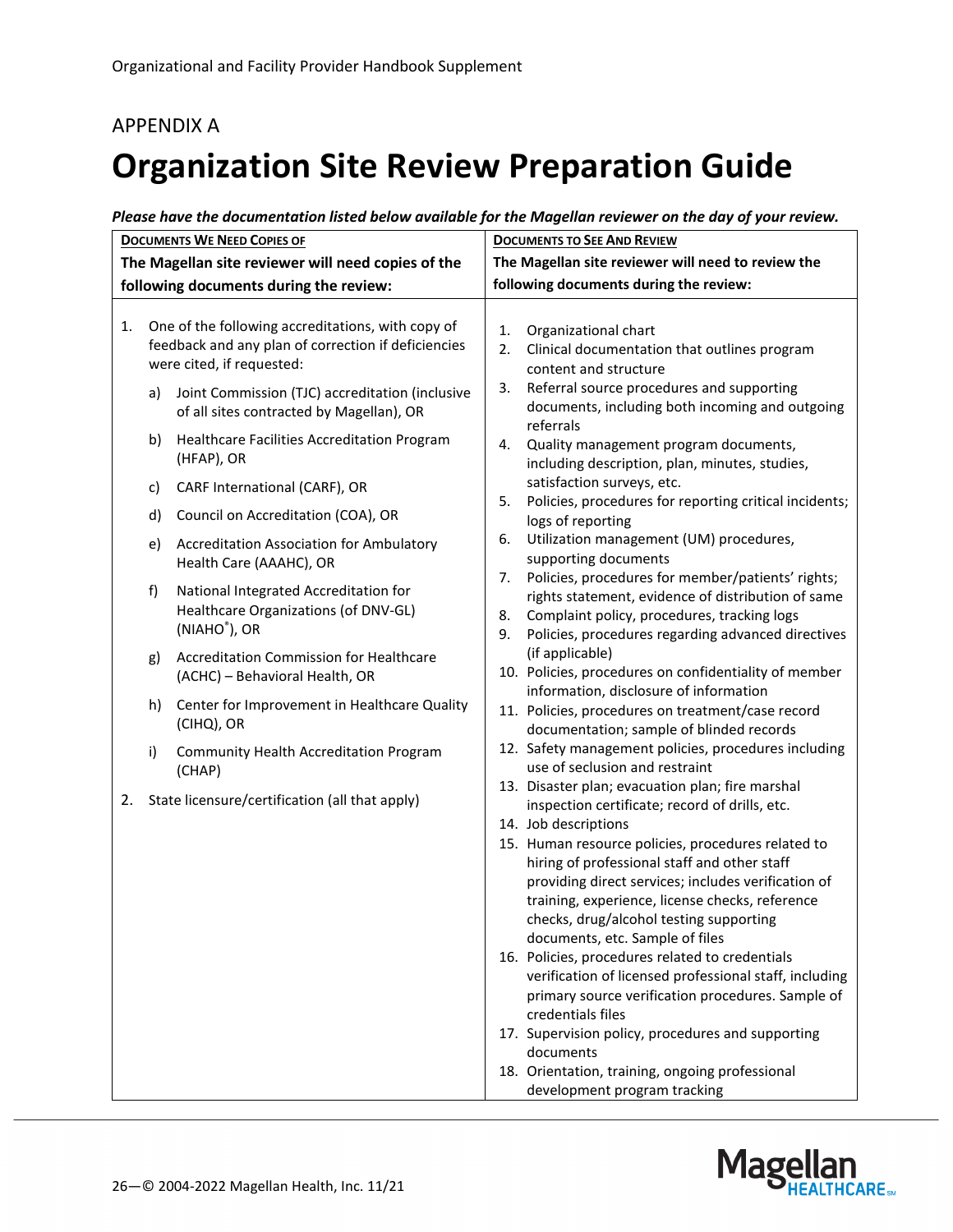### <span id="page-26-0"></span>APPENDIX B

# <span id="page-26-1"></span>**What You Need to Know About Organization Credentialing and Contracting**

We understand that your time is valuable, and we are committed to making the process of getting you on board as efficient as possible. To that end, we have compiled a list of some of the most frequently asked questions we receive about organization credentialing and contracting. These are general guidelines. We invite you to visit us online a[t www.MagellanProvider.com](http://www.magellanprovider.com/) for more information about Magellan and our provider networks. If you have specific questions, please contact your area contract manager.

### *What does an organization need to do to be considered an in-network provider with Magellan?*

To be an in-network provider, the organization must be contracted with Magellan. The contracting process includes an assessment of each site specified in the agreement against Magellan's credentialing criteria.

#### *What is credentialing?*

Credentialing is the process Magellan uses to verify and periodically re-verify an organization's credentials (for all contracted sites) in accordance with credentialing criteria.

#### *What does the organization credentialing process include?*

The credentialing process includes:

- **Credentials Verification** Magellan verifies your organization's licensure, accreditation, professional liability and general liability insurance coverage, and claims history, and Medicaid/Medicare program participation status and sanctions history. A Magellan site visit, or review of your CMS or state licensure site visit inspection, may be performed as a part of the assessment process.
- **Committee Review** If your organization's credentials satisfy Magellan's standards, your organization's application is sent to a Regional Network and Credentialing Committee (RNCC) consisting of Magellan clinical staff and professional peers. The RNCC reviews applications subject to applicable state laws and our business needs. If your organization successfully completes the credentialing process and the programs and services are needed for members in your area, your organization will be accepted into the provider network pending execution of your organization's agreement.

### *How long does the credentialing process take?*

Once all the required documents have been submitted, the credentialing process generally can be completed within 90 days. Site visits required for non-accredited organizations may lengthen the time.

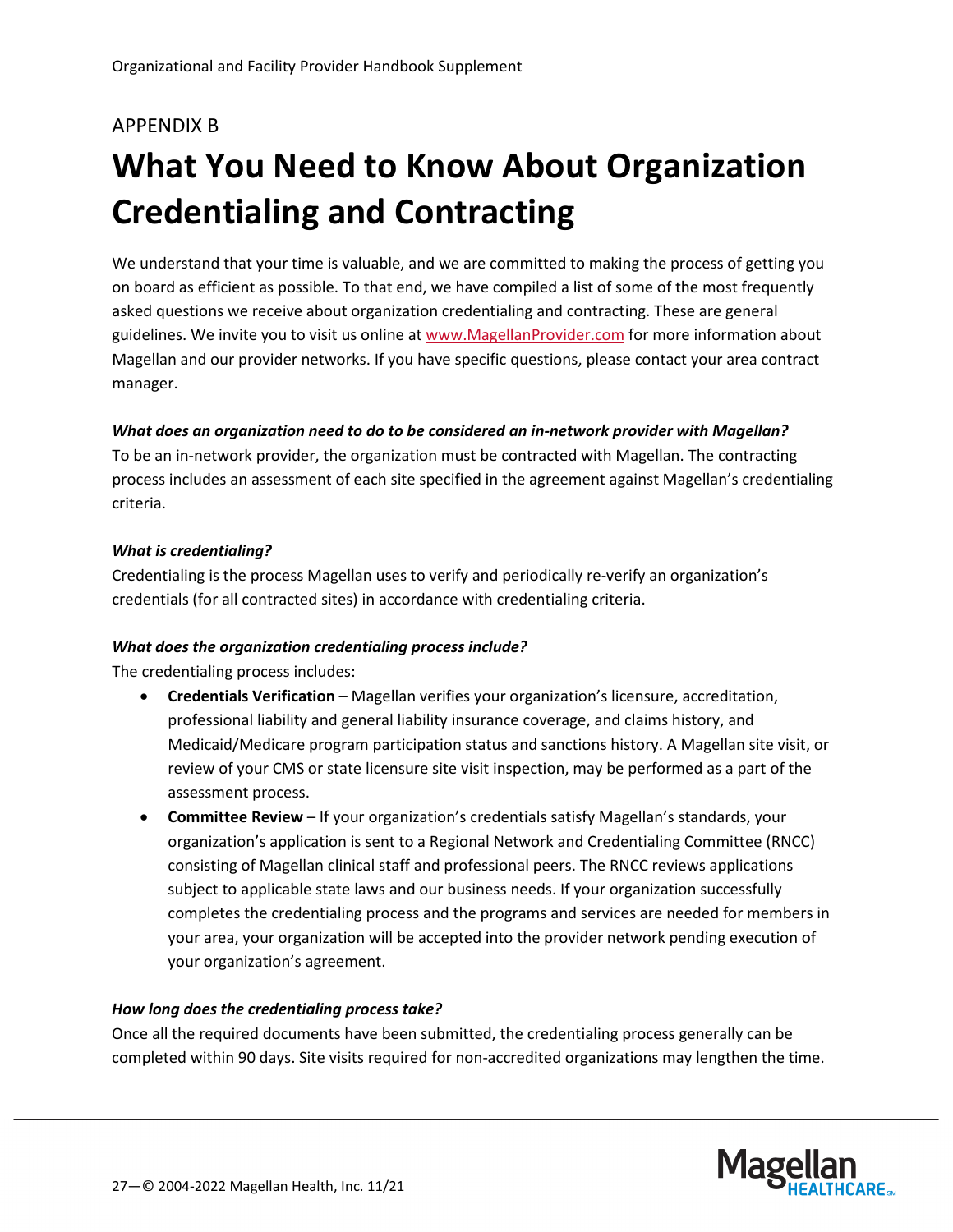### *Do individuals within the organization need to be credentialed in order to render services to Magellan members?*

The organization must have a process to credential its practitioners. Practitioners who provide services to members must meet Magellan's credentialing requirements for individual practitioners. If the organization can demonstrate that it performs verification of the credentials for its staff members, no credentialing of individual staff members by Magellan is required. If the organization cannot demonstrate that it performs the required verifications, the individual professional providers may not render outpatient services to Magellan members until they are credentialed by Magellan. A separate professional group agreement with Magellan may be required in these instances.

### *How will our organization be notified if accepted into the Magellan networks?*

Upon acceptance into the Magellan provider networks, your organization will receive a welcome letter along with your fully executed Facility and Program Participation Agreement or Network Provider Agreement, as applicable.

### *Will we be notified if our organization is not accepted into the Magellan provider networks?*

In the event that your organization is not accepted into the Magellan provider networks, we will notify your organization in writing.

### *Once our organization completes the credentialing process, are the credentials good for the life of the contract?*

No. As a condition of continued participation as a Magellan provider, we recredential organizational providers at least every three years. This process supports maintaining provider network quality. If your organization's programs and services match our service needs in your area, your organization will continue as a Magellan provider.

### *What is the Magellan Facility and Program Participation Agreement?*

Your Magellan Facility and Program Participation Agreement is the contract between your organization and Magellan to render behavioral healthcare services to members whose care is managed by Magellan. The contract sets forth the terms and conditions of your organization's participation in the Magellan network as well as the terms and conditions applicable to Magellan. Newly contracted facilities may receive the Network Provider Agreement, but the same rules apply.

### *If we sign this Agreement, will each practitioner in the organization be eligible to see all members whose behavioral healthcare is managed by Magellan?*

If your organization successfully completes the credentialing process AND if your practitioners' specialties, licenses and training meet Magellan's requirements, practitioners in your organization will be eligible to treat members, within their scope of practice, for the lines of business for which the organization is contracted.

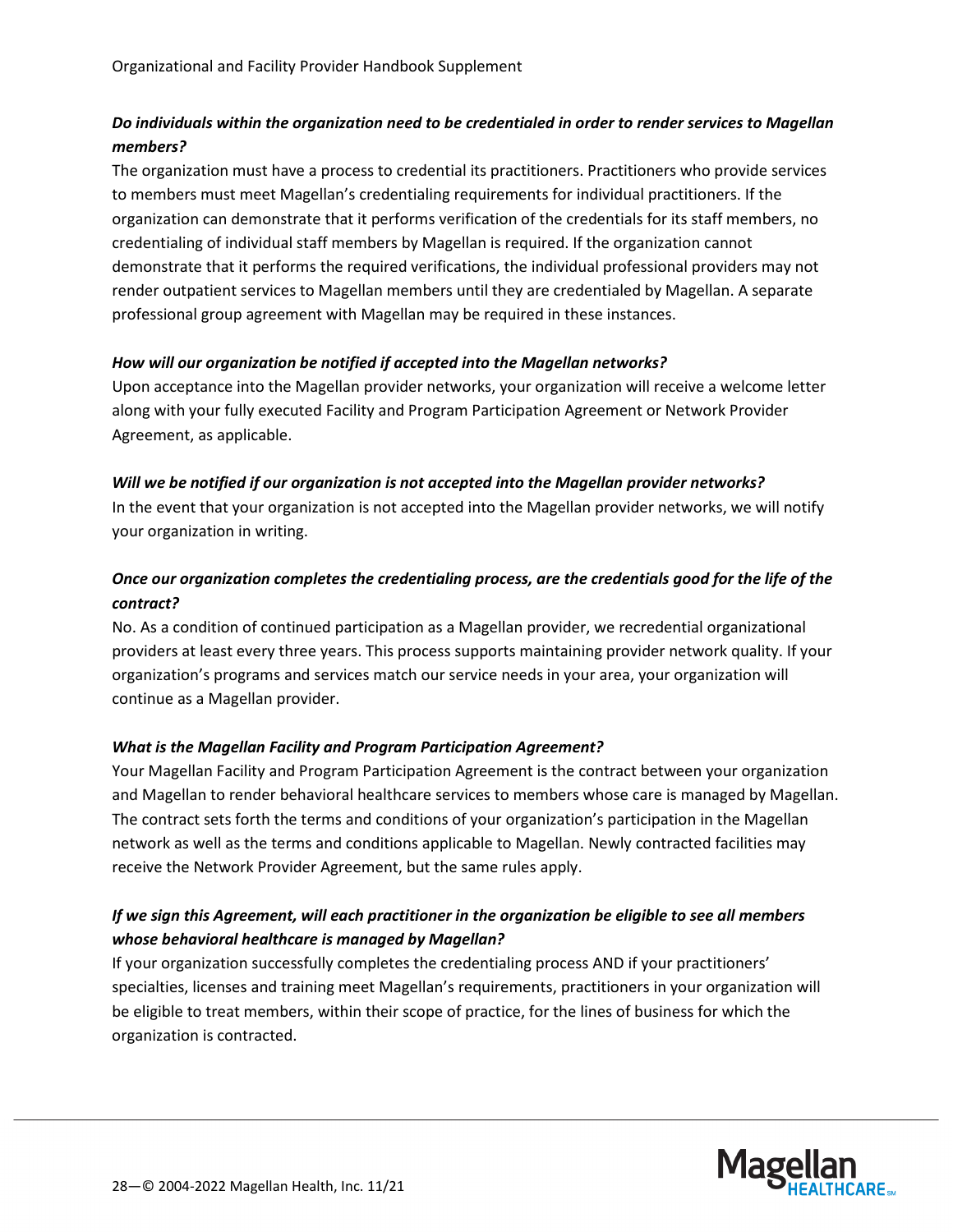#### *For what Magellan lines of business is our organization contracted?*

The lines of business for which your organization is contracted are identified by the reimbursement schedules included with your Agreement.

#### *When does our contract become effective?*

The effective date of your Magellan Facility and Program Participation Agreement, or Network Provider Agreement, appears on the first page of the Agreement. This date is the same as the date on the signature line used by Magellan to countersign and execute the Agreement unless a different start date has been agreed upon.

### *Where can I find out more about Magellan's policies and procedures?*

You can access the Magellan National Provider Handbook, the state-specific and plan-specific supplements to the national handbook, Magellan Care Guidelines, Clinical Practice Guidelines, [Professional Provider Selection Criteria for Individual Providers](https://www.magellanprovider.com/media/11915/b_indivcrit.pdf) and many additional resources online at [www.MagellanProvider.com.](http://www.magellanprovider.com/)

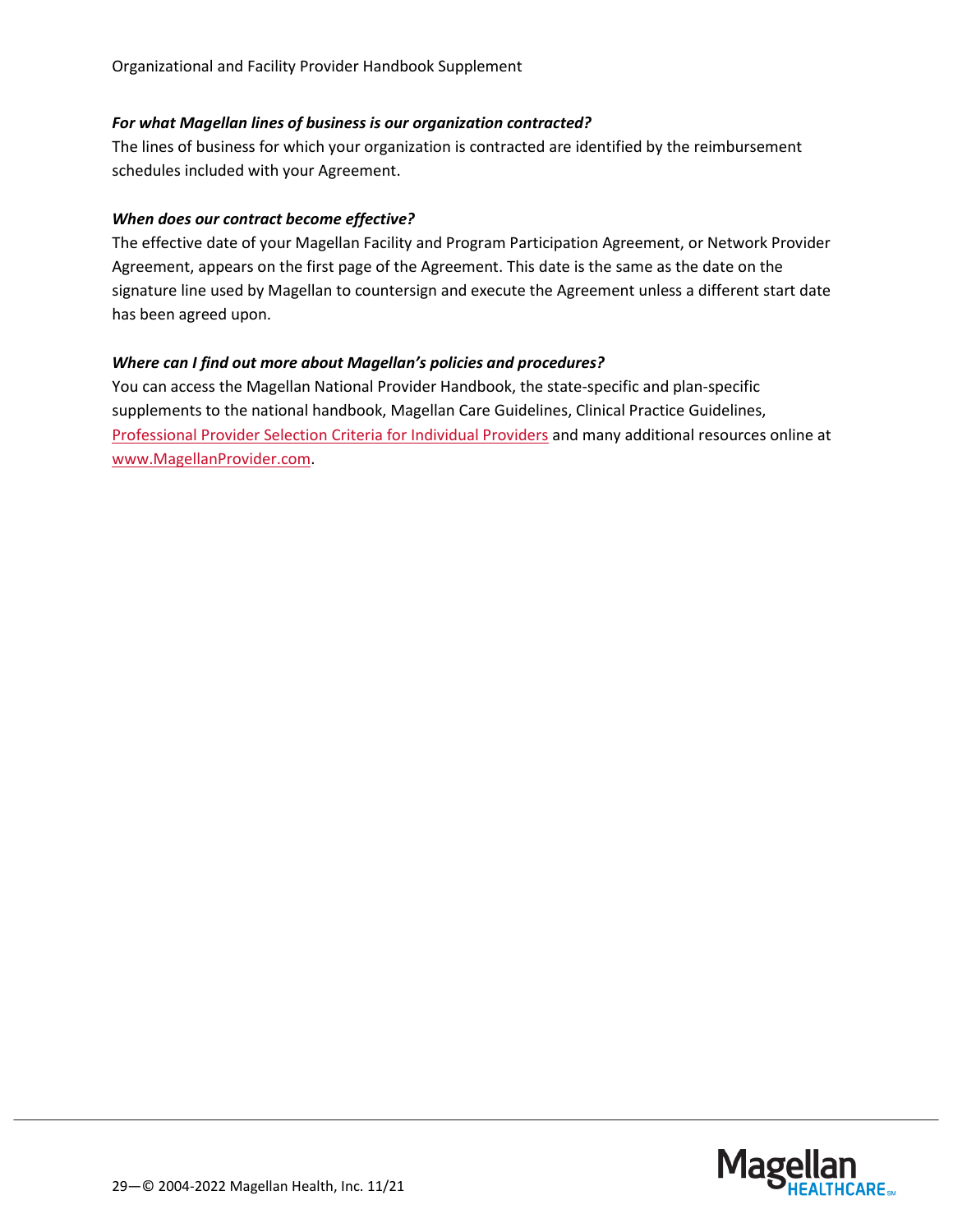### <span id="page-29-0"></span>APPENDIX C

# <span id="page-29-1"></span>**Benefit Certification: Admission**

If not approved for online Notice of Admission, facilities must call Magellan to certify admission following emergency care and stabilization services in an emergency department (also referred to as post-stabilization).

### *Please have the following information readily available when contacting Magellan to request admission benefit certification in order to prevent delays in the certification process:*

### *Facility Contact Information*

- $\boxtimes$  Facility name and location if the facility is part of a wider system
- $\boxtimes$  Name, title and contact information including extension of the facility person contacting Magellan
- $\boxtimes$  Name, credentials and contact information, including extension, of the facility's utilization review (UR) staff if the facility person contacting Magellan is not from the UR department

#### *Member Information*

- $\boxtimes$  Name, date of birth, and health insurance ID
- $\boxtimes$  Current member demographics, e.g., phone number, email address, etc.
- $\boxtimes$  Location of member at time of request (in the emergency room [ER], admission area, or if already admitted – room number and name of floor or unit)
- $\boxtimes$  Member's primary care provider (PCP) name and contact information (required for members with HMO and POS benefits)

#### *Benefit Request Information*

- $\triangledown$  Proposed admission date
- $\boxtimes$  Admitting primary and secondary diagnoses
- $\boxtimes$  Benefit request specifics setting and acuity level:
	- o Acute inpatient
	- o Sub-acute inpatient (if requesting admission to behavioral health residential services)
	- o Sub-acute outpatient services such as partial hospitalization or IOP
- $\boxtimes$  Attending psychiatrist name and contact information
- $\boxtimes$  Anticipated length of stay /discharge date
- $\boxtimes$  Referring provider, as applicable

#### *Clinical Information to Support Benefit Request*

- $\boxtimes$  How member presented (emergency or non-emergent intake)
- $\boxtimes$  Presenting symptoms
- $\boxtimes$  Risk assessment (suicidal/homicidal: ideation, threats, gestures, intent; self-abuse attempts/physical aggression)
- $\boxtimes$  Psychiatric treatment prior to presenting at the facility (name of provider[s], last visit)
- $\boxtimes$  Substance use disorder (SUD) treatment (substance use upon presenting, prior detoxification, most recent post-detoxification treatment)
- $\boxtimes$  Medical history (hypertension, diabetes, stroke, COPD, heart failure, prior head injury, etc.)
- $\boxtimes$  All current medications (psychiatric and medical)
- $\boxtimes$  Results of diagnostics performed (vital signs, laboratory tests)

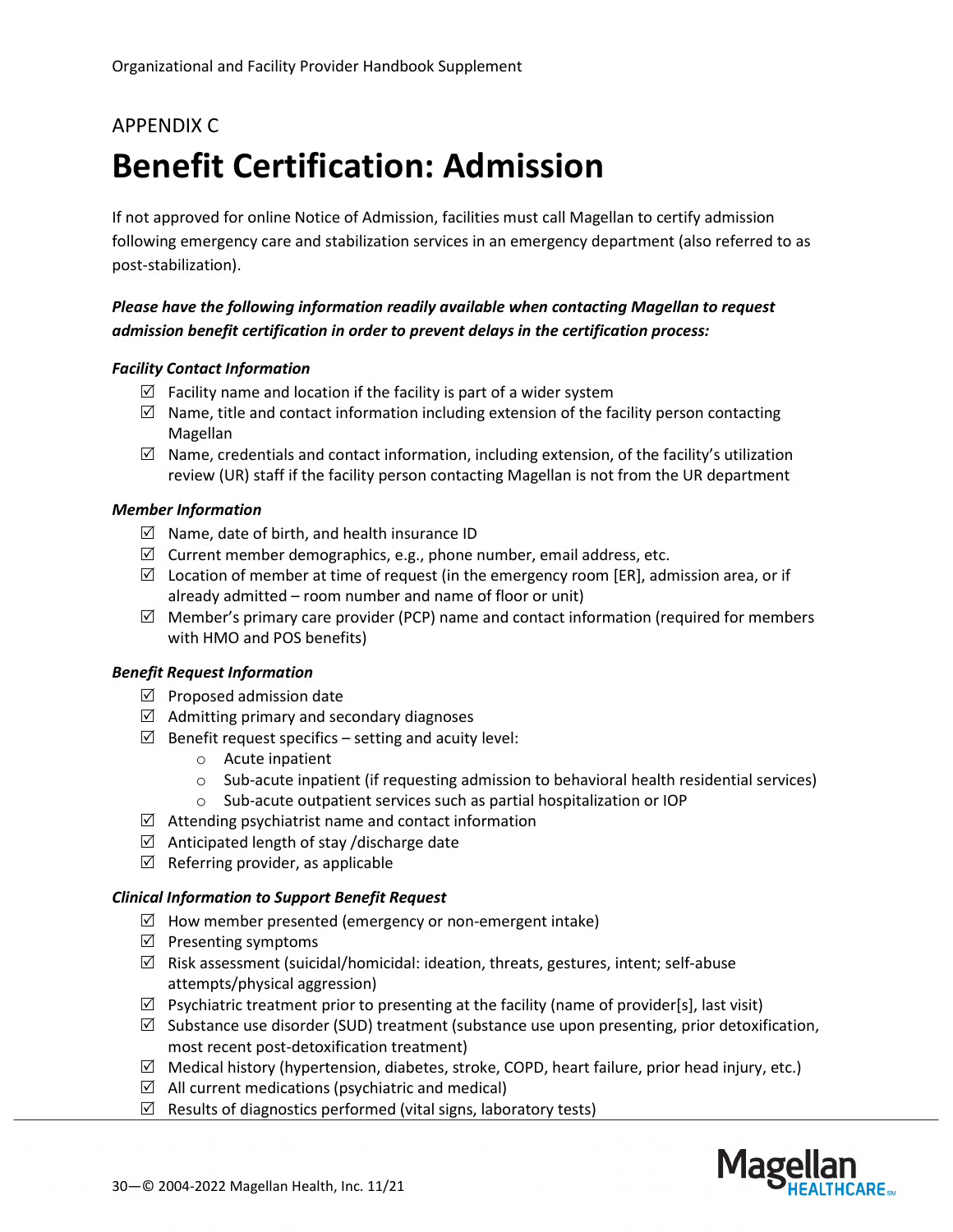Organizational and Facility Provider Handbook Supplement

- $\boxtimes$  Support system (family, residence stability in community, transportation issues)
- $\boxtimes$  Plan of care upon admission (therapies, medications, anticipated discharge date and preliminary discharge plan)
- $\boxtimes$  Identified social determinants of health

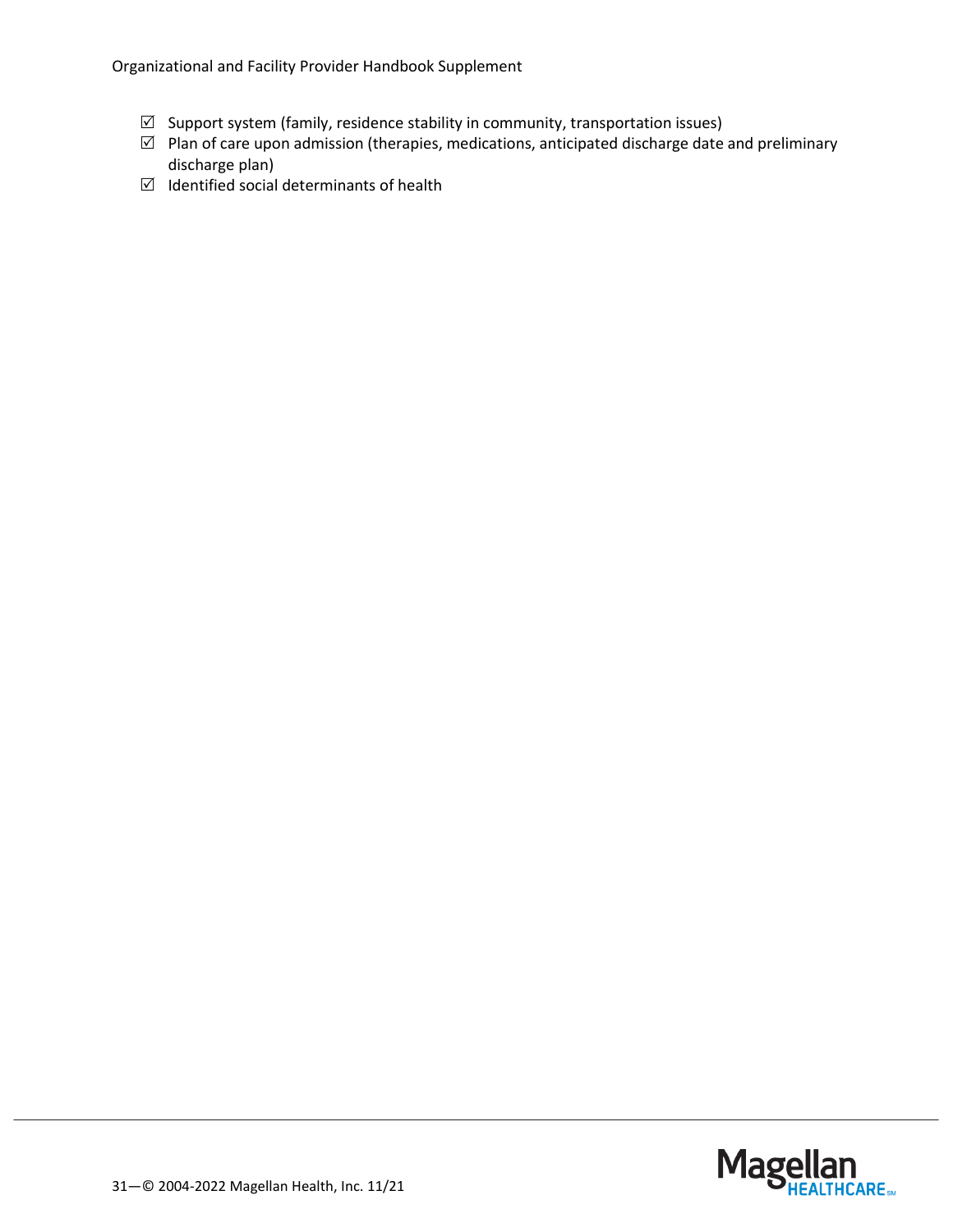### <span id="page-31-0"></span>APPENDIX D

# <span id="page-31-1"></span>**Benefit Certification: Continued Stay**

Contact Magellan prior to the end of the current benefit certified/authorized period when anticipating a need for additional services.

### *Please have the following information readily available when contacting Magellan or when responding to our outreach to prevent delays in the certification process:*

#### *Benefit Request Information*

- $\boxtimes$  Updates to primary and secondary diagnoses (mental health and/or substance abuse)
- $\boxtimes$  Benefit specifics setting and acuity level for additional days/services:
	- o Acute inpatient
	- $\circ$  Sub-acute inpatient (if requesting admission to behavioral health residential services)
	- o Sub-acute outpatient services, such as partial hospitalization or IOP
- $\boxtimes$  Anticipated length of stay /target discharge date

#### *Clinical Information to support benefit certification request*

- $\boxtimes$  Progress of the member with plan of care
- $\boxtimes$  Risk reduction
- $\boxtimes$  Results of additional diagnostics performed (vital signs, laboratory tests)
- $\boxtimes$  Changes in support system (family, residence stability in community, transportation issues)
- $\boxtimes$  Plan for family and/or support system at discharge (provide date)
- $\boxtimes$  Plan of care updates (therapies, medications, anticipated discharge date and preliminary discharge plan)
	- o Post-discharge behavioral health provider
	- o Post-discharge setting of care and acuity with details
	- $\circ$  Post-discharge appointment/intake date and time scheduled within seven days after the discharge date, with name of the participating provider **(required to receive an extension of authorization)**
- $\boxtimes$  Social determinants of health impacting progress
- $\boxtimes$  Best telephone number/contact information to reach member post discharge
- $\boxtimes$  Collaboration with Magellan staff to connect member with our care management team to speak to member prior to discharge about services that may be available to the member in support of post-care assistance

#### *Note: NCQA NATIONAL INDUSTRY STANDARD –*

*If the discharge is to a non-inpatient level of care, the post-discharge appointment with a behavioral health provider must be within seven days after the discharge date.*

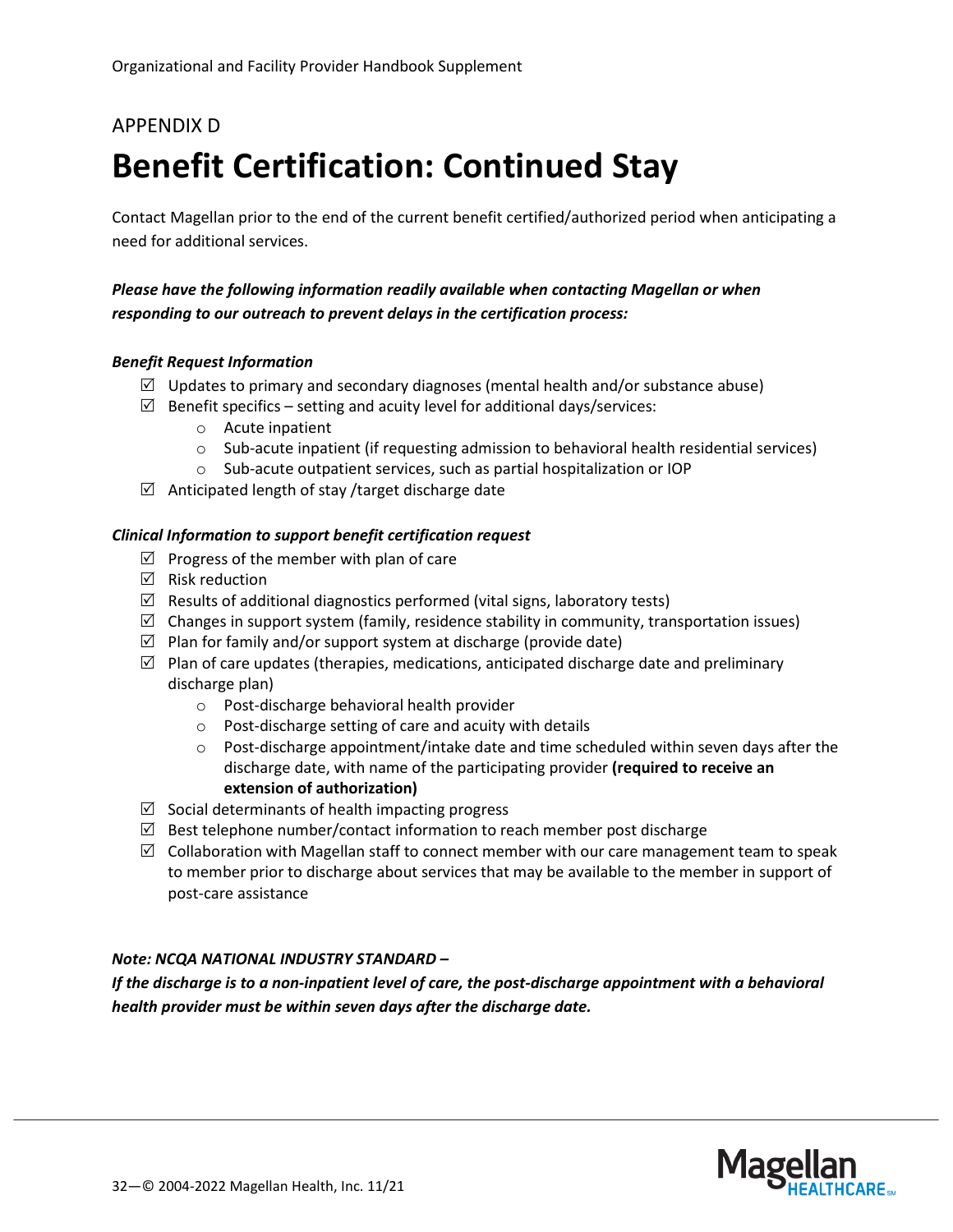# <span id="page-32-0"></span>APPENDIX E

# <span id="page-32-1"></span>**Benefit Certification: Discharge and Post-Discharge Continuity of Care**

Contact Magellan or respond to Magellan's outreach to you prior to or on the member's discharge date to prevent delays in the certification process.

### *When a facility requests a discharge review, Magellan requires the following information:*

#### *Facility Discharge Plan for a Safe and Adequate Discharge*

- $\boxtimes$  Facilitate connection between your facility and the Magellan care management team to speak with member prior to discharge
- $\boxtimes$  Details of seven-day post-discharge appointment/intake date and time, behavioral health provider name and contact information
- $\boxtimes$  Best telephone number/contact information to reach the member post-discharge
- $\boxtimes$  Additional discharge information may be required:
	- o Psychiatric medications

*Note: NCQA NATIONAL INDUSTRY STANDARD – If the discharge is to a non-inpatient level of care, the post-discharge appointment with a behavioral health provider must be within seven days after the discharge date.*

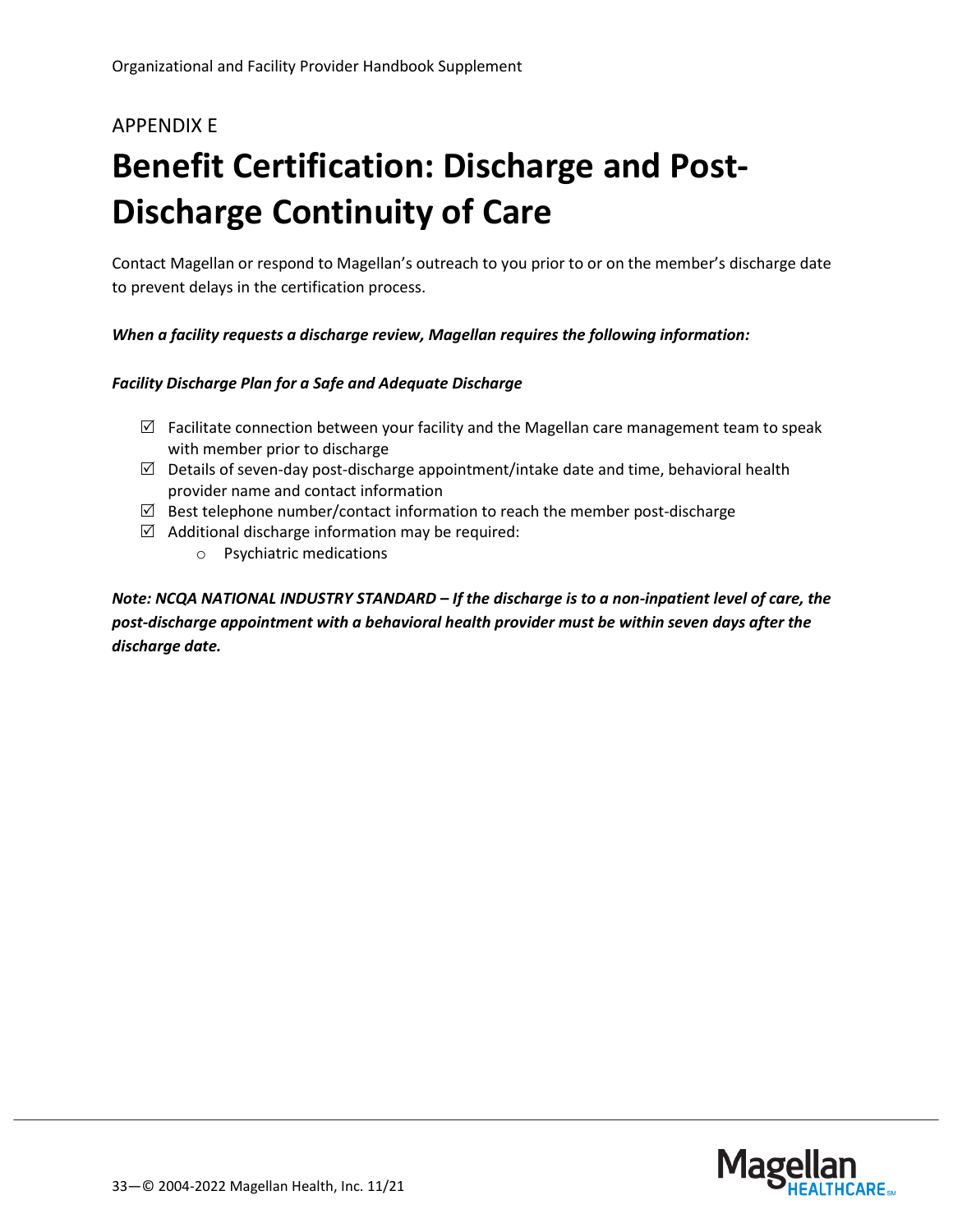### <span id="page-33-0"></span>APPENDIX F

# <span id="page-33-1"></span>**Frequently Asked Questions**

| <b>Question</b>                                                             | <b>Answer</b>                                                                                                                                                                                                                                                                                                                                                                                                                                                                                              |
|-----------------------------------------------------------------------------|------------------------------------------------------------------------------------------------------------------------------------------------------------------------------------------------------------------------------------------------------------------------------------------------------------------------------------------------------------------------------------------------------------------------------------------------------------------------------------------------------------|
| How do I confirm that a<br>member is covered?                               | Use our provider portal (or the sites of Magellan's contracted vendors, as<br>directed) to obtain member benefits and eligibility. If needed, you may<br>contact Magellan for assistance by calling the number on the back of the<br>member's health benefit card.                                                                                                                                                                                                                                         |
| When do I call for<br>preauthorization?                                     | Before the member is admitted or non-emergency services are rendered<br>use Magellan's online provider portal (or the sites of Magellan's<br>contracted vendors, as directed) to obtain member benefits and eligibility.<br>If needed, you may contact Magellan for assistance by calling the number<br>on the back of the member's health benefit card.                                                                                                                                                   |
| What do I do for an<br>admission after<br>business hours or on<br>holidays? | Use our provider portal (or the sites of Magellan's contracted vendors, as<br>directed) to obtain member benefits and eligibility. If needed, you may<br>contact Magellan for assistance by calling the number on the back of the<br>member's health benefit card.                                                                                                                                                                                                                                         |
|                                                                             | Most benefit plans have a 24-hour access number that is usually the same<br>as the number to call during business hours and can be found on the<br>member's health benefit plan card. If the plan does not have 24-hour<br>access and asks you to call on the next business day, document the phone<br>number you called, the date, time of day, a description of the voice<br>message received and the name of the person calling for authorization,<br>then place another call on the next business day. |
| What preauthorization<br>information is needed?                             | Refer to Appendix C of this Supplement.                                                                                                                                                                                                                                                                                                                                                                                                                                                                    |
| Where do I find the<br>Magellan Care<br>Guidelines?                         | The Magellan Care Guidelines are available on Magellan's provider<br>website, www.MagellanProvider.com.                                                                                                                                                                                                                                                                                                                                                                                                    |
| What do I do if an<br>adverse incident<br>occurs?                           | Contact the Magellan care manager handling the case right away.<br>See additional information in the National Provider Handbook, Section 4:<br>Adverse Outcome Reporting.                                                                                                                                                                                                                                                                                                                                  |
| What do I do in<br>emergency situations?                                    | Handle the emergency in the most appropriate manner in order to protect<br>the member. Then notify Magellan by calling the phone number on the                                                                                                                                                                                                                                                                                                                                                             |

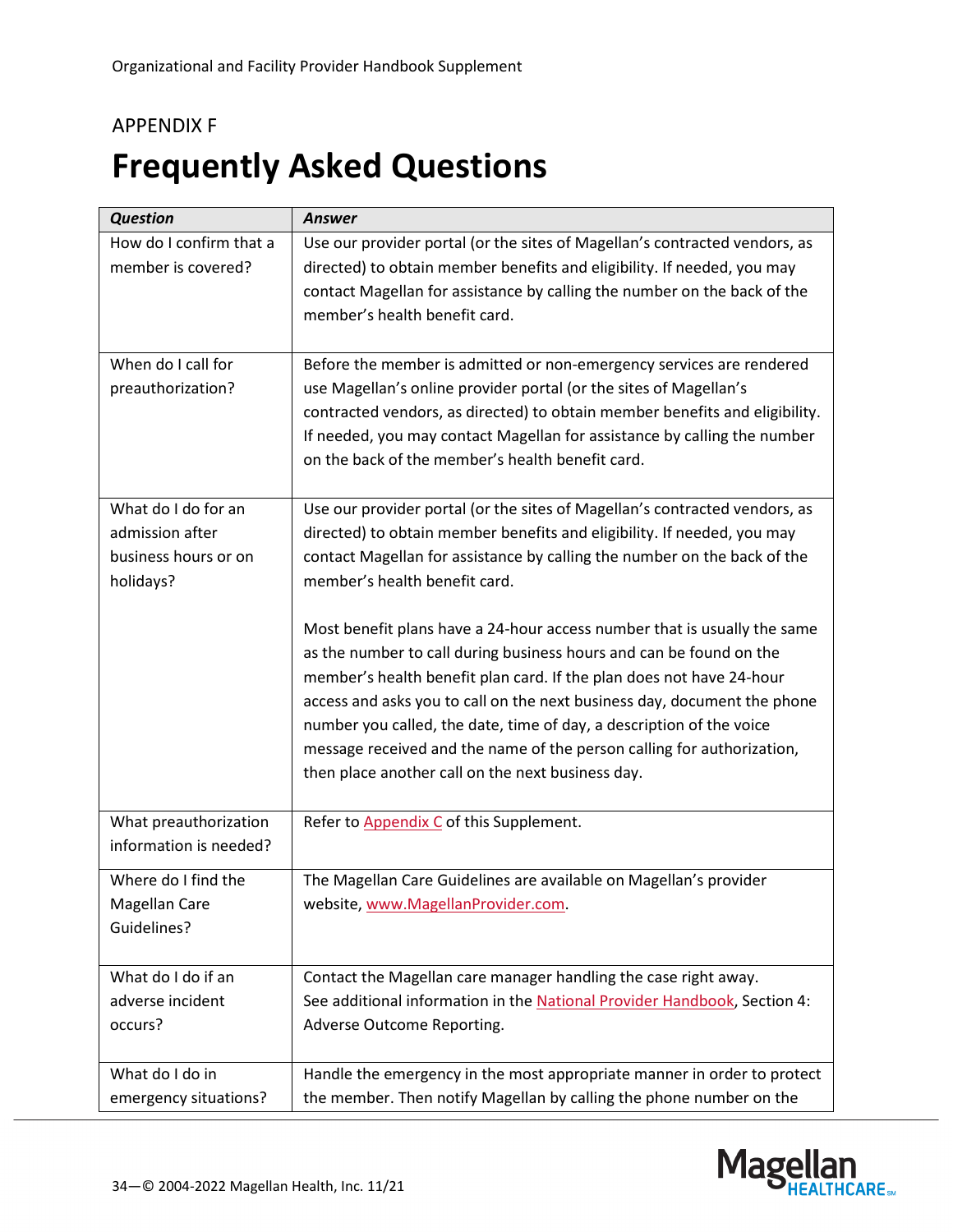|                                                                   | member's health benefit plan card. Most plans offer a 24-hour access<br>phone number. If the plan does not have 24-hour access and instructs you<br>to call on the next business day, document the phone number you called,<br>the date, time of day, a description of the voice message received and the<br>name of person calling for certification. Be sure to place another call on<br>the next business day. |
|-------------------------------------------------------------------|-------------------------------------------------------------------------------------------------------------------------------------------------------------------------------------------------------------------------------------------------------------------------------------------------------------------------------------------------------------------------------------------------------------------|
| What is the timeline for<br>physician-to-physician<br>reviews?    | Physician-to-physician reviews must occur within one business day of the<br>request.                                                                                                                                                                                                                                                                                                                              |
| What does Magellan<br>consider an adequate<br>mental status exam? | A mental status exam must include the following:<br>Appearance, level of consciousness, attitude, orientation, memory,<br>cognitive functioning, attention, psychosis/perceptual disturbance, mood,<br>affect, psychomotor activity, thought process, speech/language, thought<br>content, insight and judgment, and assessment of dangerousness (to self,<br>to others, or via functional impairments).          |
| Do facilities need to use<br>current diagnosis<br>codes?          | Yes. Facilities should use DSM-5 (the professional standard coding system<br>for behavioral health) to determine the clinical diagnosis and the<br>corresponding ICD-10-CM codes for billing purposes to satisfy HIPAA<br>compliance requirements. (Use successor code sets when published on<br>their effective dates.)                                                                                          |
| What is the appeal and<br>dispute process?                        | Because the appeal and dispute processes vary depending on customer<br>requirements and state laws, clinical or administrative non-authorization<br>appeal procedures are outlined in the non-certification/non-authorization<br>letter.                                                                                                                                                                          |

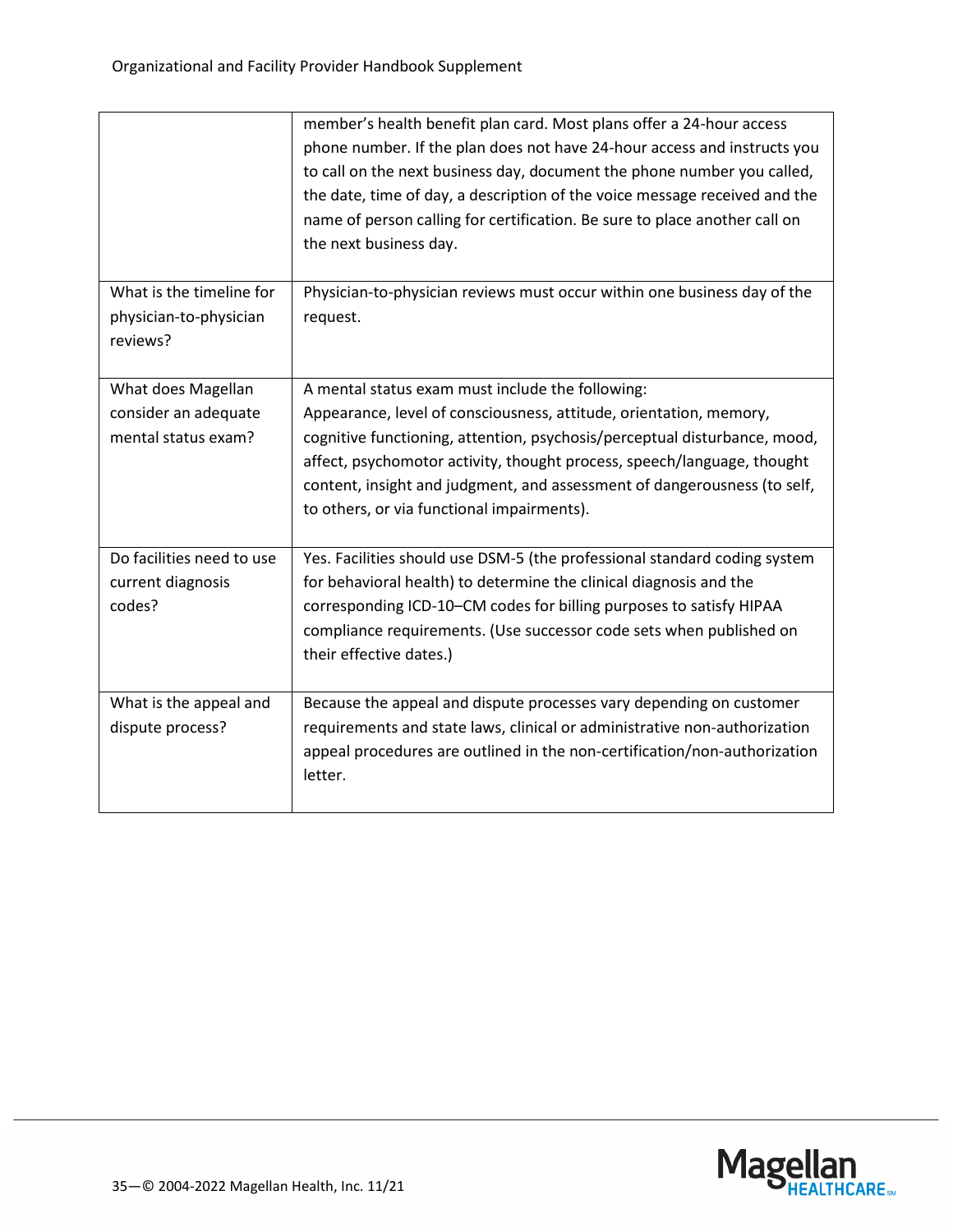# <span id="page-35-1"></span><span id="page-35-0"></span>APPENDIX G **Claims Tips and Information**

- 1. Electronic claims filing is the most cost-effective way to receive reimbursement quickly. Magellan offers both an online claim submission tool for professional claims and a direct-submit option for providers able to transmit data in a HIPAA-compliant 837 format. In addition, Magellan works with several clearinghouses (see details below).
- 2. Submit claims on the UB-04 form for facility and program services. Submit professional services claims on the CMS-1500.
- 3. Complete all the fields on the claim form to prevent your claim from being delayed or returned. Guidelines for clean claim filing are provided in Section 5 of th[e Magellan National Provider](https://www.magellanprovider.com/news-publications/handbooks.aspx)  [Handbook.](https://www.magellanprovider.com/news-publications/handbooks.aspx)
- 4. The Taxpayer Identification Number (TIN) submitted on the claim must be for the practice or location where the care was authorized and where the services were rendered. To notify Magellan of any change in TIN or address, just sign in at [www.MagellanProvider.com.](http://www.magellanprovider.com/) From *My Practice*, choose *Display/Edit Practice Information.* You can find the Form W-9 there with a *"Submit Online"* button, or you can notify Magellan's Provider Relations department in writing. Then submit the claim with the current information.
- 5. If the member self-refers, call the customer service number on the member's health benefit plan card prior to rendering services to verify the member's active coverage, your status in the Magellan network serving that member, and preauthorization requirements.
- 6. Contact Magellan for reauthorization if the type of service and/or primary diagnosis change after an authorization is given. Benefits are paid according to the primary diagnosis. The level of service and level of care authorized by Magellan must match the care billed.
- 7. A service may be preauthorized, yet payment denied for a number of reasons including but not limited to:
	- Member plan benefits are exhausted
	- Eligibility/benefit coverage
	- Coordination of benefits form not on file
	- Incorrect or incomplete information on the claim
	- Claim components such as CPT<sup>®</sup> codes, revenue codes or place of service differ from the authorization

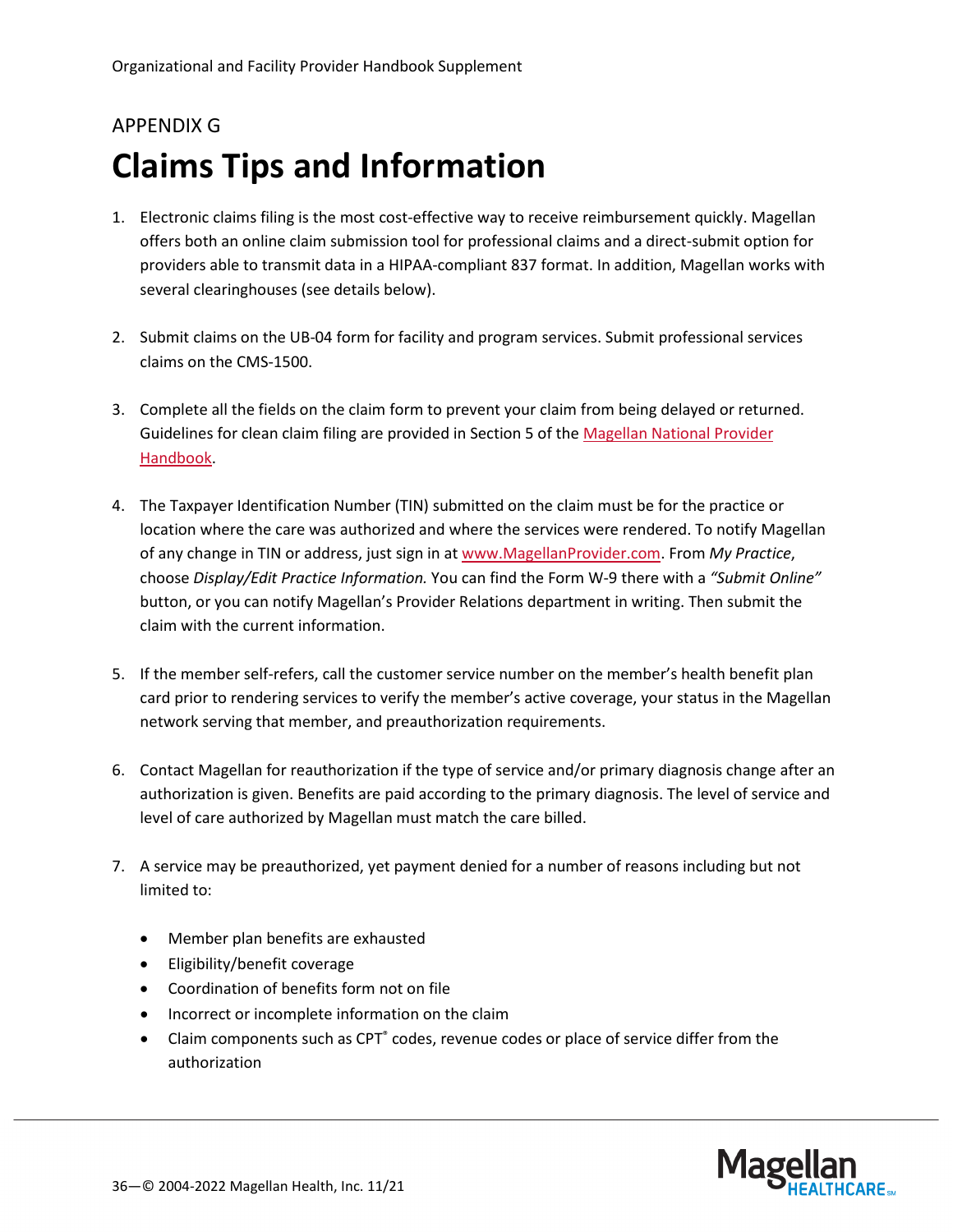The per diem rate includes the professional service pursuant to the terms of your agreement with Magellan.

- 8. Submit your claim to the correct address. The member's health plan benefit card and the authorization letter include the correct address for submission of your claim for the services provided to the member and a telephone number for questions about claims submission.
- 9. Contact your Magellan area contract manager or local provider service representative for assistance if your organization's claims payment does not match your organization's contracted rate and a Magellan customer service representative advises you that your claim has been paid correctly. As an alternative, you may submit a written appeal, including a copy of your organization's contract.
- 10. Call Magellan customer service before re-submitting a claim that has a paid status if there are no changes to the original claim submission. If there is a change to the original claim (e.g., CPT<sup>®</sup> code change or billed amount), then the claim must be resubmitted with a clear indication that this is a corrected billing.
- 11. Submit claims within 60 days of rendering service to meet Magellan's timely filing requirements or as specified by regulatory amendment and/or state requirements. Depending upon the benefit plan, submitting a claim after the timely filing requirement may result in a denial of the claim.
- 12. Do not bill ancillary services, including history and physicals or services by an outside clinician (Ph.D., M.A., M.S.W., etc.) rendered in a participating facility separately from the per diem charge.
- 13. Bill for emergency room charges only if the member is **not** admitted. Per diems include emergency room charges when the member is admitted.
- 14. Submit claims using behavioral health codes:
	- a. Residential Treatment: submit on a UB-04 with
		- o Revenue Codes 1001 Residential Treatment, Psychiatric or
		- o Revenue Codes 1002 Residential Treatment, Chemical Dependency.
	- b. Intensive Outpatient (IOP) services: when submitted on a UB-04, use:
		- o Revenue Code 0905 IOP Psychiatric or
		- o Revenue Code 0906 IOP Chemical Dependency.
	- c. If you submit IOP claims with the CMS-1500 form, use the correct HCPCS Code (S9480 Psychiatric IOP or H0015-Alcohol/Drug IOP).
	- d. Group therapy codes (CPT<sup>®</sup> or Revenue) do not accurately describe IOP and cannot be accepted.

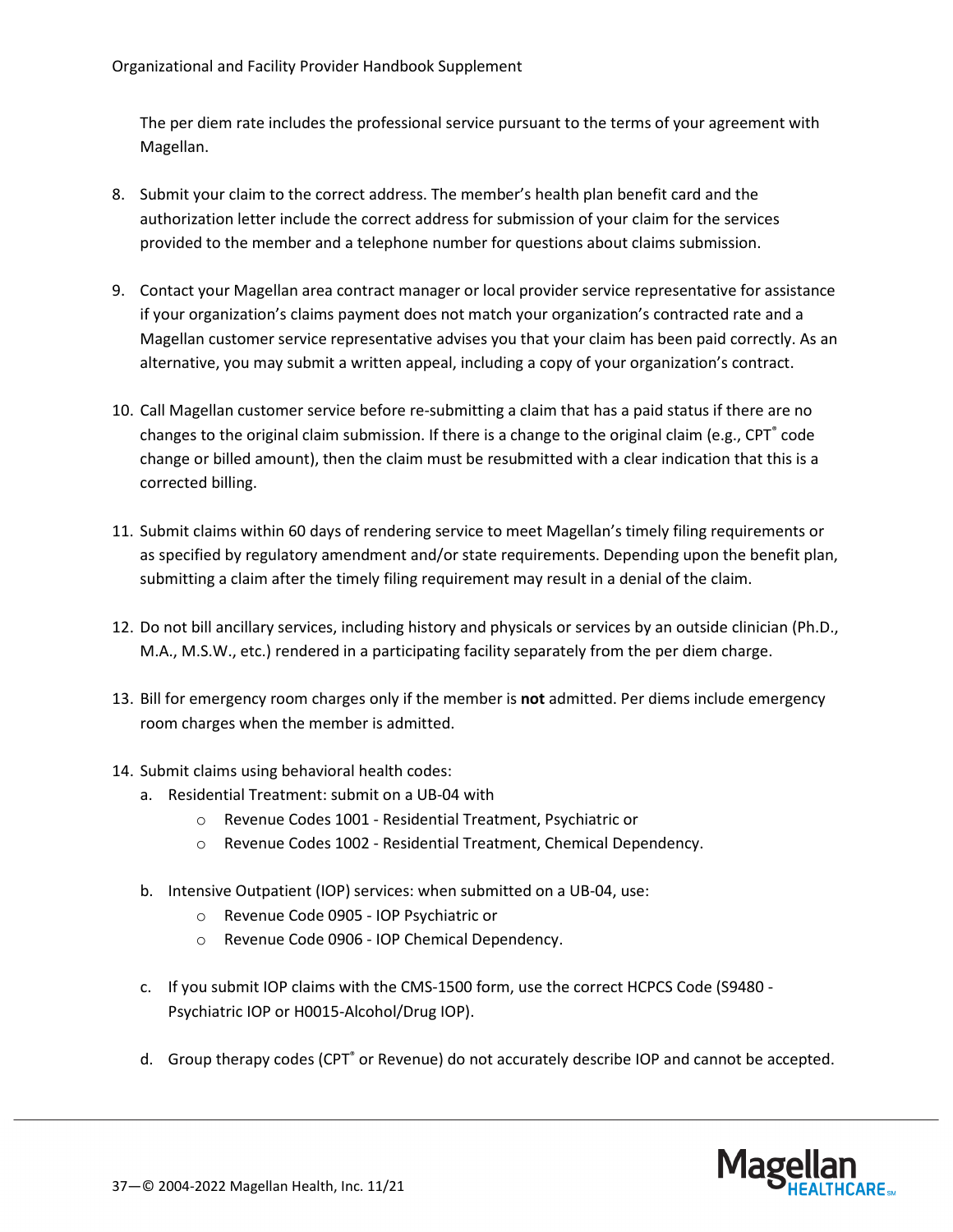- e. Magellan requires (for organizational providers only) the following professional service modifier for each outpatient service claim line submitted, based on the license of the rendering provider, so that claims can be paid correctly on first submission:
	- o AF Specialty Physician
	- o AG Primary Physician
	- o AH Clinical Psychologist or
	- o HP Doctoral Level (Psychologist)
	- o AJ Clinical Social Worker
	- o HO Master's Degree Level (Counselor)
	- o SA Nurse Practitioner or
	- o TD Registered Nurse
	- o HF Substance Abuse Program (National Certified Addictions Counselor or State Substance Abuse Certifications).

*Note: Select the code that best applies. Nurses and other professionals may only provide services and bill for CPT codes that fall within the scope of practice allowed by their professional training and state licensure.*

### *Examples:*

*CMS-1500 Form: insert modifier in Field 24d under "Modifier" or UB-04 Form: insert modifier with CPT or HCPCS code in Field 44, e.g., "90791 AH"*

- f. Public sector plans may have unique HIPAA modifiers. Find these on [www.MagellanProvider.com](http://www.magellanprovider.com/) under *Getting Paid, [HIPAA Coding](https://www.magellanprovider.com/getting-paid/hipaa-coding.aspx)*.
- 15. All attending physicians must submit name, NPI and taxonomy code on UB-04 claims and 837I transactions.
- 16. All ambulance/transportation claims (including POS 41 or 42) must include pick-up and drop-off locations.

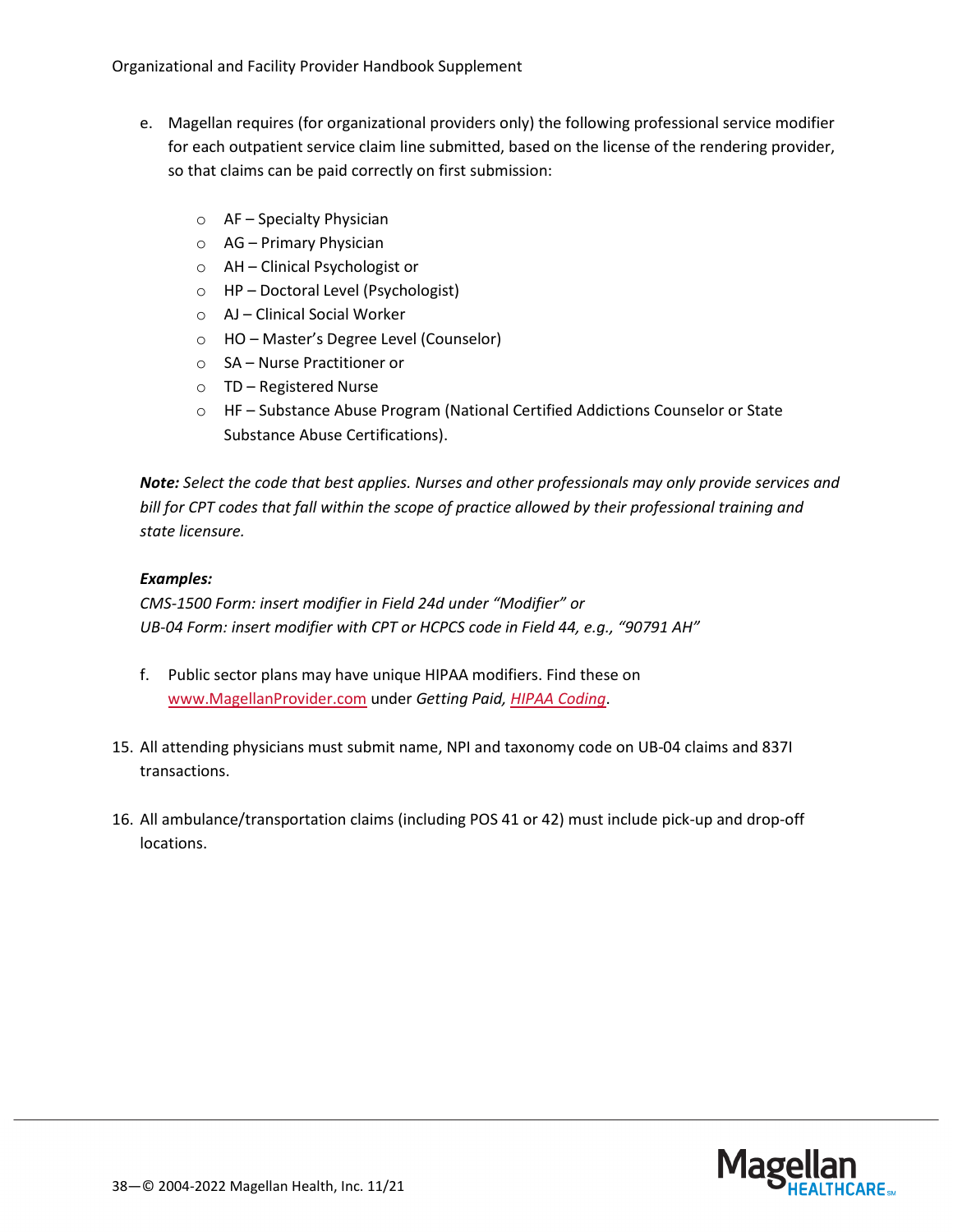# <span id="page-38-0"></span>APPENDIX G **Coordination of Benefits (COB) Procedures**

Magellan coordinates benefits with other payers when a member is covered by two or more group health benefit plans. During benefit enrollment or whenever there is a change in coverage, the member is required to provide information to each carrier if he/she has more than one benefit carrier.

To facilitate prompt claims processing, this information must be forwarded to Magellan along with other essential eligibility information. By verifying eligibility information prior to seeing members, providers help make sure that benefit updates and changes are completed, thereby avoiding claims processing delays. There are specific boxes on all claim forms that request coordination of benefits information.

When any of the following circumstances exist, Magellan generally investigates the possibility of primary coverage and other party liability (OPL) prior to paying the claim.

- The claim is not an outpatient level of care.
- An explanation of benefits (EOB) from another health insurance carrier is attached to the claim.
- Other insurance information is printed in Box 9 A-D on the CMS-1500 claim form.
- Box 11D on the CMS-1500 is checked "yes."
- Box 29 on the CMS-1500 indicates that a payment has already been made to the provider by a source other than Magellan.
- Box 50 and Boxes 58-61 on the UB-04 claim form indicate other insurance information.
- Any information on the claim or attached to the claim indicates the possibility of other insurance. *(Example: copy of an insurance card from another carrier, or letter from another insurance company.)*
- The claimant is 65 years of age or older.
- COB information is on file for other family members.
- The member's last name is different from the subscriber(s) listed on the claim.

Specific health plan contractual arrangements or state regulatory requirements may require that Magellan pay the claim first and then investigate the possibility of dual coverage. In most instances, however, Magellan will attempt to contact the member to clarify the situation prior to paying the claim. Claims falling within this description are considered "unclean" and are not subject to most prompt payment laws until the issue has been resolved. In these cases, providers and members are notified in writing that the claim will remain unpaid until further information is received from the member, and that if payment and/or nonpayment notice is not received within 120 days of the date of the EOB/EOP, then providers may pursue payment from the primary carrier or the member.

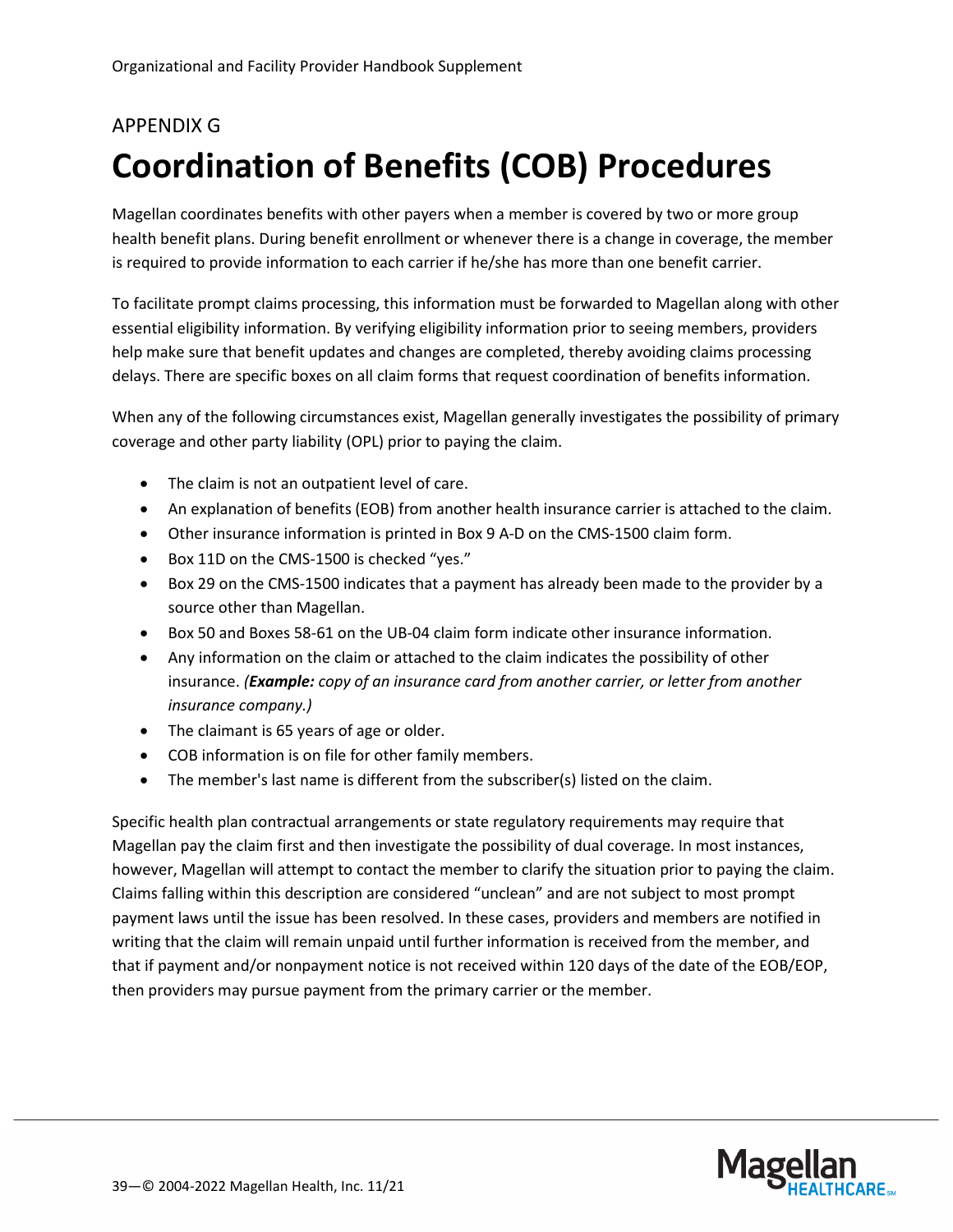# APPENDIX G

# <span id="page-39-0"></span>**Checklist for Submitting Electronic Transactions to Magellan**

If you are a Magellan-contracted provider, you should already have obtained an MIS number/username from Magellan. This is found in the welcome letter sent to you from Magellan Network Services.

### *Please follow these steps in order to submit electronic transactions to Magellan:*

#### **Direct Claims Submission**

- $\boxtimes$  Initiate the direct submit process with Magellan and/or contact Magellan EDI Support.
- $\boxtimes$  Download and review companion guides and FAQs.
- $\boxtimes$  Complete the EDI survey.
- $\boxtimes$  Magellan will review your completed survey, and if you meet the criteria for direct submission, we will give you access to start submitting test files. If you do not meet the qualifications, we will direct you to use one of our alternative electronic submission options.
- $\boxtimes$  Once testing is complete, you will receive another email notifying you that you are able to send production files.

#### **- Or -**

#### **Submission on Magellan's provider portal**

- $\boxtimes$  Go to [www.MagellanProvider.com](http://www.magellanprovider.com/) (or sites of Magellan's contracted vendors, as directed) and sign in with your secure username and password.
- $\boxtimes$  Follow the prompts to submit a claim.

#### **- Or -**

#### **Clearinghouse Submission**

- $\boxtimes$  Research [clearinghouses](https://www.magellanprovider.com/getting-paid/electronic-transactions/clearinghouse-contact-information.aspx) contracted with Magellan (see the list on [www.MagellanProvider.com,](http://www.magellanprovider.com/) from *Getting Paid*, select *Electronic Transactions*). Choose and enroll with a clearinghouse.
- $\boxtimes$  After enrolling with a contracted clearinghouse, begin testing with your clearinghouse according to their instructions. Once testing is complete, you will be ready to send production files.
- $\boxtimes$  Submit and/or receive electronic transactions.

*Provider questions: Magellan's Provider Services Line, 1-800-788-4005. Technical questions or support: [EDISupport@MagellanHealth.com.](mailto:EDISupport@MagellanHealth.com)*